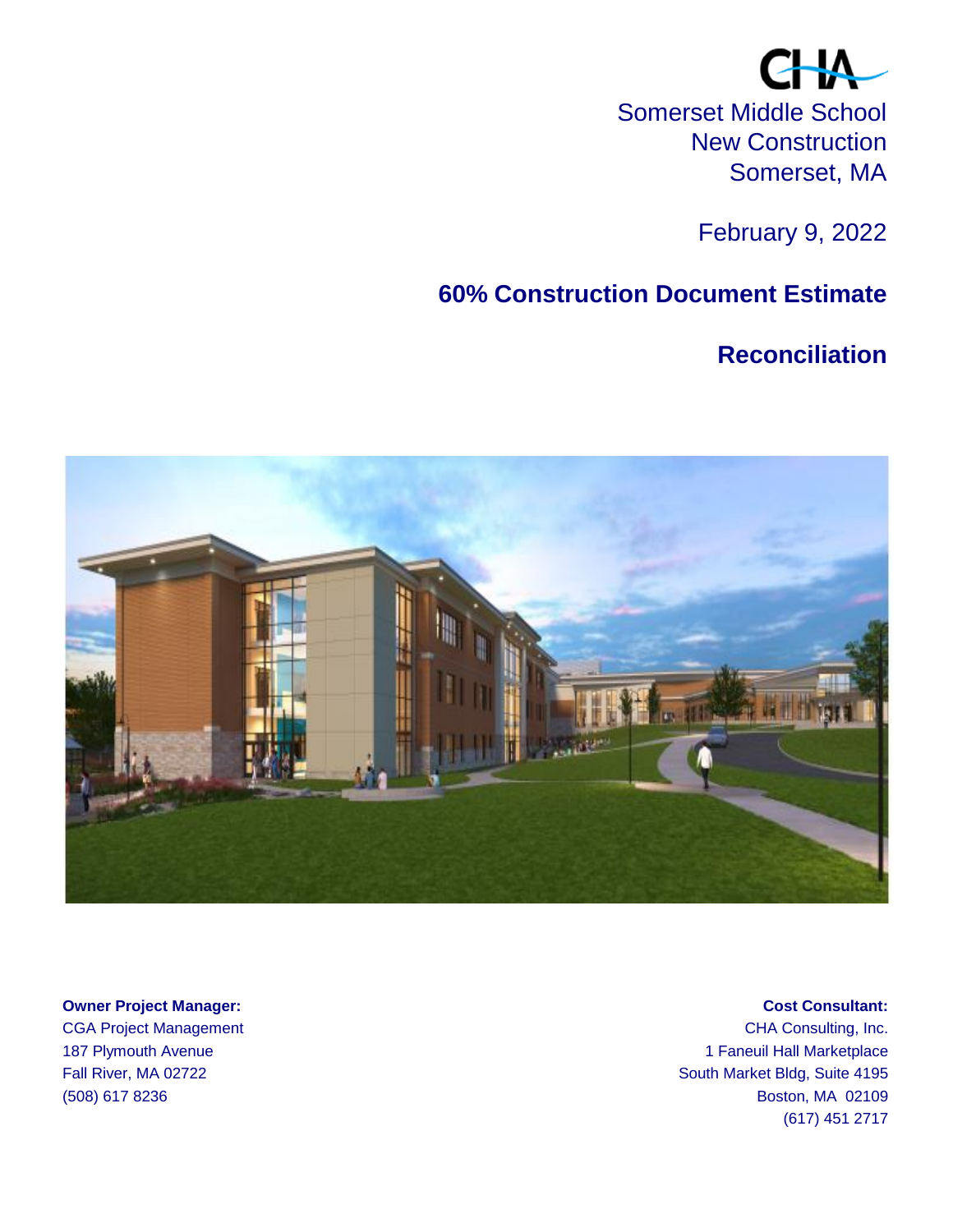#### **Project Description:**

The project consists of the construction of a new middle school in Somerset, MA Project includes abatement and demolition of existing structures and the construction of a new school facility of approximately 124,200total GSF of building Zones A, B, C and D conventional concrete foundations and slab on grade, steel framed structure brick/stone/cement fiber panels/precast concrete exterior facade, aluminum windows and curtainwalls, PVC flat roofing interior program fit out; labs, classrooms, gymnasium, theater, music and Band *Site Development* site preparation, bulk earthwork, site utilities, exterior site improvements

#### **Project Particulars:**

60% Construction Documents dated February 18, 2022 prepared by Ai3 Detailed quantity takeoffs where possible from design documents and reports CHA's project experience with similar projects of this nature Bid and Construction Schedule 07/01/2022 - Anticipated Bid Date 08/01/2022 - Estimated Construction Start Date 06/30/2025 - Estimated Construction Finish Date 36 - Estimated Construction Duration (Months)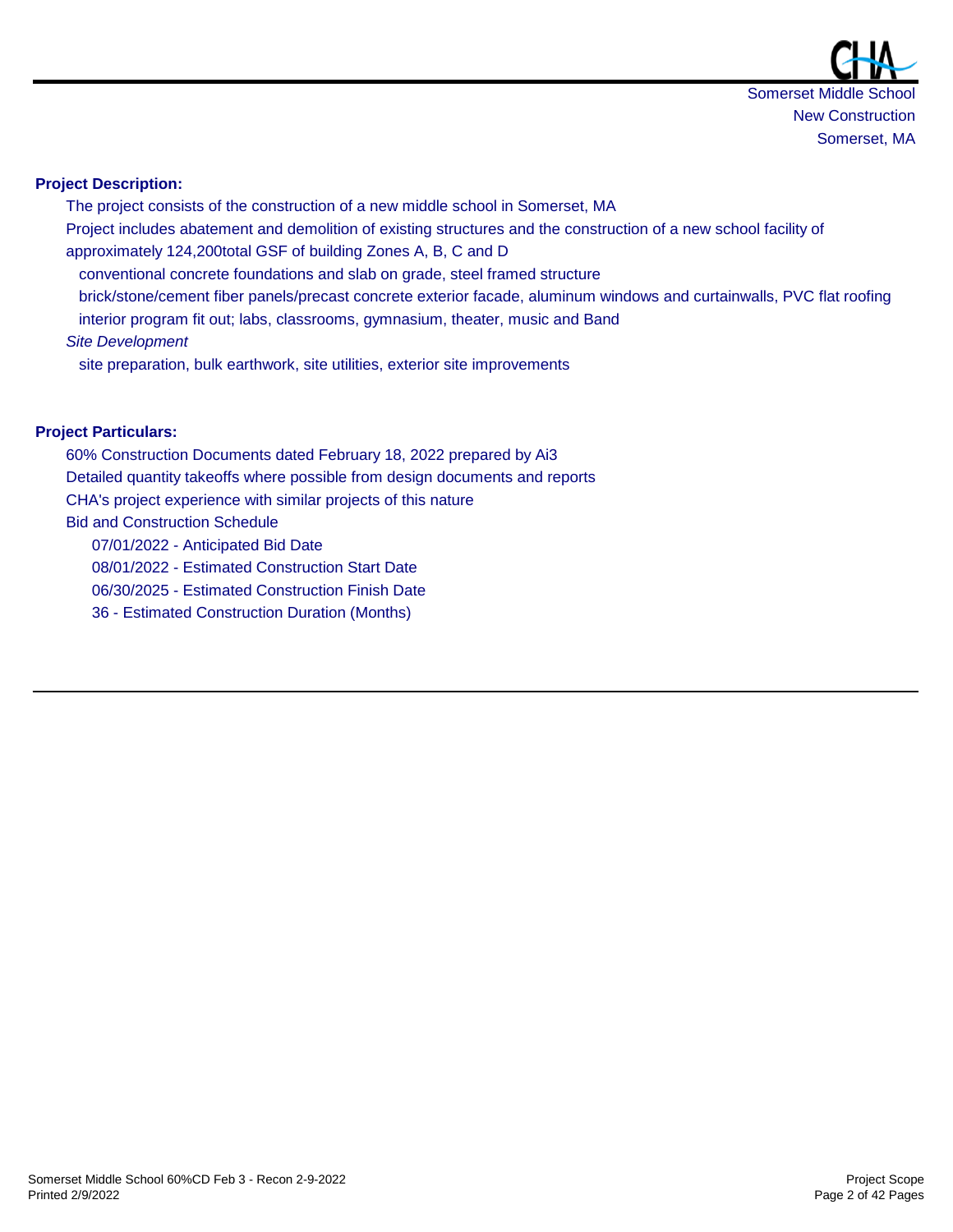

# **MAIN SUMMARY** New Construction

124,200 GSF

|                                                   |       |              |              | 124,200 GSF     |
|---------------------------------------------------|-------|--------------|--------------|-----------------|
| <b>ELEMENT</b>                                    |       |              | <b>COST</b>  | <b>COST/GSF</b> |
|                                                   |       |              |              |                 |
| <b>Hazardous Material Abatement</b>               |       |              | \$818,000    | \$6.40          |
| <b>Building Demolition</b>                        |       |              | \$749,400    | \$5.86          |
| <b>New Building</b>                               |       |              | \$49,292,493 | \$396.88        |
| <b>Sitework</b>                                   |       |              | \$11,429,124 | \$92.02         |
|                                                   |       |              |              |                 |
| <b>Direct Trade Details Subtotal</b>              |       |              | \$62,289,018 | \$501.52        |
| <b>Design and Pricing Contingency</b>             | 1.50% | \$62,289,018 | \$935,000    | \$7.53          |
| <b>Direct Trade Cost Total</b>                    |       |              | \$63,224,018 | \$509.05        |
| <b>General Conditions</b>                         | 6.00% | \$105,373/MO | \$3,793,441  | \$30.54         |
| <b>General Liability Insurance</b>                | 1.25% | \$63,224,018 | \$790,310    | \$6.36          |
| <b>Performance and Payment Bonds</b>              | 1.00% | \$63,224,018 | \$632,250    | \$5.09          |
| Fee                                               | 2.00% | \$68,440,019 | \$1,368,810  | \$11.02         |
|                                                   |       |              |              |                 |
| <b>Estimated Construction Cost Total</b>          |       |              | \$69,808,829 | \$562.07        |
| Escalation from now to bid opening                | 2.00% | \$69,808,829 | \$1,396,180  | \$11.24         |
| <b>Estimated Construction Cost at Bid Opening</b> |       |              | \$71,205,009 | \$573.31        |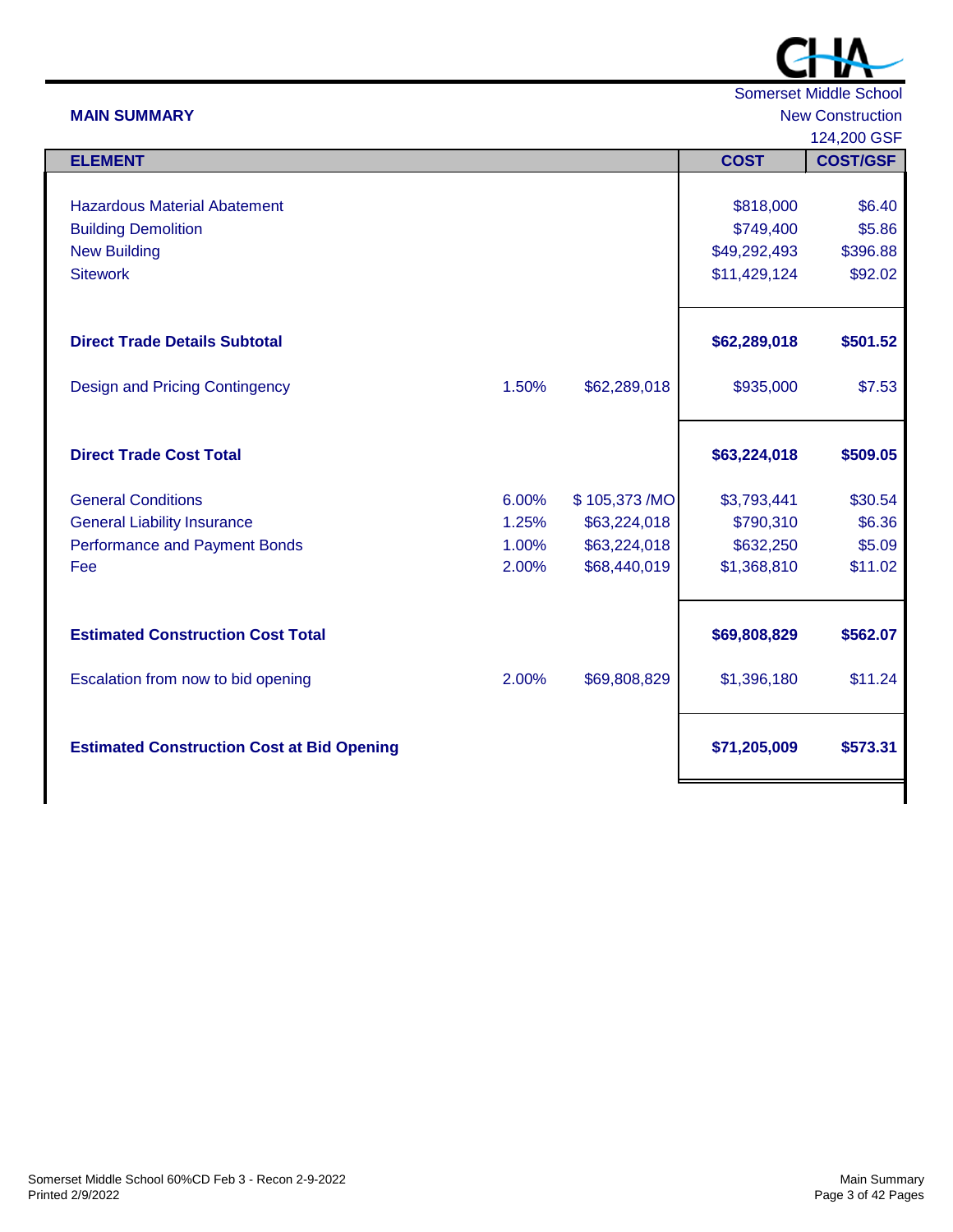#### **Project Assumptions:**

The project will be procured by GC/Filed-Sub Bid as per MGL Chapter 149 bidding process

Our costs assume that there will be at least three subcontractors submitting unrestricted bids in each trade bid category Unit rates are escalated to mid-point of construction duration and utilize prevailing wage labor rates

Lay-down/storage area, jobsite shed and trailers, and construction site entrance will be located adjacent

#### to Project area

Noise and vibration disturbances are anticipated and will be minimized or avoided during normal business hours Temporary electrical and water site utility connections will be available. General Conditions value includes utility connections and consumption costs

- Existing water pressure is adequate
- Subcontractor's markups are included in each unit rate. These markups cover field and home office overhead and subcontractor's profit
- Design and Pricing Contingency markup is an allowance for unforeseen design issues, design detail development and specification clarifications during the design period

Escalation is included based on the assesment of current commercial construction market conditions.

#### **Construction Cost Estimate Exclusions:**

Work beyond the boundary of the site

Architectural/Engineering; Designer and other Professional fees, testing, printing, surveying

Owner's administration; legal fees, advertising, permitting, Owner's insurance, administration, interest expense Project costs; utility company back charges prior to construction, construction of swing space and temporary

facilities, program related phasing, relocation

Owner furnished and installed products (FF&E); computer networking, desks, chairs, furnishings, equipment and artwork Utility company back charges

Third Party testing & commissioning

Wetlands protection or restoration

Building permit fees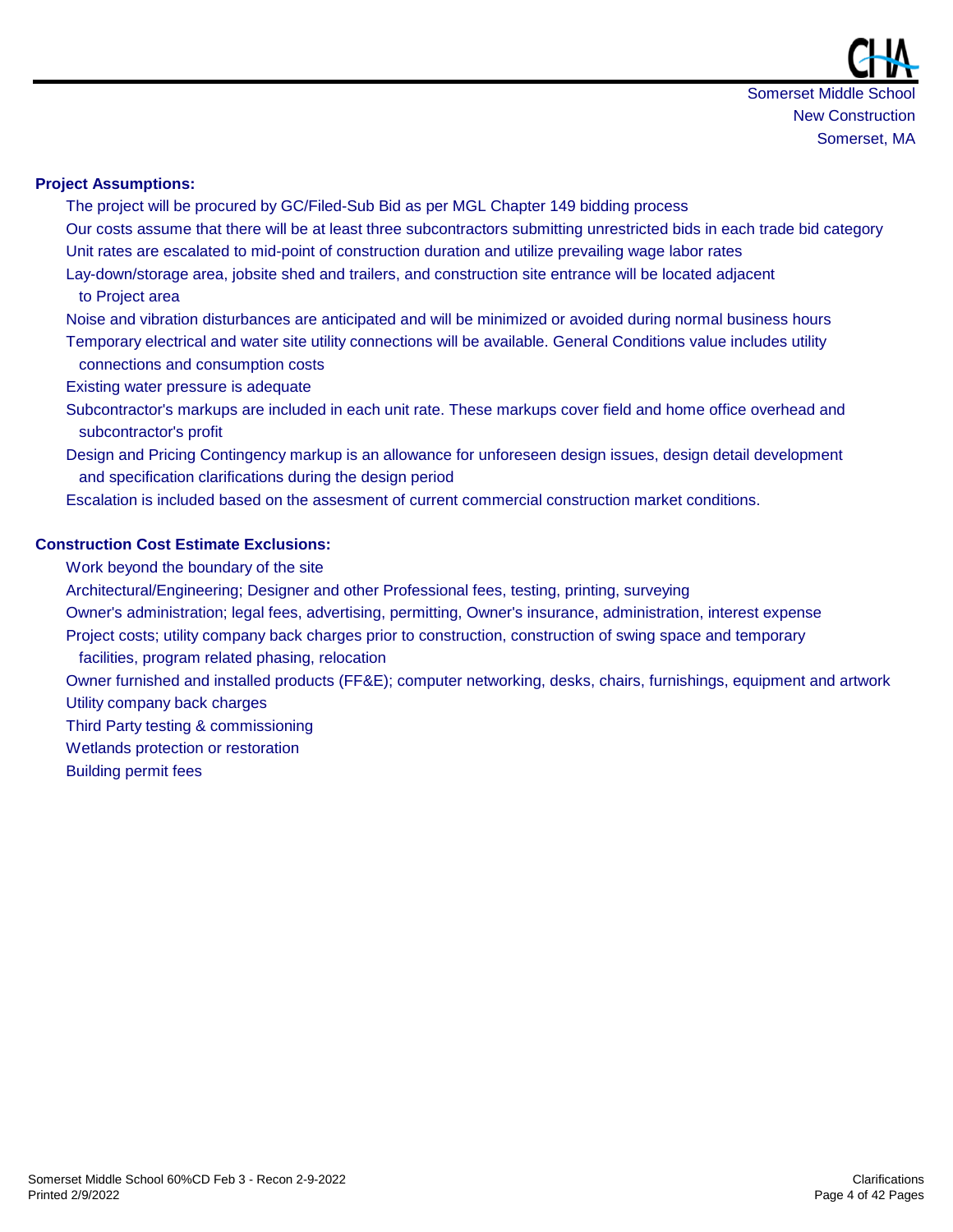

#### **DIRECT TRADE COST SUMMARY** Somerset, MA

124,200 GSF

|                                           |              | וטט טטאדאו      |
|-------------------------------------------|--------------|-----------------|
| <b>ELEMENT</b>                            | <b>COST</b>  | <b>COST/GSF</b> |
|                                           |              |                 |
| <b>A1010 Standard Foundations</b>         | \$2,520,510  | \$20.29         |
| A1030 Slab on Grade                       | \$2,189,493  | \$17.63         |
| <b>A10 FOUNDATIONS</b>                    | \$4,710,003  | \$37.92         |
|                                           |              |                 |
| <b>B1010 Floor Construction</b>           | \$2,047,834  | \$16.49         |
| <b>B1020 Roof Construction</b>            | \$2,997,568  | \$24.14         |
| <b>B10 SUPERSTRUCTURE</b>                 | \$5,045,401  | \$40.62         |
|                                           |              |                 |
| <b>B2010 Exterior Walls</b>               | \$4,911,530  | \$39.55         |
| <b>B3010 Exterior Windows</b>             | \$1,845,698  | \$14.86         |
| <b>B3040 Exterior Doors and Grilles</b>   | \$308,730    | \$2.49          |
| <b>B20 Exterior Enclosure</b>             | \$7,065,958  | \$56.89         |
|                                           |              |                 |
| B4010 Roofing                             | \$2,041,711  | \$16.44         |
| <b>B4020 Roof Appurtenances</b>           | \$157,235    | \$1.27          |
| <b>B40 Exterior Horizontal Enclosures</b> | \$2,198,946  | \$17.70         |
|                                           |              |                 |
| <b>C1010 Interior Partitions</b>          | \$3,659,668  | \$29.47         |
| C1020 Interior Windows                    | \$361,225    | \$2.91          |
| C1030 Interior Doors                      | \$996,639    | \$8.02          |
| C1040 Interior Grilles and Gates          | \$66,250     | \$0.53          |
| C1090 Interior Specialties                | \$1,323,272  | \$10.65         |
| <b>C10 Interior Construction</b>          | \$6,407,055  | \$51.59         |
|                                           |              |                 |
| <b>C2010 Stair Construction</b>           | \$374,952    | \$3.02          |
| C2010 Wall Finishes                       | \$785,199    | \$6.32          |
| C2020 Interior Fabrications               | \$158,850    | \$1.28          |
| C2030 Flooring                            | \$1,255,152  | \$10.11         |
| C2040 Stair Finishes                      | \$44,950     | \$0.36          |
| C3030 Ceiling Finishes                    | \$1,809,015  | \$14.57         |
| <b>C20 Interior Finishes</b>              | \$4,428,117  | \$35.65         |
|                                           |              |                 |
| D10 Conveying                             | \$196,820    | \$1.58          |
| D20 Plumbing                              | \$2,326,225  | \$18.73         |
| D30 HVAC                                  | \$6,742,806  | \$54.29         |
| <b>D40 Fire Protection</b>                | \$745,625    | \$6.00          |
| <b>D50 Electrical</b>                     | \$6,140,607  | \$49.44         |
| <b>D</b> Services                         | \$16,152,083 | \$130.05        |
|                                           |              |                 |
| E1060 Residential Equipment               | \$49,750     | \$0.40          |
| E1090 Other Equipment                     | \$1,845,615  | \$14.86         |
| <b>E10 Equipment</b>                      | \$1,895,365  | \$15.26         |
|                                           |              |                 |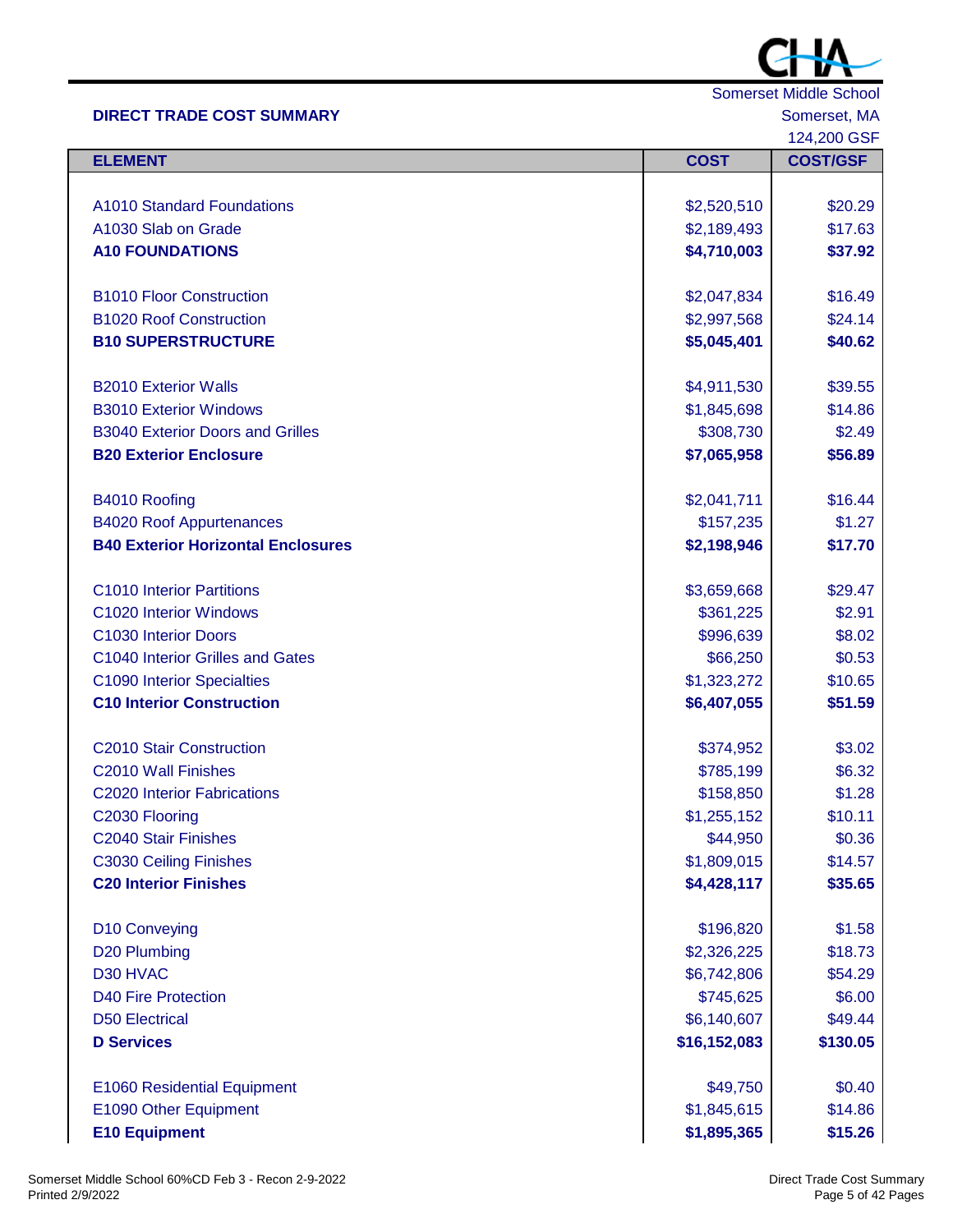

# **DIRECT TRADE COST SUMMARY** Somerset, MA

124,200 GSF

| <b>ELEMENT</b>                           | <b>COST</b>  | זטט טטא, <del>ו</del> צו<br><b>COST/GSF</b> |
|------------------------------------------|--------------|---------------------------------------------|
|                                          |              |                                             |
|                                          |              |                                             |
| <b>E2010 Fixed Furnishings</b>           | \$1,389,565  | \$11.19                                     |
| <b>E20 Furnishings</b>                   | \$1,389,565  | \$11.19                                     |
|                                          |              |                                             |
| F2000 Building Demolition                | \$749,400    | \$6.03                                      |
| F2020 Hazardous Components Abatement     | \$818,000    | \$6.59                                      |
| <b>F20 Selective Building Demolition</b> | \$1,567,400  | \$12.62                                     |
|                                          |              |                                             |
| G1010 Site Clearing                      | \$309,143    | \$2.49                                      |
| G1020 Site Demolition and Relocations    | \$339,351    | \$2.73                                      |
| G1030 Site Earthwork                     | \$1,787,641  | \$14.39                                     |
| <b>G10 SITE PREPARATION</b>              | \$2,436,135  | \$19.61                                     |
|                                          |              |                                             |
| G2000 Paving and Surfacing               | \$1,742,943  | \$14.03                                     |
| G2040 Site Development                   | \$2,529,640  | \$20.37                                     |
| G2050 Landscaping                        | \$835,824    | \$6.73                                      |
| <b>G20 SITE IMPROVEMENTS</b>             | \$5,108,407  | \$41.13                                     |
|                                          |              |                                             |
| G3010 Water Supply                       | \$478,955    | \$3.86                                      |
| <b>G3020 Sanitary Sewer</b>              | \$144,825    | \$1.17                                      |
| G3030 Storm Sewer                        | \$2,317,873  | \$18.66                                     |
| <b>G3060 Fuel Distribution</b>           | \$17,675     | \$0.14                                      |
| <b>G40 Site Electrical Utilities</b>     | \$925,253    | \$7.45                                      |
| <b>G30 SITE MECHANICAL UTILITIES</b>     | \$3,884,581  | \$31.28                                     |
|                                          |              |                                             |
| <b>Direct Trade Details Subtotal</b>     | \$62,289,018 | \$501.52                                    |
|                                          |              |                                             |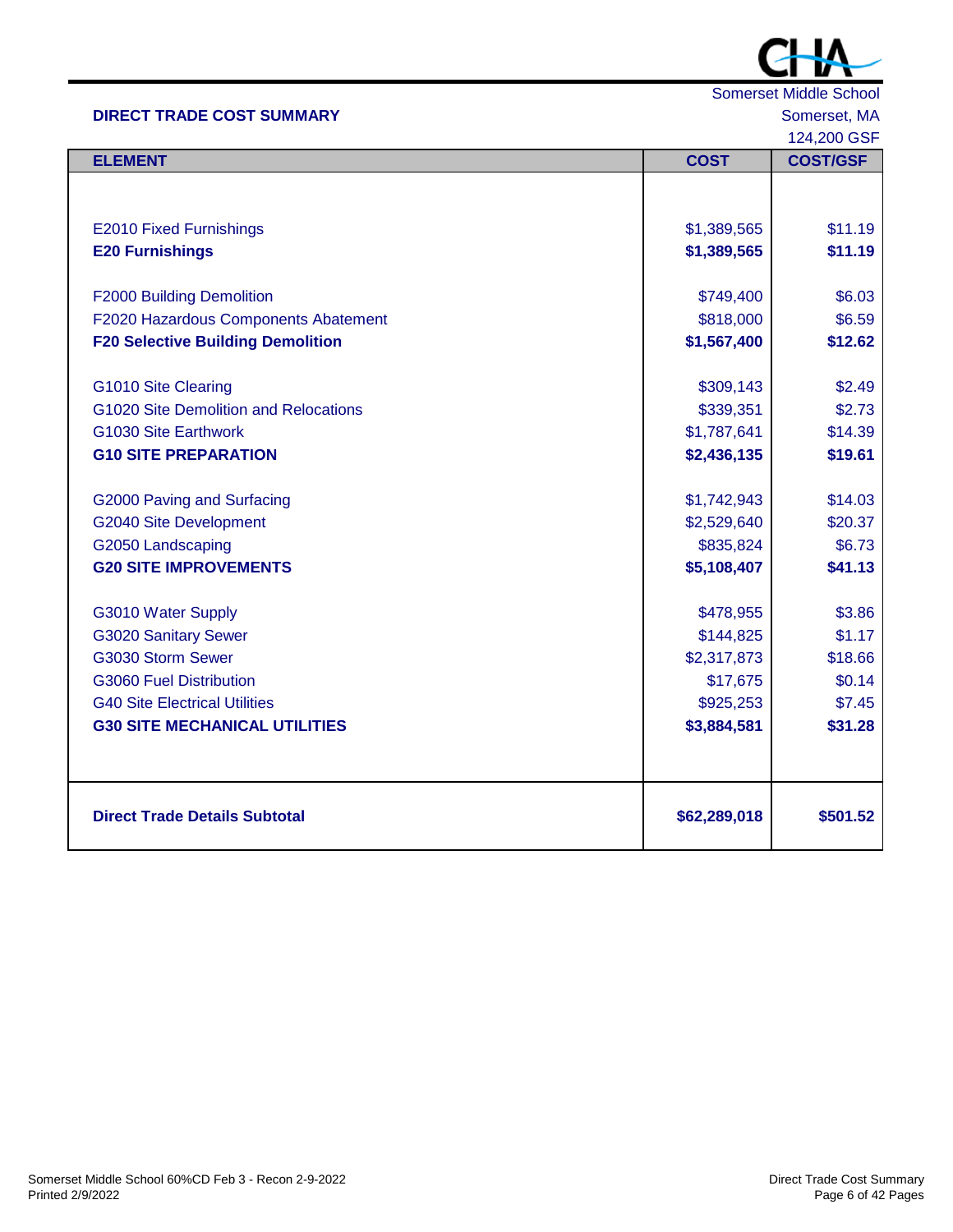|    | <b>DIRECT TRADE COST DETAILS</b>                   |                         |             |                  | Somerset, MA |
|----|----------------------------------------------------|-------------------------|-------------|------------------|--------------|
|    |                                                    |                         |             |                  | 124,200 GSF  |
|    | <b>ELEMENT</b>                                     | <b>QUANTITY</b>         | <b>UNIT</b> | <b>UNIT RATE</b> | <b>COST</b>  |
|    |                                                    |                         |             |                  |              |
| 8  | <b>A10 FOUNDATIONS</b>                             |                         |             |                  |              |
| 9  |                                                    |                         |             |                  |              |
| 10 | <b>A1010 Standard Foundations</b>                  |                         |             |                  |              |
| 11 | 31 00 00 Earthwork                                 |                         |             |                  |              |
| 12 | Exterior strip footings and foundation walls:      |                         |             |                  |              |
| 13 | excavation, stockpile                              | 805                     | <b>CY</b>   | \$14.00          | \$11,271     |
| 14 | backfill with imported material                    | 642                     | <b>CY</b>   | \$33.00          | \$21,194     |
| 15 | disperse excess soils on site                      | 805                     | <b>CY</b>   | \$15.00          | \$12,076     |
| 16 | perimeter foundation drain system                  | 1,803                   | LF          | \$20.00          | \$36,062     |
| 17 | Retaining foundation footings and walls:           |                         |             |                  |              |
| 18 | excavation, stockpile                              | 659                     | <b>CY</b>   | \$14.00          | \$9,230      |
| 19 | backfill with imported material                    | 360                     | <b>CY</b>   | \$33.00          | \$11,893     |
| 20 | disperse excess soils on site                      | 659                     | <b>CY</b>   | \$15.00          | \$9,890      |
| 21 | perimeter foundation drain system                  | 223                     | LF          | \$20.00          | \$4,456      |
| 22 | Interior strip footings and foundation walls:      |                         |             |                  |              |
| 23 | excavation, stockpile                              | 26                      | <b>CY</b>   | \$14.00          | \$367        |
| 24 | backfill with imported material                    | $\overline{\mathbf{7}}$ | <b>CY</b>   | \$33.00          | \$235        |
| 25 | disperse excess soils on site                      | 26                      | <b>CY</b>   | \$15.00          | \$393        |
| 26 | <b>Exterior spread footings</b>                    |                         |             |                  |              |
| 27 | excavation, stockpile                              | 1,211                   | <b>CY</b>   | \$14.00          | \$16,960     |
| 28 | backfill with imported material                    | 894                     | <b>CY</b>   | \$33.00          | \$29,492     |
| 29 | disperse excess soils on site                      | 1,211                   | <b>CY</b>   | \$15.00          | \$18,171     |
| 30 | Interior spread footings                           |                         |             |                  |              |
| 31 | excavation, stockpile                              | 528                     | <b>CY</b>   | \$14.00          | \$7,396      |
| 32 | backfill with imported material                    | 47                      | <b>CY</b>   | \$33.00          | \$1,558      |
| 33 | disperse excess soils on site                      | 528                     | <b>CY</b>   | \$15.00          | \$7,924      |
| 34 | Exterior spread footings - Outbuilding in Sitework |                         |             |                  |              |
| 35 | excavation, stockpile                              | 126                     | CY          | \$14.00          | w/ Sitework  |
| 36 | backfill with imported material                    | 116                     | <b>CY</b>   | \$33.00          | \$0          |
| 37 | disperse excess soils on site                      | 126                     | <b>CY</b>   | \$15.00          | \$0          |
| 38 | Allowance for rock excavation                      | 323                     | <b>CY</b>   | \$75.00          | \$24,227     |
| 39 | Dewatering; allow                                  | 120                     | <b>DAY</b>  | \$450.00         | \$54,000     |
| 40 |                                                    |                         |             |                  |              |
| 41 | 03 30 00 Cast-in-Place Concrete                    |                         |             |                  |              |
| 42 | foundation concrete volume total                   | 2,051                   | CY          |                  |              |
| 43 | foundation rebar weight total                      | 337,256                 | LBS         |                  |              |
| 44 | Perimeter wall, strip footings to exterior         | 1,803                   | LF          |                  |              |
| 45 | formwork                                           | 3,623                   | <b>SF</b>   | \$15.00          | \$54,349     |
| 46 | keyways                                            | 1,803                   | LF          | \$3.00           | \$5,409      |
| 47 | rebar, #4                                          | 6,736                   | <b>LBS</b>  | \$1.90           | \$12,797     |
| 48 | concrete supply; 4,500 psi                         | 164                     | <b>CY</b>   | \$158.00         | \$25,939     |
| 49 | concrete placing, pump                             | 164                     | <b>CY</b>   | \$85.00          | \$13,954     |
|    |                                                    |                         |             |                  |              |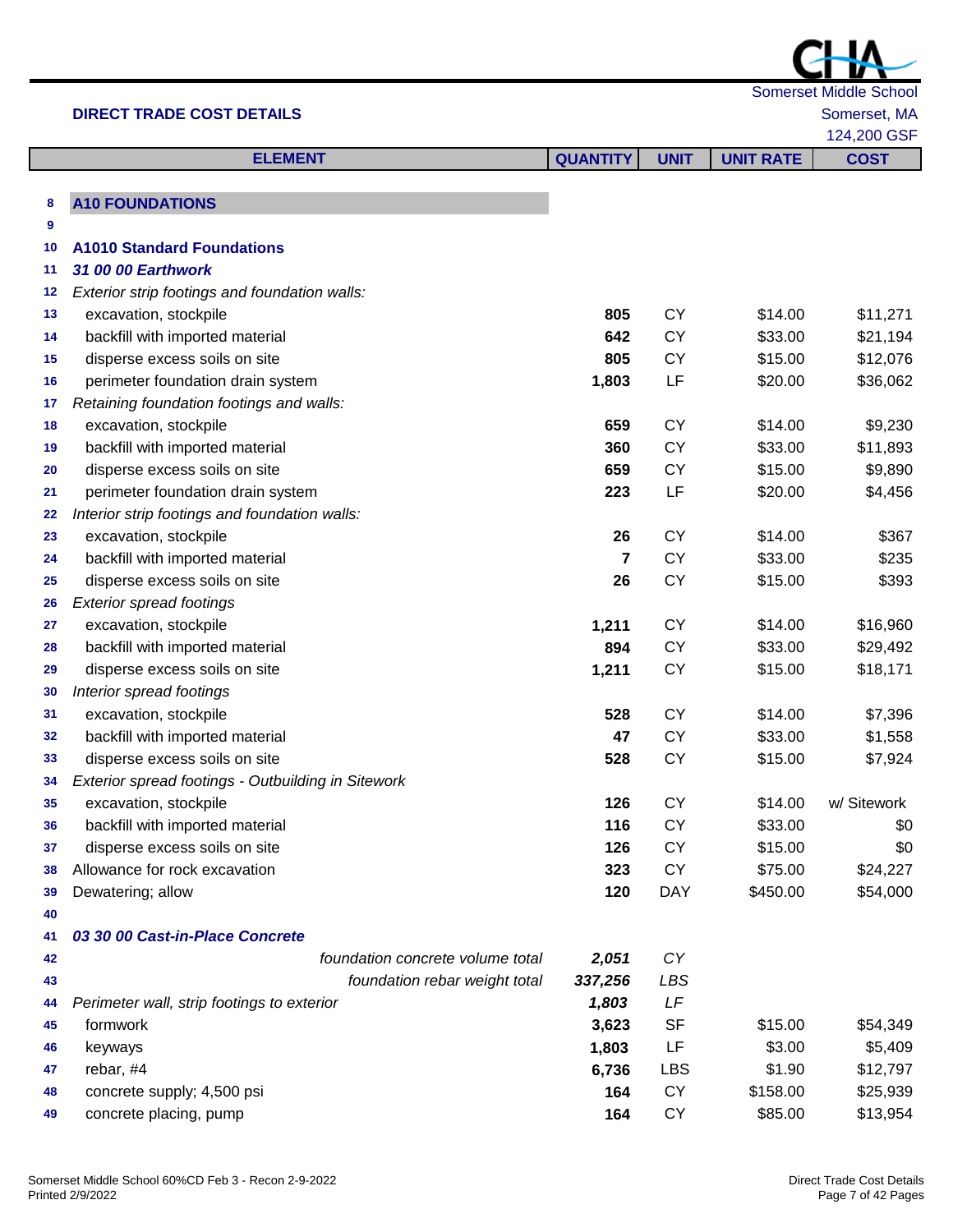|--|

|    |                                                              |                 |             |                  | 124,200 GSF |
|----|--------------------------------------------------------------|-----------------|-------------|------------------|-------------|
|    | <b>ELEMENT</b>                                               | <b>QUANTITY</b> | <b>UNIT</b> | <b>UNIT RATE</b> | <b>COST</b> |
|    |                                                              |                 |             |                  |             |
| 50 | Perimeter building wall, exterior foundation wall            | 1,803           | LF          |                  |             |
| 51 | formwork                                                     | 14,493          | <b>SF</b>   | \$18.00          | \$260,876   |
| 52 | brick shelf                                                  | 1,803           | LF          | \$6.00           | \$10,819    |
| 53 | rebar, #5                                                    | 67,721          | <b>LBS</b>  | \$1.90           | \$128,669   |
| 54 | concrete supply; 4,500 psi                                   | 376             | <b>CY</b>   | \$158.00         | \$59,438    |
| 55 | concrete placing, pump                                       | 376             | <b>CY</b>   | \$85.00          | \$31,976    |
| 56 | Retaining foundation walls, strip footings                   | 354             | LF          |                  |             |
| 57 | formwork                                                     | 1,375           | <b>SF</b>   | \$15.00          | \$20,621    |
| 58 | keyways                                                      | 354             | LF          | \$3.00           | \$1,063     |
| 59 | rebar, #4, #5, #6, #9                                        | 45,144          | <b>LBS</b>  | \$1.90           | \$85,773    |
| 60 | concrete supply; 4,500 psi                                   | 299             | <b>CY</b>   | \$158.00         | \$47,231    |
| 61 | concrete placing, pump                                       | 299             | <b>CY</b>   | \$85.00          | \$25,409    |
| 62 | Retaining foundation walls, walls                            | 354             | LF          |                  |             |
| 63 | formwork                                                     | 10,448          | <b>SF</b>   | \$20.00          | \$208,951   |
| 64 | brick shelf                                                  | 223             | LF          | \$6.00           | \$1,337     |
| 65 | rebar, #5, #6, #9                                            | 60,838          | <b>LBS</b>  | \$1.90           | \$115,592   |
| 66 | concrete supply; 4,500 psi                                   | 379             | <b>CY</b>   | \$158.00         | \$59,925    |
| 67 | concrete placing, pump                                       | 379             | <b>CY</b>   | \$85.00          | \$32,238    |
| 68 | Interior wall, strip footing - auditorium; main level zone C | 217             | LF          |                  |             |
| 69 | formwork                                                     | 434             | <b>SF</b>   | \$15.00          | \$6,503     |
| 70 | keyways                                                      | 217             | LF          | \$3.00           | \$650       |
| 71 | rebar, #4, #5                                                | 1,320           | <b>LBS</b>  | \$1.90           | \$2,508     |
| 72 | concrete supply; 4,500 psi                                   | 19              | <b>CY</b>   | \$158.00         | \$3,012     |
| 73 | concrete placing, pump                                       | 19              | <b>CY</b>   | \$85.00          | \$1,620     |
| 74 | Interior wall, wall, auditorium; main level zone C           | 217             | LF          |                  |             |
| 75 | formwork                                                     | 967             | <b>SF</b>   | \$18.00          | \$17,407    |
| 76 | rebar, #4, #5                                                | 4,188           | <b>LBS</b>  | \$1.90           | \$7,957     |
| 77 | concrete supply; 4,500 psi                                   | 14              | <b>CY</b>   | \$158.00         | \$2,234     |
| 78 | concrete placing, pump                                       | 14              | CY          | \$85.00          | \$1,202     |
| 79 | Exterior column footings, F4 - F11; 2' - 0 / 2' - 6" thick   | 91              | EA          |                  |             |
| 80 | formwork                                                     | 4,849           | <b>SF</b>   | \$15.00          | \$72,742    |
| 81 | rebar #5, #6, #7,#9, #10                                     | 55,284          | <b>LBS</b>  | \$1.90           | \$105,041   |
| 82 | concrete supply; 4,500 psi                                   | 318             | <b>CY</b>   | \$158.00         | \$50,202    |
| 83 | concrete placing, pump                                       | 318             | <b>CY</b>   | \$85.00          | \$27,008    |
| 84 | Interior column footings, F6 - F12; 2' - 0 / 2' - 6" thick   | 104             | EA          |                  |             |
| 85 | formwork                                                     | 6,451           | <b>SF</b>   | \$15.00          | \$96,765    |
| 86 | rebar #6, #7,#9, #10, #11                                    | 96,026          | <b>LBS</b>  | \$1.90           | \$182,450   |
| 87 | concrete supply; 4,500 psi                                   | 481             | <b>CY</b>   | \$158.00         | \$76,013    |
| 88 | concrete placing, pump                                       | 481             | <b>CY</b>   | \$85.00          | \$40,893    |
| 89 | Integrated/isolated pier                                     | 195             | EA          | \$750.00         | \$146,250   |
| 90 | Column base plate setting anchor bolts grout plates          | 195             | <b>SET</b>  | \$175.00         | \$34,125    |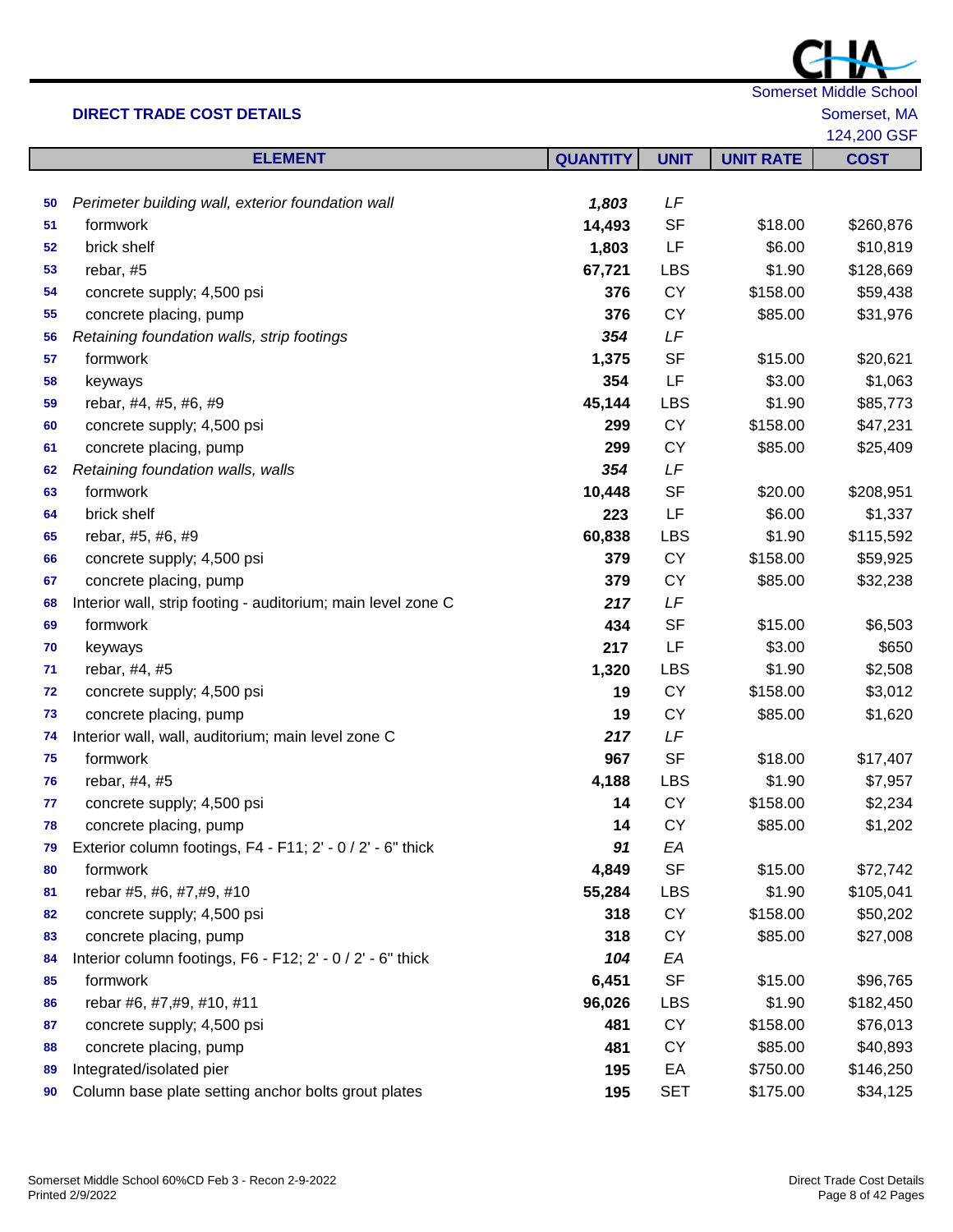|--|

|     |                                                                                  |                 |             |                  | 124,200 GSF |
|-----|----------------------------------------------------------------------------------|-----------------|-------------|------------------|-------------|
|     | <b>ELEMENT</b>                                                                   | <b>QUANTITY</b> | <b>UNIT</b> | <b>UNIT RATE</b> | <b>COST</b> |
|     |                                                                                  |                 |             |                  |             |
| 91  | Perimeter footing & wall, outbuilding footing in Sitework                        | 111             | LF          |                  | w/ Sitework |
| 92  | formwork                                                                         | 222             | <b>SF</b>   | \$15.00          | \$0         |
| 93  | rebar, #4                                                                        | 413             | <b>LBS</b>  | \$1.90           | \$0         |
| 94  | concrete supply; 4,500 psi                                                       | 10              | <b>CY</b>   | \$158.00         | \$0         |
| 95  | concrete placing, pump                                                           | 10              | <b>CY</b>   | \$85.00          | \$0         |
| 96  | Perimeter footing & wall, outbuilding wall in Sitework                           | 111             | LF          |                  |             |
| 97  | formwork                                                                         | 889             | <b>SF</b>   | \$18.00          | \$0         |
| 98  | brick shelf                                                                      | 111             | LF          | \$6.00           | \$0         |
| 99  | rebar, #5                                                                        | 4,137           | <b>LBS</b>  | \$1.90           | \$0         |
| 100 | concrete supply; 4,500 psi                                                       | 23              | <b>CY</b>   | \$158.00         | \$0         |
| 101 | concrete placing, pump                                                           | 23              | <b>CY</b>   | \$85.00          | \$0         |
| 102 | Wall steps/step footings, misc locations                                         | 12              | <b>LOC</b>  | \$2,000.00       | \$24,000    |
| 103 | Inserts, sleeves, penetrations through foundation/retaining walls                | 5               | LOC         | \$1,600.00       | \$8,000     |
| 104 | Concrete formwork general requirements and misc work                             |                 |             |                  | <b>NIC</b>  |
| 105 |                                                                                  |                 |             |                  |             |
| 106 | 07 00 01* Waterproofing, Dampproofing and Caulking                               |                 |             |                  |             |
| 107 | Dampproofing; exterior strip foundation wall & footing                           | 10,011          | <b>SF</b>   | \$4.50           | \$45,049    |
| 108 | Dampproofing; strip retaining foundation wall & footing                          | 8,180           | <b>SF</b>   | \$4.50           | \$36,809    |
| 109 | Dampproofing; exterior strip foundation wall & footing - outbuilding in S        | 611             | <b>SF</b>   | \$4.50           | w/ Sitework |
| 110 |                                                                                  |                 |             |                  |             |
| 111 | 07 21 00 Thermal Insulation                                                      |                 |             |                  |             |
| 112 | Rigid insulation; perimeter foundation walls at exterior                         | 7,281           | <b>SF</b>   | \$2.70           | \$19,658    |
| 113 | Rigid insulation; retaining foundation walls                                     | 3,242           | <b>SF</b>   | \$2.70           | \$8,754     |
| 114 | Rigid insulation; under slab on grade, 4' - 0 wide                               | 8,629           | <b>SF</b>   | \$2.70           | \$23,299    |
| 115 | Rigid insulation; perimeter foundation walls at exterior - outbuilding           | 444             | <b>SF</b>   | \$2.70           | \$1,200     |
| 116 | Rigid insulation; under slab on grade - outbuilding in Sitework                  | 729             | sf          | \$3.70           | w/ Sitework |
| 117 | <b>A1010 Standard Foundations Total</b>                                          |                 |             |                  | \$2,520,510 |
| 118 |                                                                                  |                 |             |                  |             |
| 119 | A1030 Slab on Grade                                                              |                 |             |                  |             |
| 120 | 31 00 00 Earthwork                                                               |                 |             |                  |             |
| 121 | Imported structural fill 12"; 8" gravel base course                              | 4,970           | <b>CY</b>   | \$35.00          | \$173,950   |
| 122 | Fill, imported materials for building level 01 SOG elevation                     | 15,514          | <b>CY</b>   | \$35.00          | \$542,990   |
| 123 | Export excess materials                                                          | 10,014          | <b>CY</b>   | \$44.00          | \$440,616   |
| 124 | Under slab plumbing pipe trenching, bedding, backfill                            | 2,217           | LF          | \$44.00          | \$97,548    |
| 125 | Elevator pit earthwork                                                           | 1               | EA          | \$7,500.00       | \$7,500     |
| 126 | 12" structural imported fill, 8" gravel base course - outbuilding in<br>Sitework | 50              | <b>CY</b>   | \$35.00          | w/ Sitework |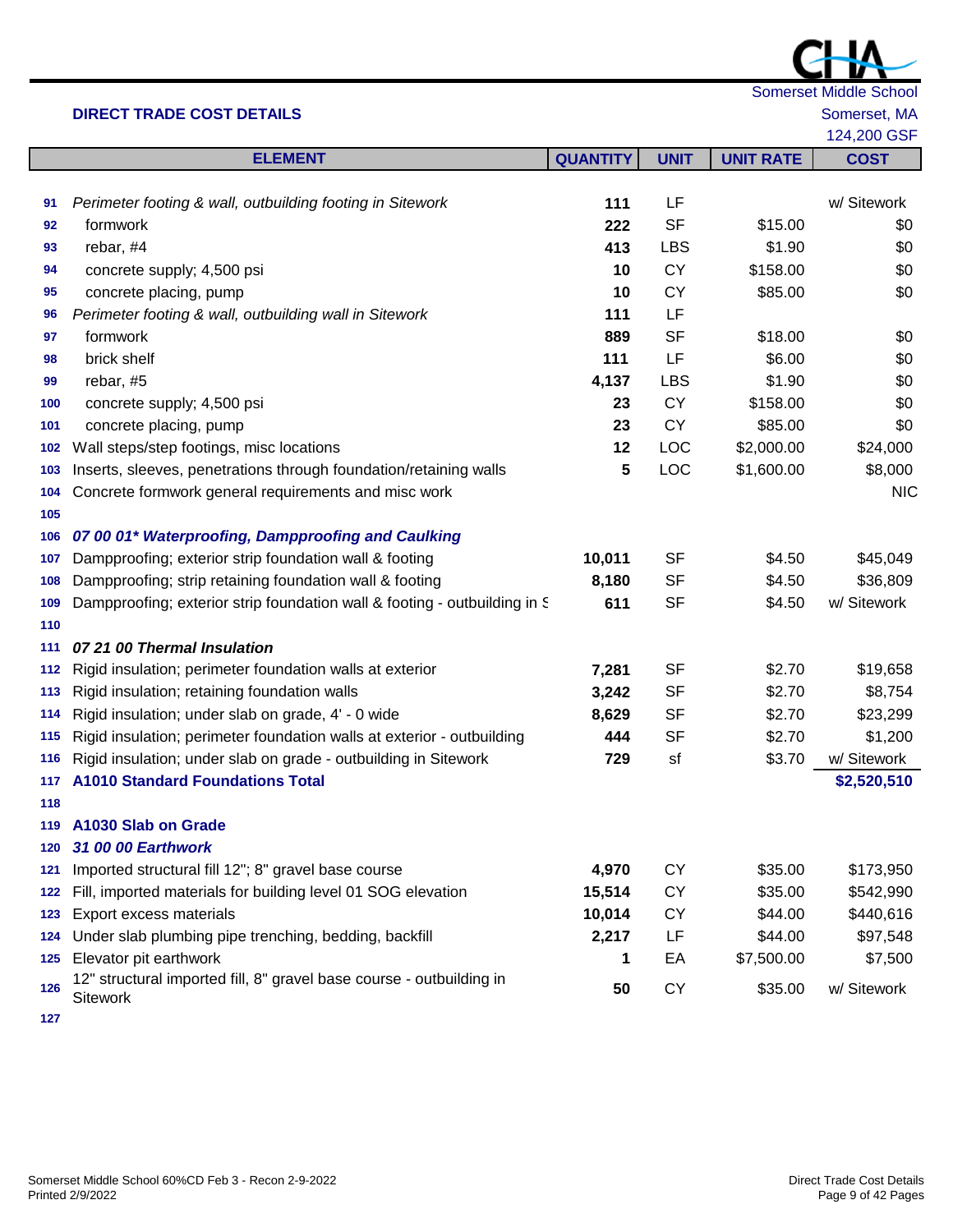|     |                                                                             |                 |             |                  | הווטט (ווטט<br>124,200 GSF |
|-----|-----------------------------------------------------------------------------|-----------------|-------------|------------------|----------------------------|
|     | <b>ELEMENT</b>                                                              | <b>QUANTITY</b> | <b>UNIT</b> | <b>UNIT RATE</b> | <b>COST</b>                |
|     |                                                                             |                 |             |                  |                            |
| 128 | 03 30 00 Cast-in-Place Concrete                                             |                 |             |                  |                            |
| 129 | Slab on grade; 5" thick                                                     | 80,367          | SF          |                  |                            |
| 130 | vapor barrier, 15% laps                                                     | 92,422          | <b>SF</b>   | \$1.00           | \$92,422                   |
| 131 | WWF mesh, 15% laps                                                          | 92,422          | <b>SF</b>   | \$1.20           | \$110,907                  |
| 132 | concrete supply and pump; 4,000 psi                                         | 1,313           | <b>CY</b>   | \$163.00         | \$214,019                  |
| 133 | concrete place, screed, protect                                             | 80,367          | <b>SF</b>   | \$3.40           | \$273,248                  |
| 134 | continuous haunch at edges of SOG at perimeter and interior walls           | 2,646           | LF          | \$16.00          | \$42,331                   |
| 135 | rebar #4 at SOG at perimeter and interior walls                             | 9,723           | <b>LBS</b>  | \$1.90           | \$18,474                   |
| 136 | thickening to SOG at auditorium                                             | 142             | LF          | \$16.00          | \$2,264                    |
| 137 | recess in slab/floor depression for walk-off mat grate & other<br>locations | 622             | LF          | \$5.75           | \$3,577                    |
| 138 | slab control joints - saw cut                                               | 80,367          | <b>SF</b>   | \$0.50           | \$40,184                   |
| 139 | slab isolation joints around columns                                        | 1,560           | LF          | \$5.50           | \$8,580                    |
| 140 | slab perimeter joints                                                       | 2,081           | LF          | \$4.50           | \$9,363                    |
| 141 | steps, reinforced on geoform fill                                           | 4               | <b>RSRS</b> | \$1,000.00       | \$4,000                    |
| 142 | assembly stair bottom foundation                                            | 26              | LF          | \$264.25         | \$6,804                    |
| 143 | expansion joint                                                             | 157             | LF          | \$120.00         | \$18,890                   |
| 144 | Slab premium for sloped/tiered; Auditorium                                  | 4,283           | <b>GSF</b>  | \$10.00          | \$42,826                   |
| 145 | Elevator pit concrete                                                       | 1               | EA          | \$10,000.00      | \$10,000                   |
| 146 | Grease interceptor, complete                                                | 1               | EA          | \$8,000.00       | w/ Plumbing                |
| 147 | Equipment pads, interior, SOG, allowance                                    | 400             | <b>SF</b>   | \$35.00          | \$14,000                   |
| 148 | Trench drain, formwork and encasement                                       | 300             | LF          | \$35.00          | \$10,500                   |
| 149 | Slab on grade; 5" thick - outbuilding in Sitework                           | 729             | SF          |                  | w/ Sitework                |
| 150 | vapor barrier, 15% laps                                                     | 838             | <b>SF</b>   | \$1.00           | \$0                        |
| 151 | WWF mesh, 15% laps                                                          | 838             | <b>SF</b>   | \$1.20           | \$0                        |
| 152 | concrete supply and pump; 4,000 psi                                         | 12              | <b>CY</b>   | \$163.00         | \$0                        |
| 153 | concrete place, screed, protect                                             | 729             | <b>SF</b>   | \$3.40           | \$0                        |
| 154 | continuous haunch at edges of SOG at perimeter and interior walls           | 111             | LF          | \$16.00          | \$0                        |
| 155 | slab control joints - saw cut                                               | 729             | SF          | \$0.50           | \$0                        |
| 156 | slab perimeter joints                                                       | 111             | LF          | \$4.50           | \$0                        |
| 157 | Concrete flatwork general requirements and misc work                        |                 |             |                  | <b>NIC</b>                 |
| 158 |                                                                             |                 |             |                  |                            |
| 159 | 07 00 01* Waterproofing, Dampproofing and Caulking                          |                 |             |                  |                            |
| 160 | Elevator pit; waterproofing                                                 | 1               | EA          | \$4,500.00       | \$4,500                    |
| 161 | A1030 Slab on Grade Total                                                   |                 |             |                  | \$2,189,493                |
| 162 |                                                                             |                 |             |                  |                            |

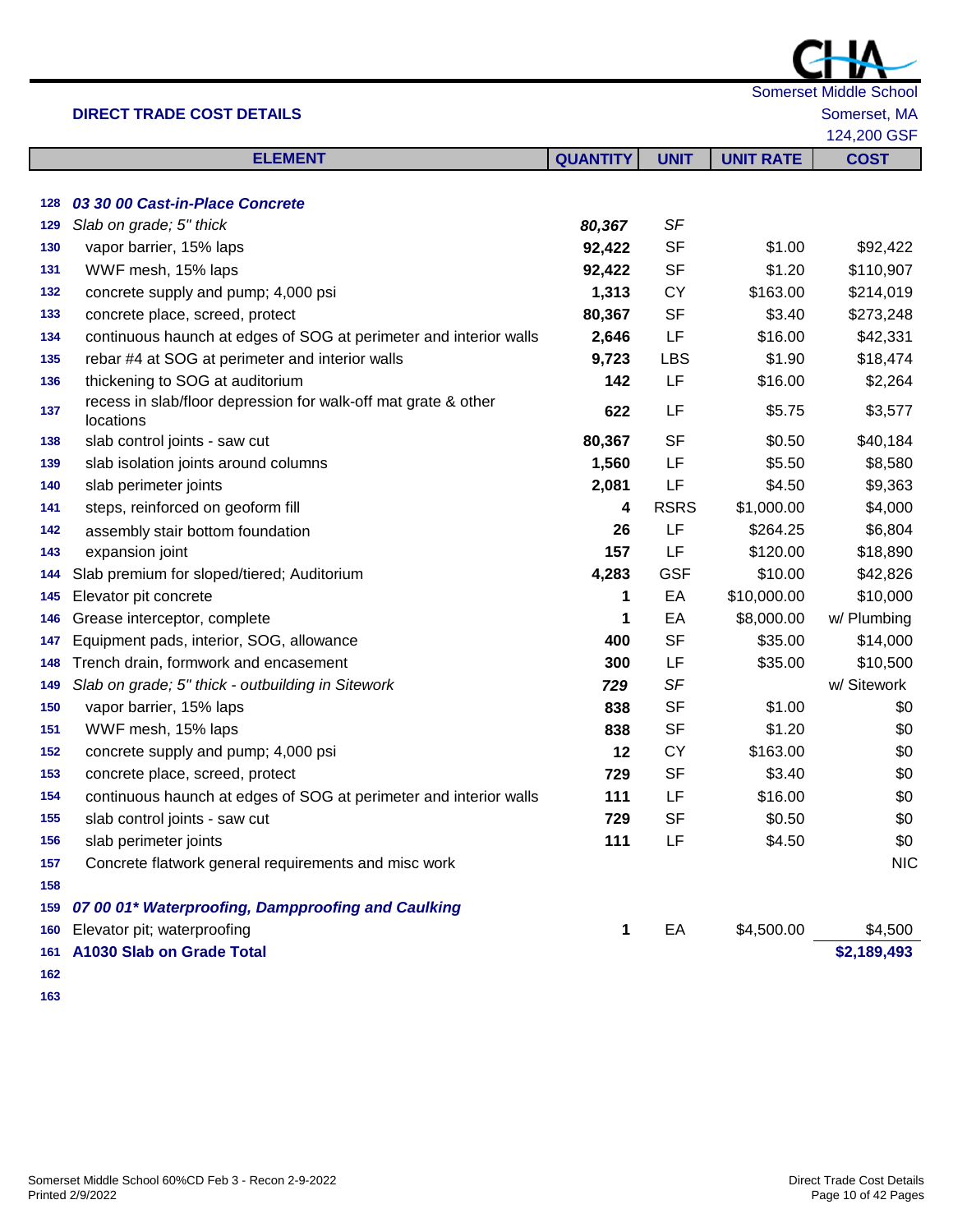**B10 SUPERSTRUCTURE**

**ELEMENT**

| 166 | steel weight total - floor & roof                                                                      | 728    | <b>TNS</b>        |            |             |
|-----|--------------------------------------------------------------------------------------------------------|--------|-------------------|------------|-------------|
| 167 | <b>B1010 Floor Construction</b>                                                                        | 11     | psf of susp. slab |            |             |
| 168 | 03 30 00 Cast-in-Place Concrete                                                                        |        |                   |            |             |
| 169 | Slab topping 2½" on metal deck; 4½" thick assembly                                                     | 46,895 | SF                |            |             |
| 170 | WWF mesh, 15% laps                                                                                     | 53,930 | <b>SF</b>         | \$1.20     | \$64,716    |
| 171 | concrete supply and pump, 4,000 psi                                                                    | 532    | CY                | \$150.75   | \$80,185    |
| 172 | concrete place, screed, protect                                                                        | 46,895 | <b>SF</b>         | \$3.00     | \$140,686   |
| 173 |                                                                                                        |        |                   |            |             |
| 174 | 05 12 00 Structural Steel Framing                                                                      |        |                   |            |             |
| 175 | Steel beams and columns in floor framing - W-sections                                                  | 153    | <b>TNS</b>        | \$4,800.00 | \$734,179   |
| 176 | Steel beams and columns in floor framing - HSS-sections                                                | 58     | <b>TNS</b>        | \$5,200.00 | \$302,502   |
| 177 | premium for additional long span construction                                                          | 9      | <b>TNS</b>        | \$3,800.00 | \$34,874    |
| 178 | premium for AESS; exterior façade                                                                      | 14     | <b>TNS</b>        | \$650.00   | \$8,804     |
| 179 | <b>Braced frames - HSS-sections</b>                                                                    | 25     | <b>TNS</b>        | \$5,200.00 | \$131,169   |
| 180 | Fittings-miscellaneous structural clips & angles, shims, bolts, plates,<br>welds, etc. (assume 7 1/2%) | 18     | <b>TNS</b>        | \$4,800.00 | \$85,087    |
| 181 | Moment connections                                                                                     | 17     | EA                | \$650.00   | \$11,050    |
| 182 | Beam penetrations, locations TBD                                                                       | 40     | EA                | \$550.00   | \$22,000    |
| 183 | Shear studs; , (20 per 100sf)                                                                          | 9,380  | EA                | \$6.20     | \$58,156    |
| 184 |                                                                                                        |        |                   |            |             |
| 185 | 05 30 00 Metal Decking                                                                                 |        |                   |            |             |
| 186 | Galvanized composite steel floor deck, 2"x18 ga                                                        | 46,895 | <b>SF</b>         | \$3.50     | \$164,134   |
| 187 | Pour stop                                                                                              | 3,084  | LF                | \$35.80    | \$110,386   |
| 188 | Deck closure                                                                                           | 3,084  | LF                | \$10.00    | \$30,842    |
| 189 |                                                                                                        |        |                   |            |             |
| 190 | 07 84 00 Firestopping                                                                                  |        |                   |            |             |
| 191 | Intumescent coating to steel beam and column                                                           | 254    | <b>TNS</b>        | \$750.00   | <b>NIC</b>  |
| 192 | Firestopping                                                                                           | 46,895 | <b>GSF</b>        | \$1.30     | \$60,964    |
| 193 |                                                                                                        |        |                   |            |             |
| 194 | 07 95 13 Expansion Joints                                                                              |        |                   |            |             |
| 195 | Expansion joint, floors                                                                                | 108    | LF                | \$75.00    | \$8,100     |
| 196 | <b>B1010 Floor Construction Total</b>                                                                  |        |                   |            | \$2,047,834 |
| 197 |                                                                                                        |        |                   |            |             |
| 198 | <b>B1020 Roof Construction</b>                                                                         |        | 11 psf of roof    |            |             |
| 199 | 03 30 00 Cast-in-Place Concrete                                                                        |        |                   |            |             |
| 200 | Slab topping 4" on metal deck; 7" thick assembly - eqpt. pad RTUs                                      | 5,712  | SF                |            |             |
| 201 | WWF mesh, 15% laps                                                                                     | 6,569  | <b>SF</b>         | \$1.20     | \$7,882     |
| 202 | concrete supply and pump, 4,000 psi                                                                    | 102    | CY                | \$150.75   | \$15,347    |

concrete place, screed, protect **5,712** SF \$3.00 \$17,136

**QUANTITY UNIT UNIT RATE COST**

124,200 GSF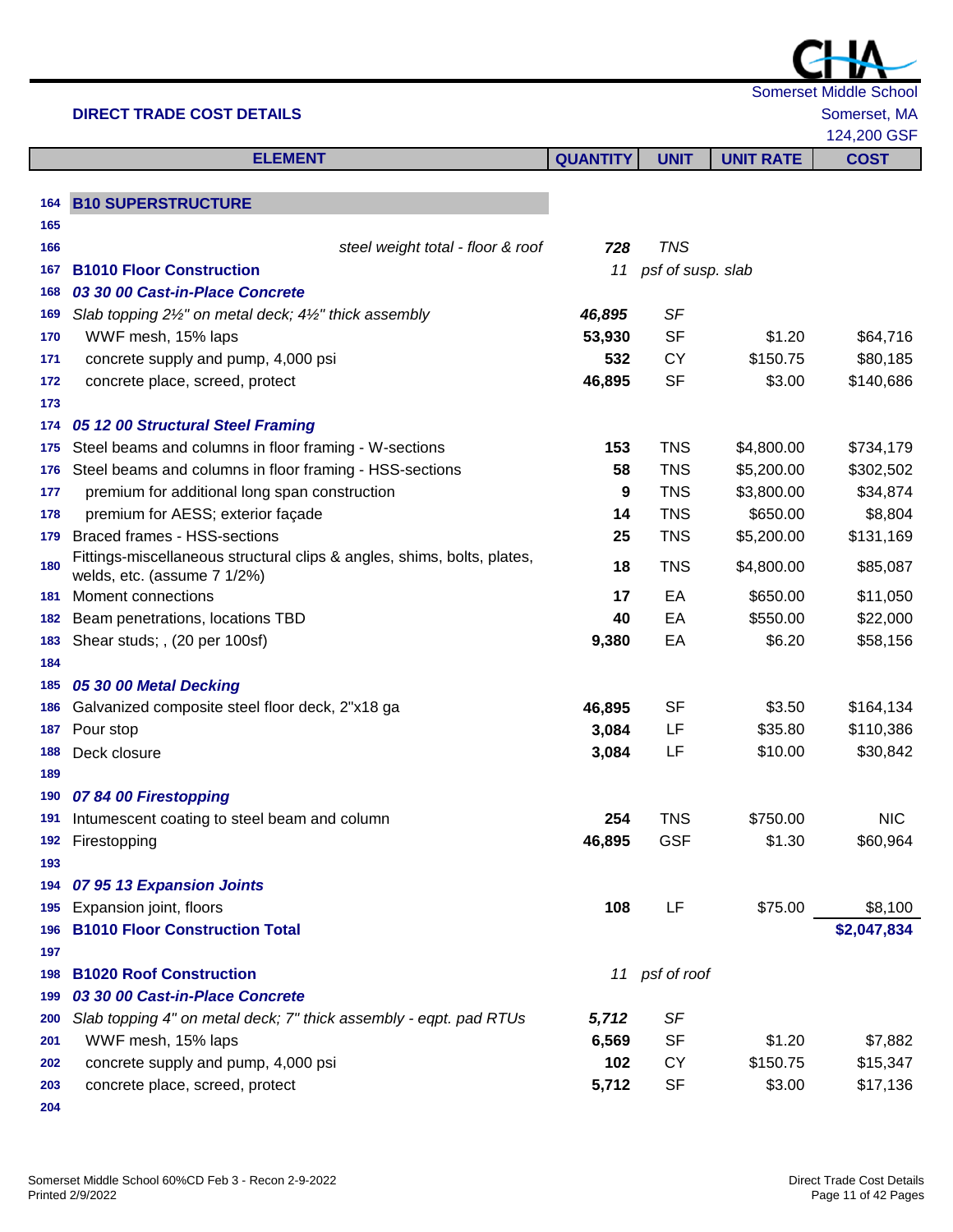|     |                                                                              |                 |             |                  | <b>Somerset Middle School</b> |
|-----|------------------------------------------------------------------------------|-----------------|-------------|------------------|-------------------------------|
|     | <b>DIRECT TRADE COST DETAILS</b>                                             |                 |             |                  | Somerset, MA                  |
|     |                                                                              |                 |             |                  | 124,200 GSF                   |
|     | <b>ELEMENT</b>                                                               | <b>QUANTITY</b> | <b>UNIT</b> | <b>UNIT RATE</b> | <b>COST</b>                   |
|     |                                                                              |                 |             |                  |                               |
| 205 | 05 12 00 Structural Steel Framing                                            |                 |             |                  |                               |
| 206 | Steel beams and columns in floor framing - W-sections                        | 253             | <b>TNS</b>  | \$4,800.00       | \$1,212,645                   |
| 207 | Steel beams and columns in floor framing - HSS-sections                      | 117             | <b>TNS</b>  | \$5,200.00       | \$607,813                     |
| 208 | premium for AESS; exterior façade                                            | 15              | <b>TNS</b>  | \$650.00         | \$9,612                       |
| 209 | Roof joists, long span; LH-seies                                             | 34              | <b>TNS</b>  | \$4,800.00       | \$165,038                     |
| 210 | <b>Braced frames - HSS-sections</b>                                          | 37              | <b>TNS</b>  | \$5,200.00       | \$192,014                     |
| 211 | Fittings-miscellaneous structural clips & angles, shims, bolts, plates,      | 33              | <b>TNS</b>  | \$4,800.00       | \$160,545                     |
| 212 | welds, etc. (assume 7 1/2%)<br>Steel framing to outdoor building in Sitework | 5               | <b>TNS</b>  | \$4,800.00       | w/ Sitework                   |
| 213 | Moment connections                                                           | 13              | EA          | \$650.00         | \$8,450                       |
| 214 | Shear studs; , (20 per 100sf)                                                | 1,140           | EA          | \$6.20           | \$7,068                       |
| 215 |                                                                              |                 |             |                  |                               |
| 216 | 05 30 00 Metal Decking                                                       |                 |             |                  |                               |
| 217 | Galvanized steel roof deck 3" x 20 ga                                        | 70,503          | <b>SF</b>   | \$3.75           | \$264,385                     |
| 218 | Galvanized acoustic steel roof deck 3" x 18/20 ga - Gym                      | 7,830           | <b>SF</b>   | \$7.50           | \$58,722                      |
| 219 | Galvanized composite steel roof deck 3"x16 ga                                | 5,712           | <b>SF</b>   | \$4.00           | \$22,847                      |
| 220 | Galvanized steel roof deck 1 1/2" x 20 ga                                    | 1,693           | <b>SF</b>   | \$3.00           | \$5,080                       |
| 221 | Galvanized steel roof deck 3" x 20 ga - outbuilding in Sitework              | 733             | <b>SF</b>   | \$3.75           | w/ Sitework                   |
| 222 | Cont. bent plate and angles                                                  | 3,078           | LF          | \$37.00          | \$113,879                     |
| 223 |                                                                              |                 |             |                  |                               |
| 224 | 07 84 00 Firestopping                                                        |                 |             |                  |                               |
| 225 | Intumescent coating to steel beam and column                                 | 479             | <b>TNS</b>  | \$750.00         | <b>NIC</b>                    |
| 226 | Firestopping                                                                 | 85,738          | <b>GSF</b>  | \$1.30           | \$111,459                     |
| 227 |                                                                              |                 |             |                  |                               |
| 228 | 07 95 13 Expansion Joints                                                    |                 |             |                  |                               |
| 229 | Expansion joint, roof                                                        | 235             | LF          | \$75.00          | \$17,644                      |
| 230 | <b>B1020 Roof Construction Total</b>                                         |                 |             |                  | \$2,997,568                   |
| 231 |                                                                              |                 |             |                  |                               |
| 232 |                                                                              |                 |             |                  |                               |
| 233 | <b>B20 EXTERIOR ENCLOSURE</b>                                                |                 |             |                  |                               |
| 234 |                                                                              |                 |             |                  |                               |
| 235 | <b>B2010 Exterior Walls</b>                                                  | 52,559          | SF          |                  |                               |
| 236 | Exterior wall construction (studs, insulation, ABV, sheathing)               | 52,559          | <b>SF</b>   | \$32.00          | \$1,681,889                   |
| 237 | Interior of exterior wall; 1 layer 5%" GWB                                   | 52,559          | <b>SF</b>   | \$3.50           | \$183,957                     |
| 238 | Paint new GWB wall                                                           | 52,559          | <b>SF</b>   | \$1.00           | \$52,559                      |
| 239 | Exterior façade;                                                             | 52,559          | SF          |                  |                               |
| 240 | Facing brick                                                                 | 12,950          | <b>SF</b>   | \$38.00          | \$492,100                     |
| 241 | Natural stone thin veneer base                                               | 6,160           | SF          | \$70.00          | \$431,200                     |

 Natural stone thin veneer at column **31** EA \$840.00 \$26,040 Precast concrete cap, sill/head **1,462** LF \$32.00 \$46,784 Cement fiber wall panel system **21,400** SF \$35.00 \$749,000 Glass fiber reinforced plaster - painted **5,054** SF \$55.00 \$277,970 246 Glass fiber reinforced plaster column cover -painted **219** LF \$300.00 \$65,700 Fabricated GFRP exterior cornice **2,959** LF \$40.00 \$118,356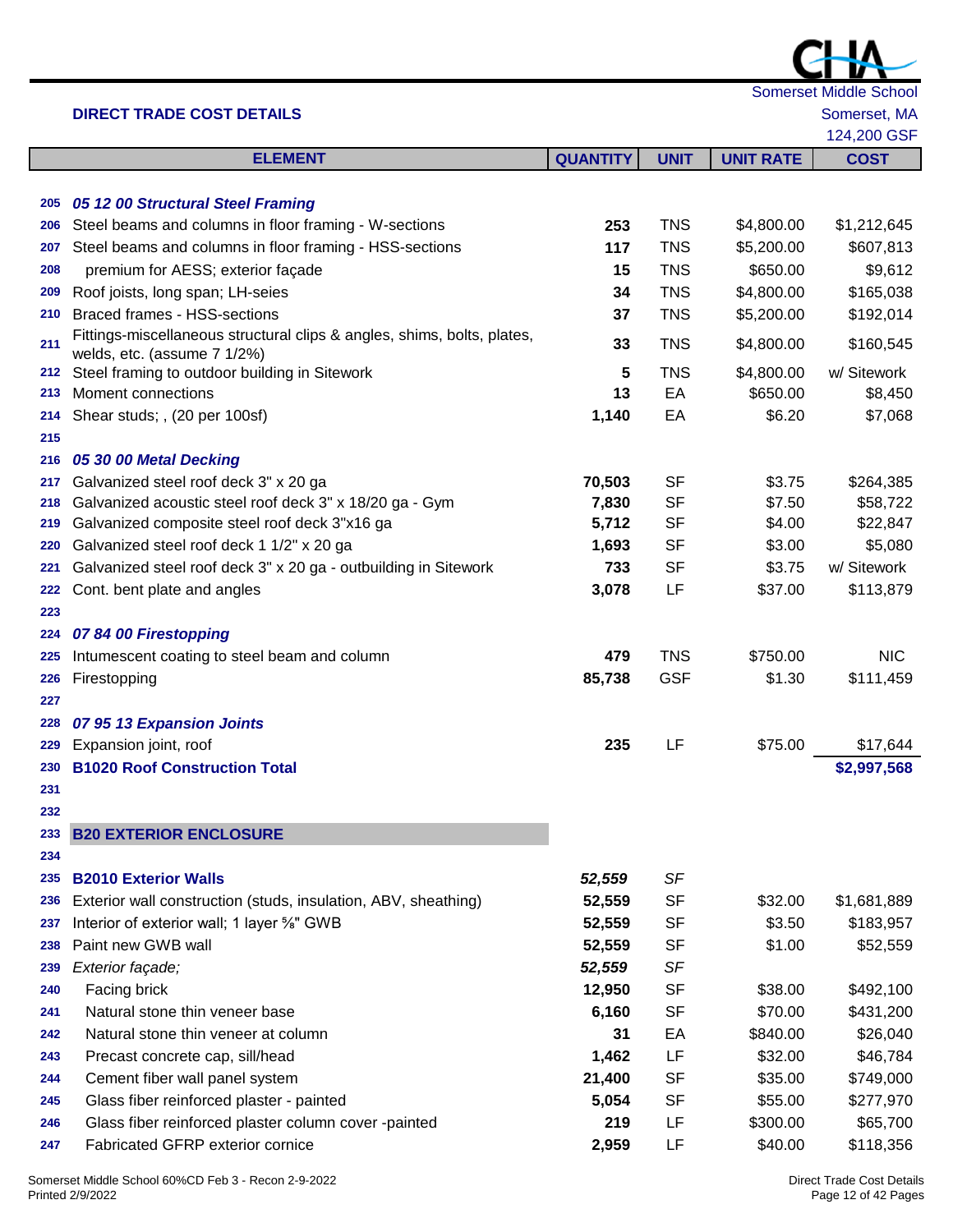

|     |                                                             |                 |             |                  | 124,200 GSF |
|-----|-------------------------------------------------------------|-----------------|-------------|------------------|-------------|
|     | <b>ELEMENT</b>                                              | <b>QUANTITY</b> | <b>UNIT</b> | <b>UNIT RATE</b> | <b>COST</b> |
|     |                                                             |                 |             |                  |             |
| 248 | <b>GFRP</b> soffit                                          | 6,514           | <b>SF</b>   | \$53.00          | \$345,242   |
| 249 | Paint GFRP                                                  | 17,210          | <b>SF</b>   | \$1.50           | \$25,816    |
| 250 | GFRP Beam & Trellis; Main entry, lobby and connecting spine | 4,514           | <b>SF</b>   | \$45.00          | <b>NIC</b>  |
| 251 | Misc. metals to exterior closure                            | 23              | <b>TNS</b>  | \$3,800.00       | \$87,400    |
| 252 | Caulking and sealant, exterior closure                      | 13,190          | LF          | \$7.75           | \$102,223   |
| 253 | ACT 22, Exterior Grade                                      | 2,410           | <b>SF</b>   | \$35.00          | \$84,350    |
| 254 | Exterior mounted building school signage                    | 1               | LS          | \$25,000.00      | \$25,000    |
| 255 | Mockup                                                      | 1               | LS          | \$50,000.00      | \$50,000    |
| 256 | Staging/lifts/access, all areas of work                     | 65,946          | <b>SF</b>   | \$1.00           | \$65,946    |
| 257 | <b>B2010 Exterior Walls Total</b>                           |                 |             |                  | \$4,911,530 |
| 258 |                                                             |                 |             |                  |             |
| 259 | <b>B3010 Exterior Windows</b>                               | 12,260          | SF          |                  |             |
| 260 | Exterior alum windows w/operable                            | 3,417           | <b>SF</b>   | \$95.00          | \$324,615   |
| 261 | Aluminum storefront frame                                   | 5,423           | <b>SF</b>   | \$105.00         | \$569,415   |
| 262 | Aluminum curtain wall system                                | 3,400           | <b>SF</b>   | \$115.00         | \$391,000   |
| 263 | Metal louvers                                               | 20              | <b>SF</b>   | \$65.00          | \$1,300     |
| 264 | Security rated glazing premium                              | 3,840           | <b>SF</b>   | \$40.00          | \$153,600   |
| 265 | Ballistic rated glazing premium, select locations           | 300             | <b>SF</b>   | \$200.00         | \$60,000    |
| 266 | Sunscreen                                                   |                 |             |                  |             |
| 267 | Horizontal aluminum sunshade; type B1, 1' - 0 wide          | 279             | LF          | \$200.00         | \$55,750    |
| 268 | Horizontal aluminum sunshade; type B2, 1' - 6" wide         | 144             | LF          | \$300.00         | \$43,050    |
| 269 | Horizontal aluminum sunshade; type B3, 2' - 0 wide          | 477             | LF          | \$400.00         | \$190,932   |
| 270 | Vertical sunshade; type A2, 3'-0 wide attached to CW system | 103             | <b>SF</b>   | \$300.00         | \$30,750    |
| 271 | Rough carpentry/wood blocking at openings                   | 3,065           | LF          | \$8.25           | \$25,286    |
| 272 | <b>B3010 Exterior Windows Total</b>                         |                 |             |                  | \$1,845,698 |
| 273 |                                                             |                 |             |                  |             |
| 274 | <b>B3040 Exterior Doors and Grilles</b>                     |                 |             |                  |             |
| 275 | 08 11 00 Metal Doors and Frames                             |                 |             |                  |             |
| 276 | Doors, double leaf                                          |                 |             |                  |             |
| 277 | Type EE, 2-panel door aluminum, PR 3' - 0 x 7' - 0          | 1               | <b>PRS</b>  | \$5,500.00       | \$5,500     |
| 278 | 08 11 13 Hollow Metal Doors and Frames                      |                 |             |                  |             |
| 279 | Doors, hollow metal, galvanized                             |                 |             |                  |             |
| 280 | Doors, single leaf                                          |                 |             |                  |             |
| 281 | Type A, 3' - 0 x 7' - 0                                     | 4               | <b>LEAF</b> | \$950.00         | \$3,800     |
| 282 | Type A, 3' - 6" x 7' - 0                                    | 4               | <b>LEAF</b> | \$1,100.00       | \$4,400     |
| 283 | Doors, double leaf                                          |                 |             |                  |             |
| 284 | Type AA, PR3' - 0 x 7' - 0                                  | 1               | <b>PRS</b>  | \$1,600.00       | \$1,600     |
| 285 | Frames, hollow metal, galvanized                            |                 |             |                  |             |
| 286 | Type F01.01, 3' - 4" x 7' - 2"                              | 8               | EA          | \$380.00         | \$3,040     |
| 287 | Type F02.01, 6' - 4" x 7' - 2"                              | 1               | EA          | \$440.00         | \$440       |

Somerset Middle School 60%CD Feb 3 - Recon 2-9-2022 Printed 2/9/2022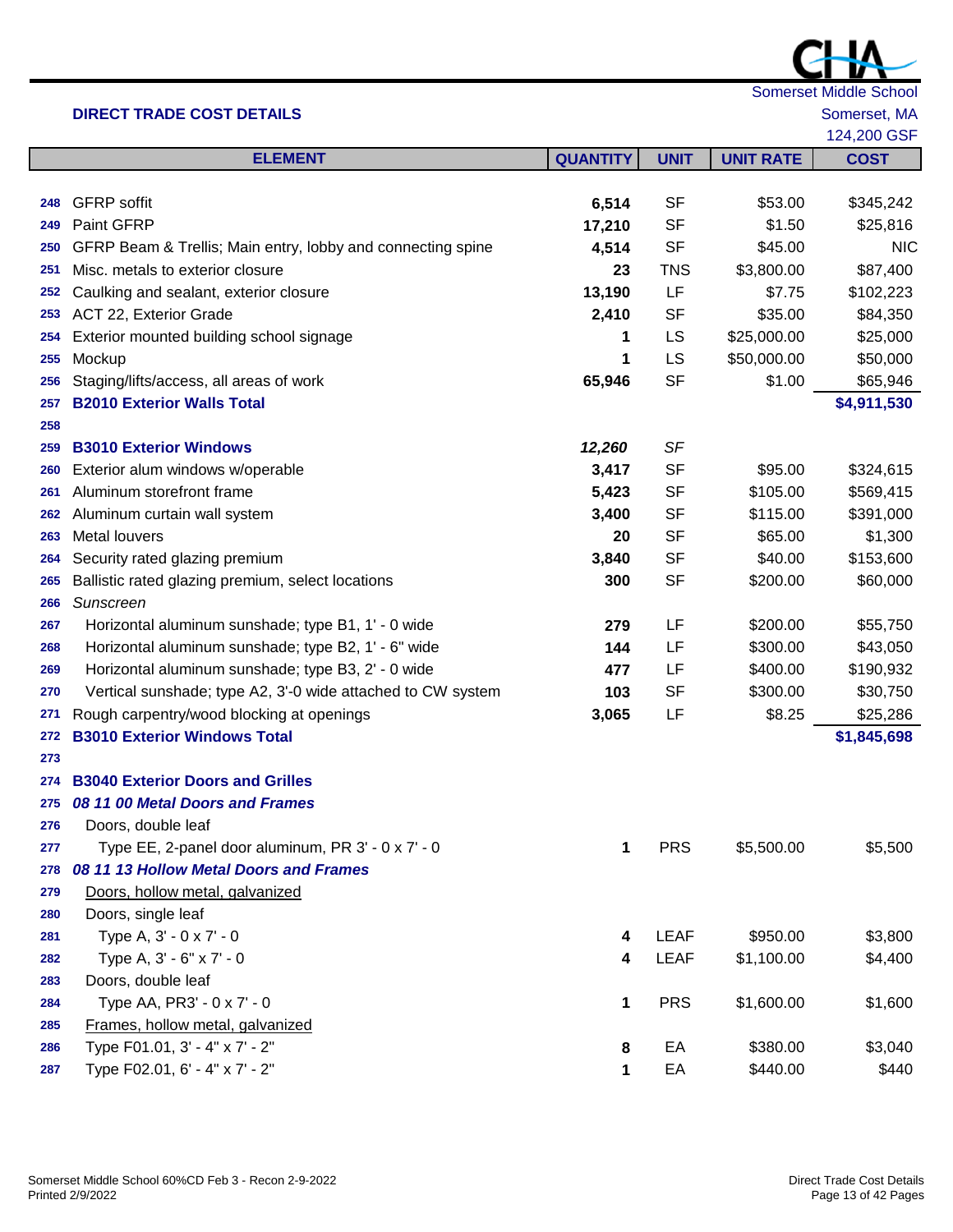L

|            |                                                                                                 |                 |             |                        | 124,200 GSF |
|------------|-------------------------------------------------------------------------------------------------|-----------------|-------------|------------------------|-------------|
|            | <b>ELEMENT</b>                                                                                  | <b>QUANTITY</b> | <b>UNIT</b> | <b>UNIT RATE</b>       | <b>COST</b> |
|            |                                                                                                 |                 |             |                        |             |
| 288        | 08 30 00 Specialty Doors and Frames                                                             |                 |             |                        |             |
| 289        | Doors, single leaf                                                                              |                 |             |                        |             |
| 290        | Type E, 3' - 0 x 7' - 0, 2-panel door                                                           | 8               | <b>LEAF</b> | \$5,500.00             | \$44,000    |
| 291        | Doors, double leaf                                                                              |                 |             |                        |             |
| 292        | Type EE 2-panel door, 3' - 0 x 7' - 0 double                                                    | 16              | <b>PRS</b>  | \$11,000.00            | \$176,000   |
| 293        | 08 33 00 Coiling Doors and Grilles                                                              |                 |             |                        |             |
| 294        | Type OHC1 overhead coiling door, 10' - 0 x 10' - 0                                              | $\mathbf{2}$    | EA          | \$7,500.00             | \$15,000    |
| 295        | 08 33 23 Overhead Doors                                                                         |                 |             |                        |             |
| 296        | Type OH2 overhead door, 10' - 0 x 9' - 0, inc louver                                            | $\mathbf{2}$    | EA          | \$8,550.00             | \$17,100    |
| 297        | 08 41 13 Aluminum-Framed Entrances and Storefront                                               |                 |             |                        |             |
| 298        | Aluminum storefront, frames and glazing system at doors                                         |                 |             |                        |             |
| 299        | Type CW01.01, 14' - 1" x 21' - 8" in Exterior Windows                                           |                 |             |                        | w/ Ext Wdws |
| 300        | Type CW02.01, 6' - 5" x 38' - 4" in Exterior Windows                                            |                 |             |                        | w/ Ext Wdws |
| 301        | <b>Hardware</b>                                                                                 |                 |             |                        |             |
| 302        | Typical door hardware to doors                                                                  | 34              | <b>SET</b>  | \$850.00               | \$28,900    |
| 303        | Special hardware requirements based on usage-security                                           | 1               | LS          | \$7,300.00             | \$7,300     |
| 304        | Miscellaneous                                                                                   |                 |             |                        |             |
| 305        | Paint HM frames, exterior                                                                       | 9               | EA          | \$100.00               | \$900       |
| 306        | Paint HM doors, exterior                                                                        | 10              | <b>LEAF</b> | \$75.00                | \$750       |
| 307        | <b>B3040 Exterior Doors and Grilles Total</b>                                                   |                 |             |                        | \$308,730   |
| 308        |                                                                                                 |                 |             |                        |             |
| 309        |                                                                                                 |                 |             |                        |             |
| 310        | <b>B40 EXTERIOR HORIZONTAL ENCLOSURES</b>                                                       |                 |             |                        |             |
| 311        |                                                                                                 |                 |             |                        |             |
| 312        | <b>B4010 Roofing</b><br>PVC single ply membrane roofing on recovery board; incl. vapor retarder |                 |             |                        |             |
| 313        | Roofing, new, main bldg                                                                         |                 | <b>SF</b>   | \$12.50                | \$1,050,554 |
| 314        | Roofing, new, entrance canopies                                                                 | 84,044          | <b>SF</b>   | \$12.50                | \$21,166    |
| 315        |                                                                                                 | 1,693           |             |                        | w/ Sitework |
| 316        | Roofing, new, main bldg, Art Outdoor in Sitework                                                | 85,738          | <b>SF</b>   | \$5.00                 | \$428,688   |
| 317        | Rigid insulation, tapered, roof<br>Abutment of flat roof with adjacent walls                    | 1,074           | LF          | \$16.00                | \$17,188    |
| 318        | Factory fabricated fascia roof edge trim                                                        | 3,224           | LF          | \$25.00                | \$80,588    |
| 319        | Exposed aluminum finish metal below fascia trim / roof Edge                                     | 3,224           | LF          | \$40.00                | \$128,941   |
| 320        | Roof drain flashing                                                                             | 46              | EA          | \$250.00               | \$11,500    |
| 321        | Roof through wall flashings                                                                     | 3,224           | LF          | \$15.00                | \$48,353    |
| 322        |                                                                                                 | 1,074           |             |                        | \$26,857    |
| 323<br>324 | Flashing at roof elevations variances<br>Flashing at roof MEP equipment locations; allow        | 1               | LF<br>LS    | \$25.00<br>\$12,000.00 | \$12,000    |
| 325        | Flashing at roof MEP piping/conduits locations                                                  | 1               | LS          | \$15,600.00            | \$15,600    |
| 326        | Walkway pads, locations                                                                         | 3,396           | <b>SF</b>   | \$5.00                 | \$16,980    |
| 327        | Rough carpentry/wood blocking to roof                                                           | 17,191          | LF          | \$8.50                 | \$146,126   |
| 328        | Misc roofing requirements for other trade coordination                                          | 1               | LS          | \$37,170.00            | \$37,170    |
| 329        | <b>B4010 Roofing Total</b>                                                                      |                 |             |                        | \$2,041,711 |
|            |                                                                                                 |                 |             |                        |             |

- 
- 

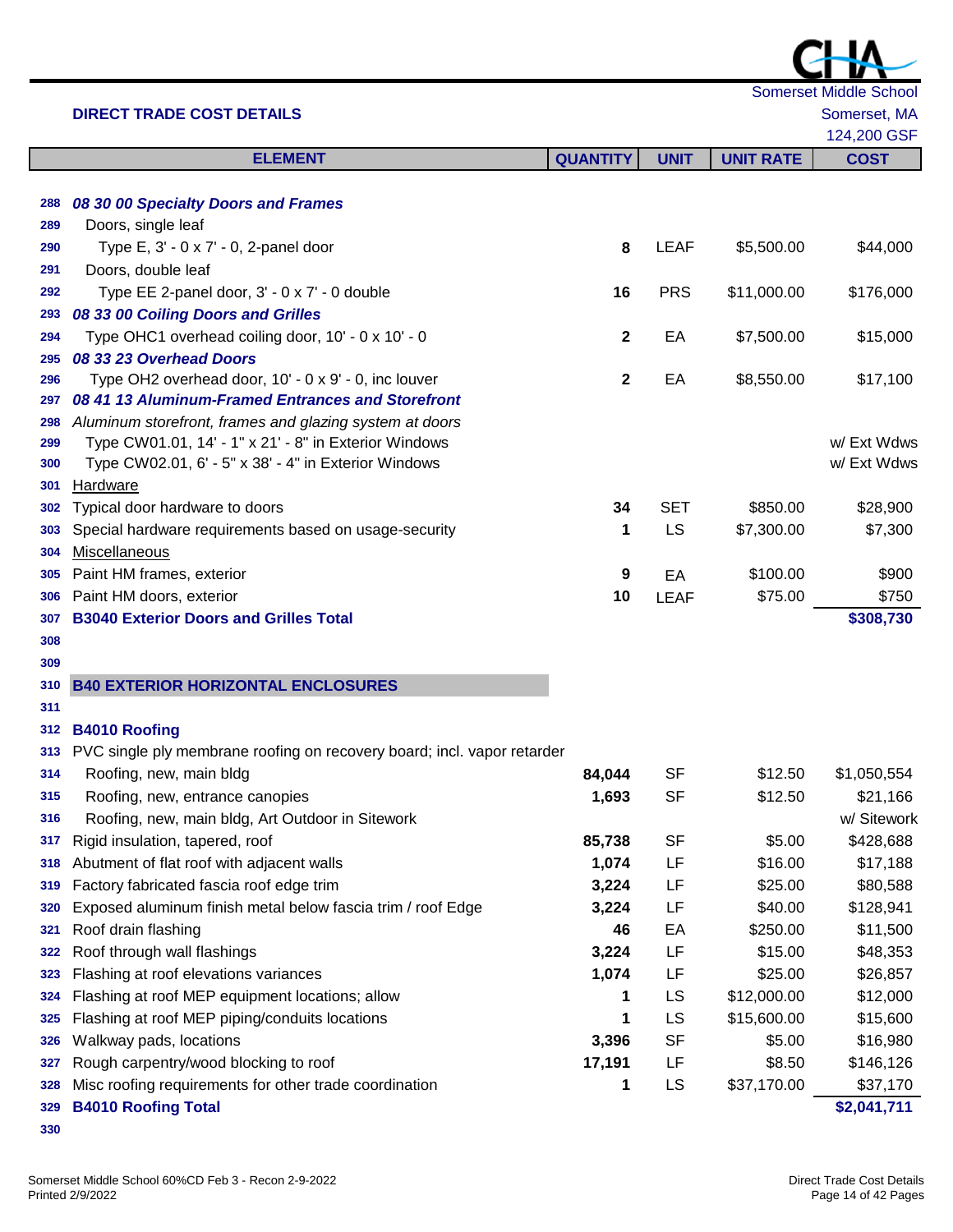|            |                                                                                                                     |                 |             |                  | <b>Somerset Middle School</b> |
|------------|---------------------------------------------------------------------------------------------------------------------|-----------------|-------------|------------------|-------------------------------|
|            | <b>DIRECT TRADE COST DETAILS</b>                                                                                    |                 |             |                  | Somerset, MA<br>124,200 GSF   |
|            | <b>ELEMENT</b>                                                                                                      | <b>QUANTITY</b> | <b>UNIT</b> | <b>UNIT RATE</b> | <b>COST</b>                   |
|            |                                                                                                                     |                 |             |                  |                               |
|            | 331 B4020 Roof Appurtenances                                                                                        |                 |             |                  |                               |
| 332        | Stainless steel guardrail system w/ stainless steel tube infill                                                     |                 |             |                  | <b>NIC</b>                    |
| 333        | Elevator vent                                                                                                       | 1               | <b>LS</b>   | \$3,000.00       | \$3,000                       |
| 334        | Metal-framed skylight, sloped area                                                                                  | 998             | <b>SF</b>   | \$150.00         | \$149,735                     |
| 335<br>336 | Roof scuttle /hatch, ladder, allow<br><b>B4020 Roof Appurtenances Total</b>                                         | 1               | <b>LS</b>   | \$4,500.00       | \$4,500<br>\$157,235          |
| 337        |                                                                                                                     |                 |             |                  |                               |
| 338        |                                                                                                                     |                 |             |                  |                               |
| 339        | <b>C10 INTERIOR CONSTRUCTION</b>                                                                                    |                 |             |                  |                               |
| 340        |                                                                                                                     |                 |             |                  |                               |
| 341        | <b>C1010 Interior Partitions</b>                                                                                    | 155,358         | SF          |                  |                               |
|            | 342 Partition walls                                                                                                 |                 |             |                  |                               |
| 343        | Type GD; 1 layer 3 5/8" metal studs both sides, 2 layers 5/8" GWB<br>both sides, insulation both sides; STC 60      | 583             | <b>SF</b>   | \$26.40          | \$15,391                      |
| 344        | Type F3; 3 5/8" metal studs, 2 layers 5/8" GWB both sides,<br>insulation; 2HR rated                                 | 954             | <b>SF</b>   | \$28.25          | \$26,951                      |
| 345        | Type F6; 6" metal studs, 2 layers 5/8" GWB both sides, insulation;<br>2HR rated                                     | 239             | <b>SF</b>   | \$30.00          | \$7,155                       |
| 346        | Type F23; 1 layer 3 5/8" metal studs both sides, 2 layers 5/8" GWB<br>both sides, insulation both sides; 2 HR rated | 1,988           | SF          | \$29.06          | \$57,762                      |
| 347        | Type G3; 3 5/8" metal studs, 1 layer 5/8" GWB both sides,<br>insulation                                             | 15,132          | <b>SF</b>   | \$16.00          | \$242,104                     |
| 348        | Type G4; 3 5/8" metal studs, 1 layer 5/8" GWB both sides,<br>insulation                                             | 384             | <b>SF</b>   | \$16.00          | \$6,148                       |
| 349        | Type G6; 6" metal studs, 1 layer 5/8" GWB both sides, insulation                                                    | 4,757           | <b>SF</b>   | \$17.19          | \$81,757                      |
| 350        | Type GA7; 3 5/8" metal studs, 2 layers 5/8" GWB one side, 1 layer<br>5/8" GWB other side. insulation; STC50         | 1,338           | <b>SF</b>   | \$21.00          | \$28,103                      |
| 351        | Type F13; 1 layer 3 5/8" metal studs both sides, 1 layer 5/8" GWB<br>both sides, insulation both sides; 1 HR rated  | 1,590           | <b>SF</b>   | \$22.00          | \$34,980                      |
| 352        | Type GA3; 3 5/8" metal studs, 2 layers 5/8" GWB both sides,<br>insulation; STC 50                                   | 9,222           | <b>SF</b>   | \$20.10          | \$185,362                     |
| 353        | Type GA4; 3 5/8" metal studs, 2 layers 5/8" GWB one side, 1 layer<br>5/8" GWB other side. insulation; STC45         | 12,972          | SF          | \$16.80          | \$217,925                     |
| 354        | Type GA6; 6" metal studs, 2 layers 5/8" GWB both sides,<br>insulation; STC 50                                       | 1,471           | SF          | \$22.14          | \$32,559                      |
| 355        | Type GA7; 6" metal studs, 2 layers 5/8" GWB one side, 1 layer 5/8"<br>GWB other side. insulation; STC45             | 12,853          | SF          | \$17.83          | \$229,096                     |
| 356        | Type GB; 1 layer 3 5/8" metal studs both sides, 1 layer 5/8" GWB<br>both sides, insulation both sides; STC 53       | 22,724          | SF          | \$18.40          | \$418,117                     |
| 357        | Type GD; 1 layer 3 5/8" metal studs both sides, 2 layers 5/8" GWB<br>both sides, insulation both sides; STC 60      | 2,001           | SF          | \$26.40          | \$52,820                      |
| 358        | Type GF3; 3 5/8" metal studs, 1 layer 5/8" GWB one side,<br>insulation                                              | 27,308          | SF          | \$9.78           | \$266,938                     |
| 359        | Type GF4; 3 5/8" metal studs, 2 layers 5/8" GWB one side,<br>insulation                                             | 6,016           | SF          | \$12.94          | \$77,826                      |
| 360        | Type GF5; 6" metal studs, 1 layer 5/8" GWB one side, insulation                                                     | 7,208           | <b>SF</b>   | \$12.94          | \$93,254                      |
| 361        | Type GF6; 6" metal studs, 2 layers 5/8" GWB one side, insulation                                                    | 2,332           | <b>SF</b>   | \$14.00          | \$32,642                      |
| 362        | Type GF7; 6" metal studs, 2 layers 5/8" GWB both sides, insulation                                                  | 1,564           | <b>SF</b>   | \$24.00          | \$37,524                      |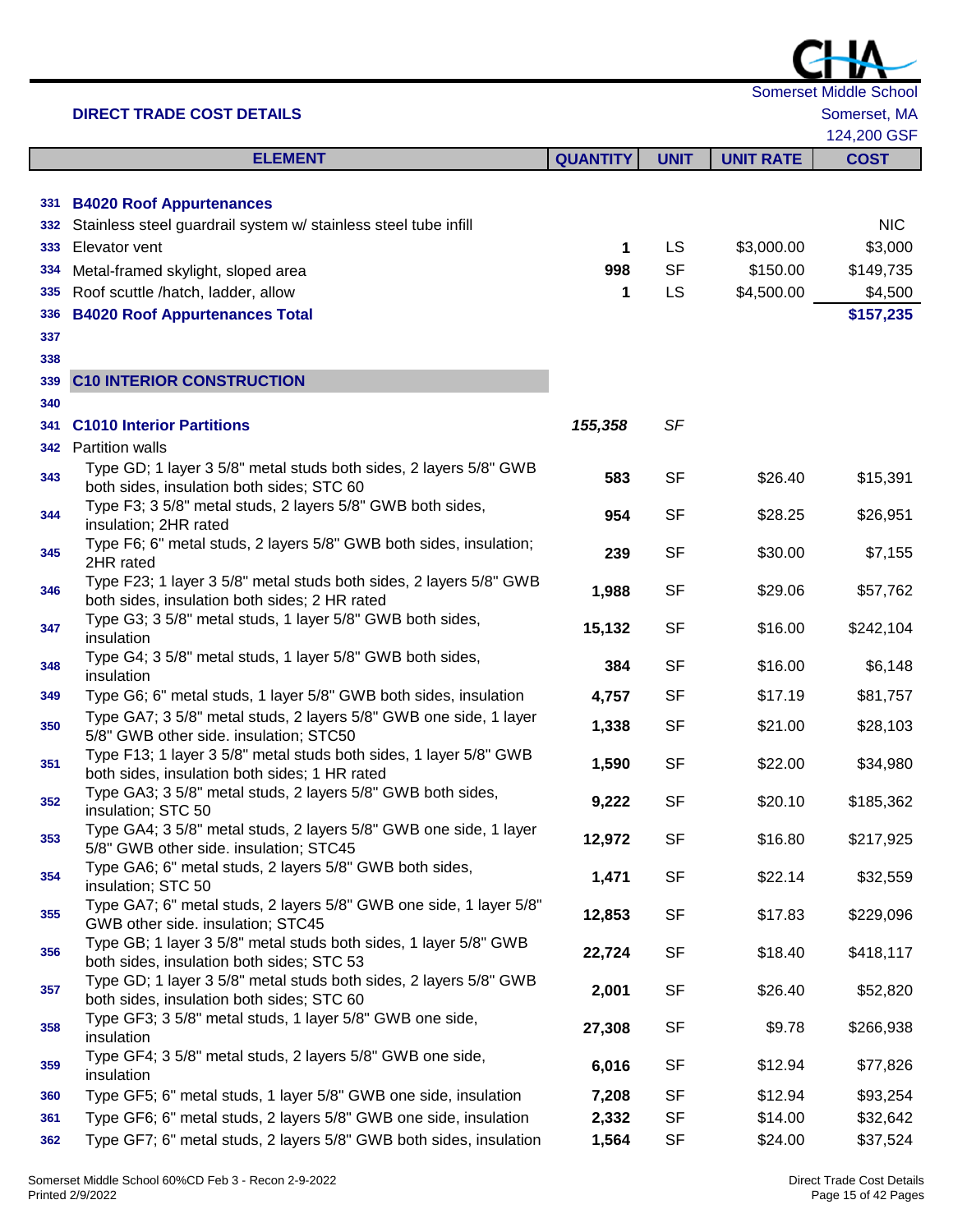| Somerset Middle School |  |
|------------------------|--|

124,200 GSF

|     | <b>ELEMENT</b>                                                                                                                           | <b>QUANTITY</b> | <b>UNIT</b> | <b>UNIT RATE</b> | <b>COST</b> |
|-----|------------------------------------------------------------------------------------------------------------------------------------------|-----------------|-------------|------------------|-------------|
|     |                                                                                                                                          |                 |             |                  |             |
| 363 | Type GIB; 1 layer 3 5/8" metal studs both sides, 1 layer 5/8" GWB<br>both sides, 1 layer 1/2" fr plywood one side, insulation both sides | 7,208           | <b>SF</b>   | \$37.00          | \$266,696   |
| 364 | Type GP; 1 layer 3 5/8" metal studs both sides, 2 layers 5/8" GWB<br>both sides, insulation one side; STC 60                             | 2,531           | <b>SF</b>   | \$23.40          | \$59,226    |
| 365 | Type S2; 2 1/2" C-H metal studs, 2 layers 5/8" GWB one side, 1<br>layer 1" GWB shaft liner panel other side                              | 2,292           | <b>SF</b>   | \$16.68          | \$38,223    |
| 366 | Type 8.2; 8" CMU, shaft wall elevator; 2HR rated                                                                                         | 2,174           | <b>SF</b>   | \$27.50          | \$59,779    |
| 367 | Type 8.2; 8" CMU partition; 2HR rated                                                                                                    | 2,099           | <b>SF</b>   | \$27.50          | \$57,719    |
| 368 | Type 6; 6" CMU partition                                                                                                                 | 1,762           | <b>SF</b>   | \$22.00          | \$38,754    |
| 369 | Type undefined/misc conditions                                                                                                           | 4,661           | <b>SF</b>   | \$21.07          | \$98,223    |
| 370 | Misc. metals for interior partitions and openings                                                                                        | 30              | <b>TNS</b>  | \$2,900.00       | \$87,000    |
| 371 | Wood blocking for millwork and wall attached accessories                                                                                 | 120             | <b>DAY</b>  | \$1,086.00       | \$130,320   |
| 372 | Wood blocking for interior door frames and interior SF systems                                                                           | 60              | <b>DAY</b>  | \$1,086.00       | \$65,160    |
| 373 | Sealants & caulking at interior walls                                                                                                    | 90              | <b>DAY</b>  | \$854.00         | \$76,860    |
| 374 | Sealants & caulking for interior door frames and interior SF systems                                                                     | 80              | <b>DAY</b>  | \$854.00         | \$68,320    |
| 375 | Column enclosures/wraps                                                                                                                  | 3,200           | <b>SF</b>   | \$15.00          | \$48,000    |
| 376 | Wire mesh partition 9'h w/ceilings @ Student Gear Storage                                                                                | 675             | <b>SF</b>   | \$35.00          | \$23,625    |
| 377 | wire mesh door, single                                                                                                                   | 4               | EA          | \$500.00         | \$2,000     |
| 378 | C1090.70 Bullet Resistant Panels                                                                                                         |                 |             |                  |             |
| 379 | Bullet resistant panel assume at Main Lobby; allow                                                                                       | 1,000           | <b>SF</b>   | \$50.00          | \$50,000    |
| 380 | C1090.60 Operable Glass Partitions                                                                                                       |                 |             |                  |             |
| 381 | 008 6th Grade Project Lab, Operable Partition                                                                                            | 25              | LF          | \$950.00         | \$23,750    |
| 382 | 108 7th Grade Project Lab, Operable Partition                                                                                            | 25              | LF          | \$950.00         | \$23,750    |
| 383 | 183 Auditorium, vertical partition                                                                                                       | 56              | LF          | \$3,600.00       | \$201,600   |
| 384 | 198A/B OT/PT, Operable Partition                                                                                                         | 25              | LF          | \$2,200.00       | \$55,000    |
| 385 | 208 8th Grade Project Lab, Operable Partition                                                                                            | 25              | LF          | \$950.00         | \$23,750    |
| 386 | 251-253 Art, Operable Partition                                                                                                          | 0               | LF          | \$950.00         | \$0         |
| 387 | integrated pass doors at operable partitions                                                                                             | 7               | EA          | \$2,500.00       | \$17,500    |
| 388 | Type ICW01.01, 21' - 2" x 22' - 4"                                                                                                       | 450             | <b>SF</b>   | \$125.00         | w/ Int Wdws |
| 389 | Type ICW02.01, 17' - 0 1/2" x 20' - 6 1/2"                                                                                               | 310             | <b>SF</b>   | \$125.00         | w/ Int Wdws |
|     | 390 C1010 Interior Partitions Total                                                                                                      |                 |             |                  | \$3,659,668 |
| 391 |                                                                                                                                          |                 |             |                  |             |
| 392 | <b>C1020 Interior Windows</b>                                                                                                            |                 |             |                  |             |
| 393 | Interior aluminum storefront, frames and glazing - Part of Exterior Storefront System                                                    |                 |             |                  |             |
| 394 | SF01.01, 3670 w TR 20"W                                                                                                                  | 1               | EA          | \$240.00         | \$0         |
| 395 | SF01.01, glazing in frames                                                                                                               | 6               | <b>SF</b>   | \$55.00          | \$0         |
| 396 | SF02.01, 057x90 w 24" SL and 20" TR                                                                                                      | $\mathbf 2$     | EA          | \$900.00         | \$0         |
| 397 | SF02.01, glazing in frames                                                                                                               | 45              | <b>SF</b>   | \$55.00          | \$0         |
| 398 | SF02.02, 0709 w 42" SL and 20" TR                                                                                                        | 4               | EA          | \$1,440.00       | \$0         |
| 399 | SF02.02, glazing in frames                                                                                                               | 144             | <b>SF</b>   | \$55.00          | \$0         |
| 400 | SF03.01, 0604x90 w 20" TR                                                                                                                | 5               | EA          | \$456.00         | \$0         |
| 401 | SF03.01, glazing in frames                                                                                                               | 57              | <b>SF</b>   | \$55.00          | \$0         |
| 402 | SF04.01, 810x90 w 28" SL and 20" TR                                                                                                      | 1               | EA          | \$1,240.00       | \$0         |
| 403 | SF04.01, glazing in frames                                                                                                               | 31              | SF          | \$55.00          | \$0         |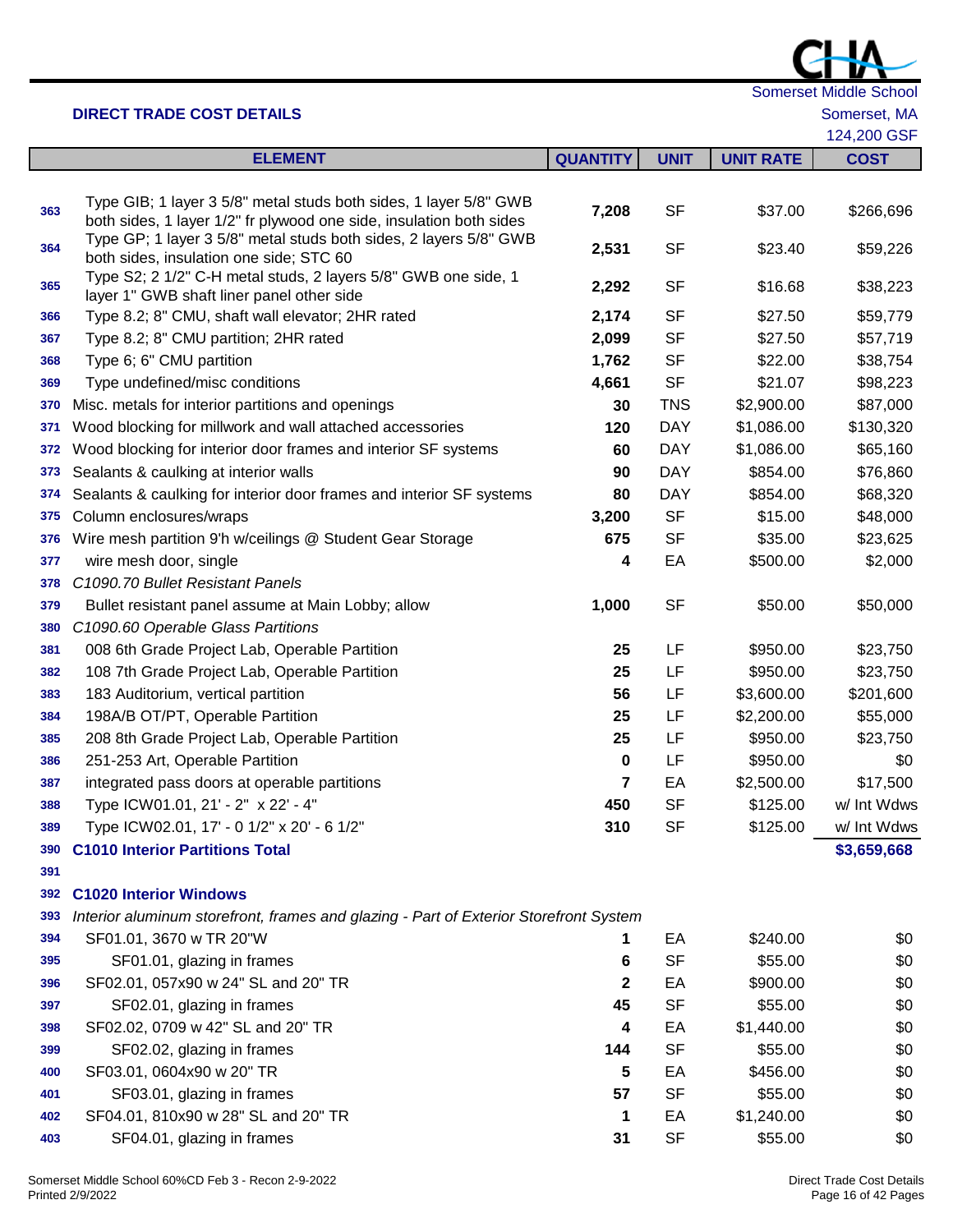Somerset Middle School

124,200 GSF

|     | <b>ELEMENT</b>                      | <b>QUANTITY</b> | <b>UNIT</b> | <b>UNIT RATE</b> | <b>COST</b> |
|-----|-------------------------------------|-----------------|-------------|------------------|-------------|
|     |                                     |                 |             |                  |             |
| 404 | SF05.01, 147x90 w 96" SL and 20" TR | 1               | EA          | \$2,480.00       | \$0         |
| 405 | SF05.01, glazing in frames          | 62              | <b>SF</b>   | \$55.00          | \$0         |
| 406 | SF06.01, 0690 w 2-15" SL and 20" TR | 1               | EA          | \$1,120.00       | \$0         |
| 407 | SF06.01, glazing in frames          | 28              | <b>SF</b>   | \$55.00          | \$0         |
| 408 | SF06.02, 1390 w 2-39" SL and 20" TR | 1               | EA          | \$2,520.00       | \$0         |
| 409 | SF06.02, glazing in frames          | 63              | <b>SF</b>   | \$55.00          | \$0         |
| 410 | SF07.01, 1490 w 12" SL and 20" TR   | 1               | EA          | \$2,520.00       | \$0         |
| 411 | SF07.01, glazing in frames          | 63              | <b>SF</b>   | \$55.00          | \$0         |
| 412 | SF08.01, 1470 w full glazing        | 1               | EA          | \$3,080.00       | \$0         |
| 413 | SF08.01, glazing in frames          | 77              | <b>SF</b>   | \$55.00          | \$0         |
| 414 | SF09.01, 2184, 3 PC                 | 1               | EA          | \$5,880.00       | \$0         |
| 415 | SF09.01, glazing in frames          | 147             | <b>SF</b>   | \$55.00          | \$0         |
| 416 | SF10.01 399, wall                   | 1               | EA          | \$12,360.00      | \$0         |
| 417 | SF10.01, glazing in frames          | 309             | <b>SF</b>   | \$55.00          | \$0         |
| 418 | SF15.01, 1214                       | 1               | EA          | \$6,720.00       | \$0         |
| 419 | SF15.01, glazing in frames          | 168             | <b>SF</b>   | \$55.00          | \$0         |
| 420 | SF21.01, 1004                       | $\mathbf 2$     | EA          | \$1,600.00       | \$0         |
| 421 | SF21.01, glazing in frames          | 80              | <b>SF</b>   | \$55.00          | \$0         |
| 422 | SF22.01, 5085                       | 3               | EA          | \$1,706.67       | \$0         |
| 423 | SF22.01, glazing in frames          | 128             | <b>SF</b>   | \$55.00          | \$0         |
| 424 | SF22.02, 6065                       | 5               | EA          | \$1,440.00       | \$0         |
| 425 | SF22.02, glazing in frames          | 180             | <b>SF</b>   | \$55.00          | \$0         |
| 426 | SF22.03, 6077                       | 6               | EA          | \$1,440.00       | \$0         |
| 427 | SF22.03, glazing in frames          | 216             | <b>SF</b>   | \$55.00          | \$0         |
| 428 | SF22.04, 6098                       | 5               | EA          | \$2,280.00       | \$0         |
| 429 | SF22.04, glazing in frames          | 285             | <b>SF</b>   | \$55.00          | \$0         |
| 430 | SF22.05, 7010                       | $\mathbf{2}$    | EA          | \$2,800.00       | \$0         |
| 431 | SF22.05, glazing in frames          | 140             | <b>SF</b>   | \$55.00          | \$0         |
| 432 | SF22.06, 70115                      | 5               | EA          | \$3,224.00       | \$0         |
| 433 | SF22.06, glazing in frames          | 403             | <b>SF</b>   | \$55.00          | \$0         |
| 434 | SF23.01, 6589                       |                 | EA          | \$2,280.00       | \$0         |
| 435 | SF23.01, glazing in frames          | 57              | <b>SF</b>   | \$55.00          | \$0         |
| 436 | SF23.02, 9090                       | 2               | EA          | \$3,240.00       | \$0         |
| 437 | SF23.02, glazing in frames          | 162             | <b>SF</b>   | \$55.00          | \$0         |
| 438 | SF24.01, 1006                       | 2               | EA          | \$2,400.00       | \$0         |
| 439 | SF24.01, glazing in frames          | 120             | <b>SF</b>   | \$55.00          | \$0         |
| 440 | SF24.02, 1309                       | 1               | EA          | \$4,680.00       | \$0         |
| 441 | SF24.02, glazing in frames          | 117             | <b>SF</b>   | \$55.00          | \$0         |
| 442 | SF24.03, 1308                       | $\mathbf{2}$    | EA          | \$4,160.00       | \$0         |
| 443 | SF24.04, glazing in frames          | 208             | <b>SF</b>   | \$55.00          | \$0         |
| 444 | SF24.04, 1710                       | 4               | EA          | \$4,160.00       | \$0         |
| 445 | SF24.04, glazing in frames          | 416             | <b>SF</b>   | \$55.00          | \$0         |
| 446 | SF25.01, 0909                       | 1               | EA          | \$3,240.00       | \$0         |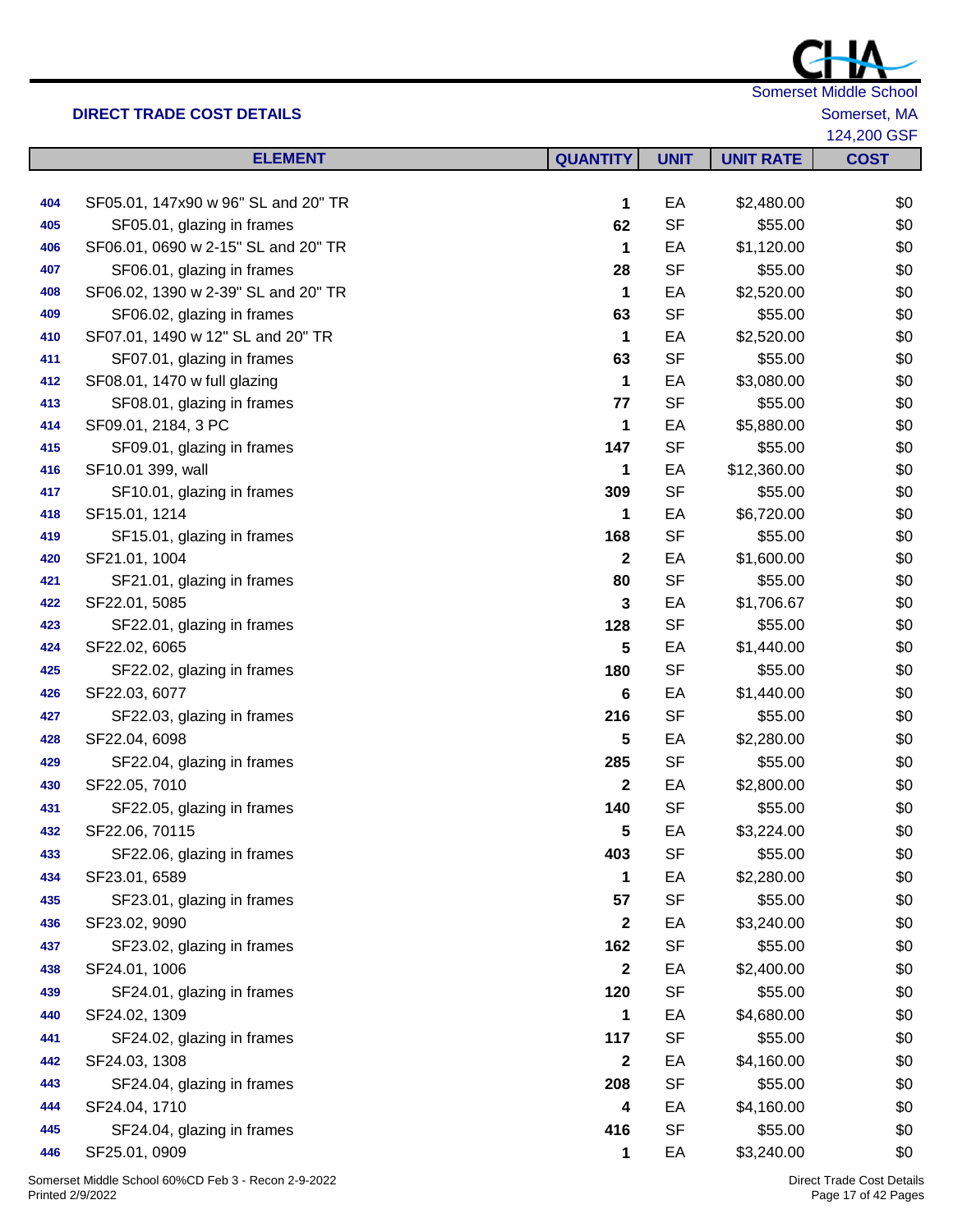| 124,200 GSF |  |
|-------------|--|
|             |  |

|     | <b>ELEMENT</b>                                         | <b>QUANTITY</b> | <b>UNIT</b> | <b>UNIT RATE</b> | <b>COST</b> |
|-----|--------------------------------------------------------|-----------------|-------------|------------------|-------------|
|     |                                                        |                 |             |                  |             |
| 447 | SF25.01, glazing in frames                             | 81              | <b>SF</b>   | \$55.00          | \$0         |
| 448 | SF25.02, 10809                                         | 2               | EA          | \$3,880.00       | \$0         |
| 449 | SF25.02, glazing in frames                             | 194             | <b>SF</b>   | \$55.00          | \$0         |
| 450 | SF25.03, 10809                                         | $\mathbf{2}$    | EA          | \$3,880.00       | \$0         |
| 451 | SF25.03, glazing in frames                             | 194             | <b>SF</b>   | \$55.00          | \$0         |
| 452 | SF25.04, 1409                                          | $\mathbf 2$     | EA          | \$5,040.00       | \$0         |
| 453 | SF25.04, glazing in frames                             | 252             | <b>SF</b>   | \$55.00          | \$0         |
| 454 | SF25.05, 1309                                          | 2               | EA          | \$4,680.00       | \$0         |
| 455 | SF25.05, glazing in frames                             | 234             | <b>SF</b>   | \$55.00          | \$0         |
| 456 | SF26.01, 11510, 2 PC                                   | $\mathbf 2$     | EA          | \$4,600.00       | \$0         |
| 457 | SF26.01, glazing in frames                             | 230             | <b>SF</b>   | \$55.00          | \$0         |
| 458 | SF27.01, 11510, 2 PC                                   | 2               | EA          | \$4,600.00       | \$0         |
| 459 | SF26.01, glazing in frames                             | 230             | <b>SF</b>   | \$55.00          | \$0         |
| 460 | SF28.01, 1807, 2 PC                                    | 2               | EA          | \$5,040.00       | \$0         |
| 461 | SF28.01, glazing in frames                             | 252             | <b>SF</b>   | \$55.00          | \$0         |
| 462 | Interior aluminum storefront, frames and glazing       |                 |             |                  |             |
| 463 | Interior storefront system, ISFs                       | 1,265           | <b>SF</b>   | \$105.00         | \$132,825   |
| 464 | Interior curtainwall aluminum type ICW01.01            | 670             | <b>SF</b>   | \$115.00         | \$77,050    |
| 465 | Interior curtainwall aluminum type ICW02.01            | 294             | <b>SF</b>   | \$115.00         | \$33,810    |
| 466 | Premium for 2 hr fire rated storefront @ Stairs        | 360             | <b>SF</b>   | \$314.00         | \$113,040   |
| 467 | Security/transaction window                            | 1               | EA          | \$4,500.00       | \$4,500     |
| 468 | <b>C1020 Interior Windows Total</b>                    |                 |             |                  | \$361,225   |
| 469 |                                                        |                 |             |                  |             |
| 470 | <b>C1030 Interior Doors</b>                            |                 |             |                  |             |
| 471 | Misc metals; framing support to OH door/grille         | 8               | EA          | \$3,000.00       | \$24,000    |
| 472 | Install doors and frame w/ hardware                    | 212             | <b>LEAF</b> | \$690.00         | \$146,280   |
| 473 | Access door                                            | 63              | EA          | \$300.00         | \$18,900    |
| 474 |                                                        |                 |             |                  |             |
| 475 | 08 11 13 Hollow Metal Doors and Frames                 |                 |             |                  |             |
| 476 | Doors, hollow metal                                    |                 |             |                  |             |
| 477 | Doors, single leaf                                     |                 |             |                  |             |
| 478 | Type A, 3' - 6" x 7' - 0                               | 1               | <b>LEAF</b> | \$950.00         | \$950       |
| 479 | Frames, hollow metal                                   |                 |             |                  |             |
| 480 | Type F01.01, 3' - 10" x 7' - 2"                        | 3               | EA          | \$270.00         | \$810       |
| 481 | Type F01.01, 3' - 4" x 7' - 2"                         | 36              | EA          | \$270.00         | \$9,720     |
| 482 | Type F01.01, 3' - 4" x 7' - 2", 90 min fr              | 3               | EA          | \$370.00         | \$1,110     |
| 483 | Type F02.01, 6' - 4" x 7' - 2"                         | 11              | EA          | \$310.00         | \$3,410     |
| 484 | Type F01.01, 3' - 4" x 7' - 2"                         | 2               | EA          | \$270.00         | \$540       |
| 485 | Type F02.02, 6' - 10" x 7' - 4", 90 min fr             | 1               | EA          | \$420.00         | \$420       |
| 486 | Type F03.01, 5' - 0 x 7' - 2", w/ 1' - 6" sidelight    | 3               | EA          | \$420.00         | \$1,260     |
| 487 | Type F03.02, 5' - 8" x 7' - 2", w/ 2' - 2" sidelight   | 3               | EA          | \$440.00         | \$1,320     |
| 488 | Type F04.01, 10' - 4" x 7' - 2", w/ 3' - 4" sidelights | 1               | EA          | \$690.00         | \$690       |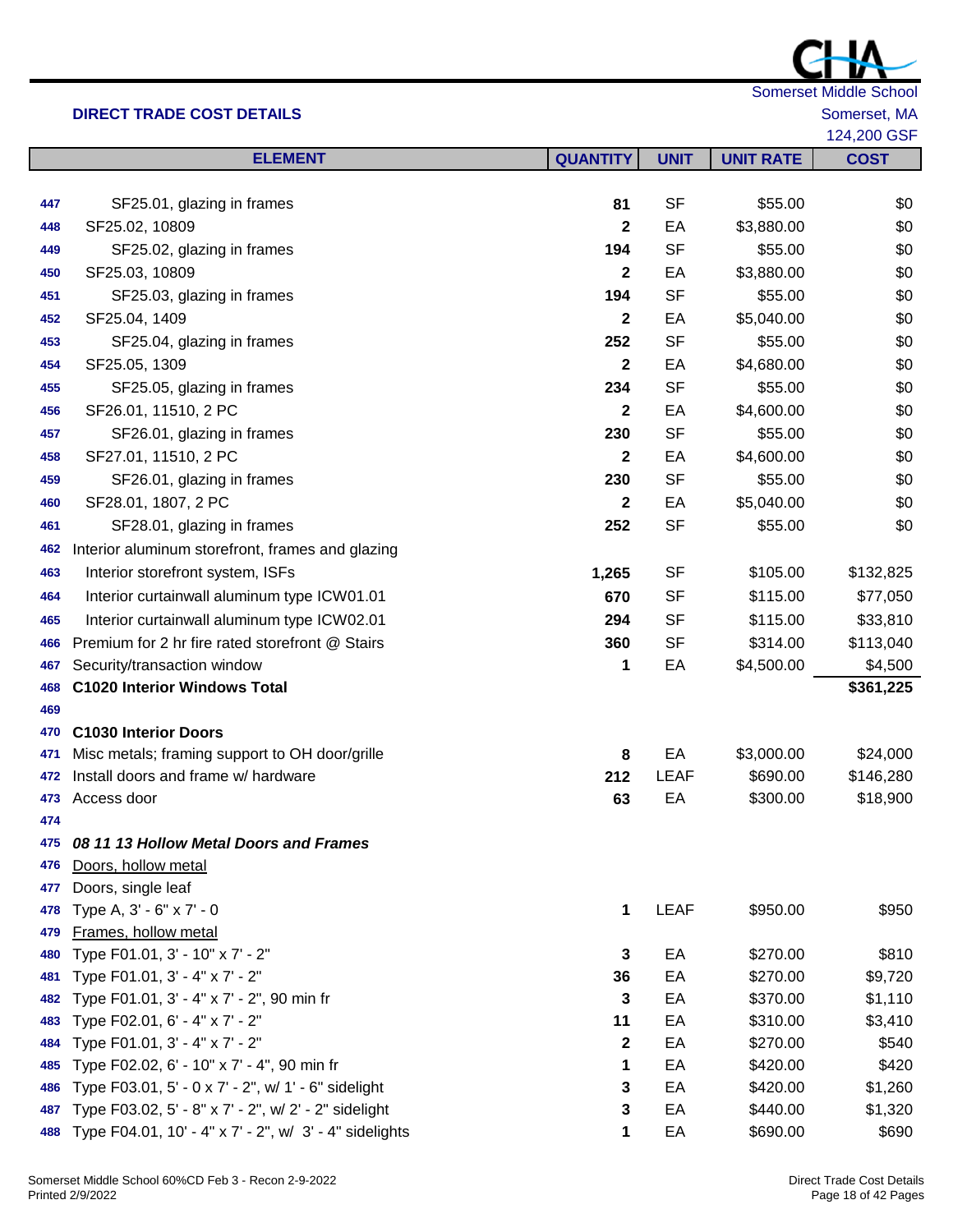

| <b>ELEMENT</b><br><b>QUANTITY</b><br><b>UNIT RATE</b><br><b>COST</b><br><b>UNIT</b><br>Type F05.01, 3' - 10" x 9' - 0, w/ 1' - 8" transom<br>EA<br>\$380.00<br>3<br>489<br>Type F05.01, 3' - 4" x 9' - 0, w/ 1' - 8" transom<br>EA<br>\$370.00<br>20<br>490<br>\$470.00<br>Type F05.01, 3' - 4" x 9' - 0, 90 min fr, w/ 1' - 8" transom<br>EA<br>491<br>1<br>Type F06.01, 5' - 0 x 9' - 0, w/ 1' - 6" sidelight and 1' - 8" transoms<br>EA<br>\$580.00<br>\$13,340<br>23<br>492<br>Type F06.01, 5' - 0 x 9' - 0, w/ 1' - 6" sidelight and 1' - 8" transoms<br>EA<br>\$580.00<br>493<br>1<br>\$610.00<br>Type F06.02, 5' - 8" x 9' - 0, w/ 2' - 2" sidelight and transoms<br>EA<br>494<br>1<br>EA<br>\$650.00<br>Type F06.03, 6' - 6" x 9' - 0, w/ 3' - 0 sidelight and 1' - 8" transoms<br>6<br>495<br>Type F06.03, 6' - 6" x 9' - 0, w/ 3' - 0 sidelight and 1' - 8"transoms<br>EA<br>\$650.00<br>496<br>1<br>\$850.00<br>Type F07.01, 8' - 0 x 9' - 0, w/ 2' - 2" sidelights and 1' - 8" transoms<br>EA<br>\$30,600<br>36<br>497<br>EA<br>\$770.00<br>Type F07.02, 8' - 2" x 9' - 0, w/ 3' - 10 windows and 1' - 8" transoms<br>498<br>1<br>Type F08.01, 13' - 7" x 9' - 0, w/ 3' - 3" sidelights and 1' - 8" transoms<br>EA<br>\$1,240.00<br>499<br>1<br>\$1,270.00<br>Type F08.02, 14' - 3" x 9' - 0 w/ 3' - 8" sidelights and 1' - 8"transoms.<br>EA<br>1<br>500<br>EA<br>\$1,210.00<br>Type F09.01, 9' - 10" x 9' - 0, w/ 2' - 0 sidelights and 1' - 8" transoms<br>501<br>1<br>Type F10.01, 12' - 11" x 7' - 2"<br>EA<br>\$520.00<br>502<br>1 | 124,200 GSF        |
|------------------------------------------------------------------------------------------------------------------------------------------------------------------------------------------------------------------------------------------------------------------------------------------------------------------------------------------------------------------------------------------------------------------------------------------------------------------------------------------------------------------------------------------------------------------------------------------------------------------------------------------------------------------------------------------------------------------------------------------------------------------------------------------------------------------------------------------------------------------------------------------------------------------------------------------------------------------------------------------------------------------------------------------------------------------------------------------------------------------------------------------------------------------------------------------------------------------------------------------------------------------------------------------------------------------------------------------------------------------------------------------------------------------------------------------------------------------------------------------------------------------------------------------------------|--------------------|
|                                                                                                                                                                                                                                                                                                                                                                                                                                                                                                                                                                                                                                                                                                                                                                                                                                                                                                                                                                                                                                                                                                                                                                                                                                                                                                                                                                                                                                                                                                                                                      |                    |
|                                                                                                                                                                                                                                                                                                                                                                                                                                                                                                                                                                                                                                                                                                                                                                                                                                                                                                                                                                                                                                                                                                                                                                                                                                                                                                                                                                                                                                                                                                                                                      |                    |
|                                                                                                                                                                                                                                                                                                                                                                                                                                                                                                                                                                                                                                                                                                                                                                                                                                                                                                                                                                                                                                                                                                                                                                                                                                                                                                                                                                                                                                                                                                                                                      | \$1,140            |
|                                                                                                                                                                                                                                                                                                                                                                                                                                                                                                                                                                                                                                                                                                                                                                                                                                                                                                                                                                                                                                                                                                                                                                                                                                                                                                                                                                                                                                                                                                                                                      | \$7,400            |
|                                                                                                                                                                                                                                                                                                                                                                                                                                                                                                                                                                                                                                                                                                                                                                                                                                                                                                                                                                                                                                                                                                                                                                                                                                                                                                                                                                                                                                                                                                                                                      | \$470              |
|                                                                                                                                                                                                                                                                                                                                                                                                                                                                                                                                                                                                                                                                                                                                                                                                                                                                                                                                                                                                                                                                                                                                                                                                                                                                                                                                                                                                                                                                                                                                                      |                    |
|                                                                                                                                                                                                                                                                                                                                                                                                                                                                                                                                                                                                                                                                                                                                                                                                                                                                                                                                                                                                                                                                                                                                                                                                                                                                                                                                                                                                                                                                                                                                                      | \$580              |
|                                                                                                                                                                                                                                                                                                                                                                                                                                                                                                                                                                                                                                                                                                                                                                                                                                                                                                                                                                                                                                                                                                                                                                                                                                                                                                                                                                                                                                                                                                                                                      | \$610              |
|                                                                                                                                                                                                                                                                                                                                                                                                                                                                                                                                                                                                                                                                                                                                                                                                                                                                                                                                                                                                                                                                                                                                                                                                                                                                                                                                                                                                                                                                                                                                                      | \$3,900            |
|                                                                                                                                                                                                                                                                                                                                                                                                                                                                                                                                                                                                                                                                                                                                                                                                                                                                                                                                                                                                                                                                                                                                                                                                                                                                                                                                                                                                                                                                                                                                                      | \$650              |
|                                                                                                                                                                                                                                                                                                                                                                                                                                                                                                                                                                                                                                                                                                                                                                                                                                                                                                                                                                                                                                                                                                                                                                                                                                                                                                                                                                                                                                                                                                                                                      |                    |
|                                                                                                                                                                                                                                                                                                                                                                                                                                                                                                                                                                                                                                                                                                                                                                                                                                                                                                                                                                                                                                                                                                                                                                                                                                                                                                                                                                                                                                                                                                                                                      | \$770              |
|                                                                                                                                                                                                                                                                                                                                                                                                                                                                                                                                                                                                                                                                                                                                                                                                                                                                                                                                                                                                                                                                                                                                                                                                                                                                                                                                                                                                                                                                                                                                                      | \$1,240            |
|                                                                                                                                                                                                                                                                                                                                                                                                                                                                                                                                                                                                                                                                                                                                                                                                                                                                                                                                                                                                                                                                                                                                                                                                                                                                                                                                                                                                                                                                                                                                                      | \$1,270            |
|                                                                                                                                                                                                                                                                                                                                                                                                                                                                                                                                                                                                                                                                                                                                                                                                                                                                                                                                                                                                                                                                                                                                                                                                                                                                                                                                                                                                                                                                                                                                                      | \$1,210            |
|                                                                                                                                                                                                                                                                                                                                                                                                                                                                                                                                                                                                                                                                                                                                                                                                                                                                                                                                                                                                                                                                                                                                                                                                                                                                                                                                                                                                                                                                                                                                                      | \$520              |
| Type F11.01, 8' - 6" x 9' - 0, w/ 2' - 10" sidelights and 1' - 8" transoms<br>12<br>EA<br>\$880.00<br>\$10,560<br>503                                                                                                                                                                                                                                                                                                                                                                                                                                                                                                                                                                                                                                                                                                                                                                                                                                                                                                                                                                                                                                                                                                                                                                                                                                                                                                                                                                                                                                |                    |
| Type F12.01, 8' - 6" x 9' - 0, w/ 2' - 10" sidelights and 1' - 8" transoms<br>12<br>EA<br>\$880.00<br>\$10,560<br>504                                                                                                                                                                                                                                                                                                                                                                                                                                                                                                                                                                                                                                                                                                                                                                                                                                                                                                                                                                                                                                                                                                                                                                                                                                                                                                                                                                                                                                |                    |
| Type F12.02, 12' - 5 7/8" x 9' - 0, w/ 5' - 7 7/8" sidelights and 1' - 8"<br>505<br>EA<br>\$1,060.00<br>1<br>transoms                                                                                                                                                                                                                                                                                                                                                                                                                                                                                                                                                                                                                                                                                                                                                                                                                                                                                                                                                                                                                                                                                                                                                                                                                                                                                                                                                                                                                                | \$1,060            |
| \$1,610.00<br>EA<br>Type F13.01, 22' - 0 x 9' - 0, w/ 3' - 2" windows and 1' - 8" transoms<br>1<br>506                                                                                                                                                                                                                                                                                                                                                                                                                                                                                                                                                                                                                                                                                                                                                                                                                                                                                                                                                                                                                                                                                                                                                                                                                                                                                                                                                                                                                                               | \$1,610            |
| Type F14.01, 14' - 9 1/2" x 9' - 0, w/ 2' - 9" sidelights and 1' - 8"<br>\$1,430.00<br>EA<br>507<br>1<br>transoms                                                                                                                                                                                                                                                                                                                                                                                                                                                                                                                                                                                                                                                                                                                                                                                                                                                                                                                                                                                                                                                                                                                                                                                                                                                                                                                                                                                                                                    | \$1,430            |
| Type F15.01, 14' - 9 1/2" x 9' - 0, w/ 2' - 9" sidelights and 1' - 8"<br>EA<br>\$1,430.00<br>508<br>1<br>transoms                                                                                                                                                                                                                                                                                                                                                                                                                                                                                                                                                                                                                                                                                                                                                                                                                                                                                                                                                                                                                                                                                                                                                                                                                                                                                                                                                                                                                                    | \$1,430            |
| \$1,440.00<br>Type F16.01, 16' - 1" x 9' - 0, w/ 2'-4" sidelights and 1' - 8" transoms<br>EA<br>1<br>509                                                                                                                                                                                                                                                                                                                                                                                                                                                                                                                                                                                                                                                                                                                                                                                                                                                                                                                                                                                                                                                                                                                                                                                                                                                                                                                                                                                                                                             | \$1,440            |
| 510                                                                                                                                                                                                                                                                                                                                                                                                                                                                                                                                                                                                                                                                                                                                                                                                                                                                                                                                                                                                                                                                                                                                                                                                                                                                                                                                                                                                                                                                                                                                                  |                    |
| 08 14 16 Flush Wood Doors<br>511                                                                                                                                                                                                                                                                                                                                                                                                                                                                                                                                                                                                                                                                                                                                                                                                                                                                                                                                                                                                                                                                                                                                                                                                                                                                                                                                                                                                                                                                                                                     |                    |
| <b>OPEN</b><br>SCW flush door prefinished CLR<br>190<br>512                                                                                                                                                                                                                                                                                                                                                                                                                                                                                                                                                                                                                                                                                                                                                                                                                                                                                                                                                                                                                                                                                                                                                                                                                                                                                                                                                                                                                                                                                          |                    |
| 513 Type A door, 3' - 0 x 7' - 0<br><b>LEAF</b><br>\$800.00<br>\$115,200<br>144                                                                                                                                                                                                                                                                                                                                                                                                                                                                                                                                                                                                                                                                                                                                                                                                                                                                                                                                                                                                                                                                                                                                                                                                                                                                                                                                                                                                                                                                      |                    |
| Type A door, 3' - 6" x 7' - 0<br><b>LEAF</b><br>5<br>\$900.00<br>514                                                                                                                                                                                                                                                                                                                                                                                                                                                                                                                                                                                                                                                                                                                                                                                                                                                                                                                                                                                                                                                                                                                                                                                                                                                                                                                                                                                                                                                                                 | \$4,500            |
| Type AA door, 3' - 0 x 7' - 0 double leaf<br><b>PRS</b><br>12<br>\$1,600.00<br>\$19,200<br>515                                                                                                                                                                                                                                                                                                                                                                                                                                                                                                                                                                                                                                                                                                                                                                                                                                                                                                                                                                                                                                                                                                                                                                                                                                                                                                                                                                                                                                                       |                    |
| Type AA door, 3' - 6" x 7' - 0 double leaf<br><b>PRS</b><br>\$1,800.00<br>1<br>516                                                                                                                                                                                                                                                                                                                                                                                                                                                                                                                                                                                                                                                                                                                                                                                                                                                                                                                                                                                                                                                                                                                                                                                                                                                                                                                                                                                                                                                                   | \$1,800            |
| Type B door, 3' - 0 x 7' - 0, w/ vision panel opening<br><b>LEAF</b><br>\$800.00<br>2<br>517                                                                                                                                                                                                                                                                                                                                                                                                                                                                                                                                                                                                                                                                                                                                                                                                                                                                                                                                                                                                                                                                                                                                                                                                                                                                                                                                                                                                                                                         | \$1,600            |
| <b>PRS</b><br>Type BB door, 3' - 0 x 7' - 0 double leaf, w/ vision opening<br>\$1,600.00<br>1<br>518                                                                                                                                                                                                                                                                                                                                                                                                                                                                                                                                                                                                                                                                                                                                                                                                                                                                                                                                                                                                                                                                                                                                                                                                                                                                                                                                                                                                                                                 | \$1,600            |
| Type C 2-panel door, 3' - 0 x 7' - 0<br>\$1,000.00<br>\$12,000<br>12<br>LEAF<br>519<br>Type D door, 3' - 6" x 7' - 0, w/ vision panel opening                                                                                                                                                                                                                                                                                                                                                                                                                                                                                                                                                                                                                                                                                                                                                                                                                                                                                                                                                                                                                                                                                                                                                                                                                                                                                                                                                                                                        |                    |
| <b>LEAF</b><br>$\mathbf{2}$<br>\$900.00<br>520<br>Type D door, 3' - 0 x 7' - 0, w/ vision panel opening<br><b>LEAF</b><br>\$800.00<br>9                                                                                                                                                                                                                                                                                                                                                                                                                                                                                                                                                                                                                                                                                                                                                                                                                                                                                                                                                                                                                                                                                                                                                                                                                                                                                                                                                                                                              | \$1,800            |
| 521<br>Type F sliding door, 6' - 0 x 9' - 0<br><b>LEAF</b><br>\$2,500.00<br>1                                                                                                                                                                                                                                                                                                                                                                                                                                                                                                                                                                                                                                                                                                                                                                                                                                                                                                                                                                                                                                                                                                                                                                                                                                                                                                                                                                                                                                                                        | \$7,200<br>\$2,500 |
| 522<br><b>PRS</b><br>Type FF 3-panel sliding door, 3' - 6" x 8' - 0 double leaf<br>\$2,500.00<br>523<br>1                                                                                                                                                                                                                                                                                                                                                                                                                                                                                                                                                                                                                                                                                                                                                                                                                                                                                                                                                                                                                                                                                                                                                                                                                                                                                                                                                                                                                                            | \$2,500            |
| <b>LS</b><br>Premium for fire rated and acoustic doors<br>\$13,600.00<br>\$13,600<br>1<br>524                                                                                                                                                                                                                                                                                                                                                                                                                                                                                                                                                                                                                                                                                                                                                                                                                                                                                                                                                                                                                                                                                                                                                                                                                                                                                                                                                                                                                                                        |                    |
| <b>OPEN</b><br>Type F sliding door track<br>\$1,500.00<br>525                                                                                                                                                                                                                                                                                                                                                                                                                                                                                                                                                                                                                                                                                                                                                                                                                                                                                                                                                                                                                                                                                                                                                                                                                                                                                                                                                                                                                                                                                        | \$1,500            |

- Type FF sliding door track **1** OPEN \$1,500.00 \$1,500
-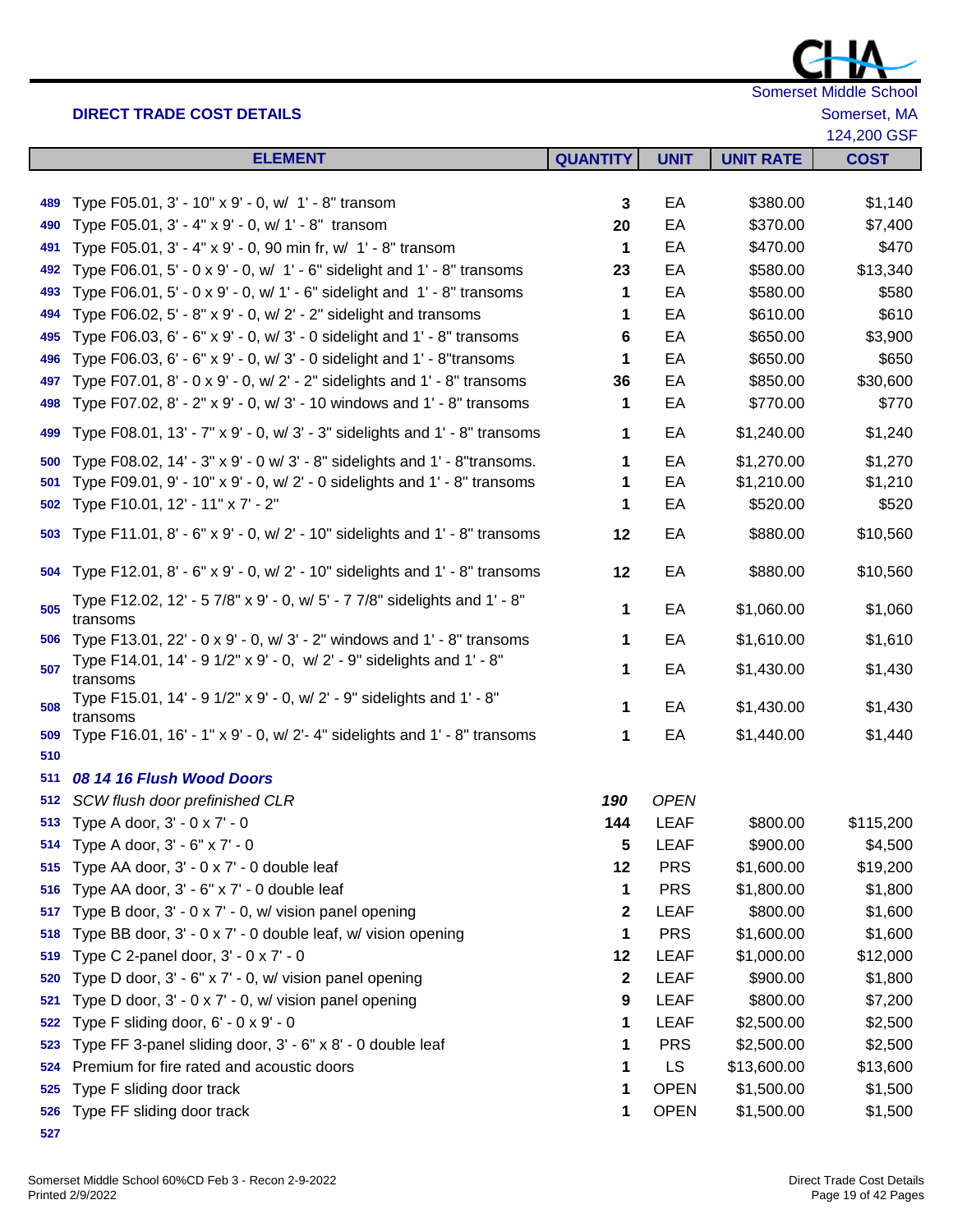| Somerset Middle School |
|------------------------|

|            | <b>DIRECT TRADE COST DETAILS</b>                                               |                  |             |                  | Somerset, MA   |
|------------|--------------------------------------------------------------------------------|------------------|-------------|------------------|----------------|
|            |                                                                                |                  |             |                  | 124,200 GSF    |
|            | <b>ELEMENT</b>                                                                 | <b>QUANTITY</b>  | <b>UNIT</b> | <b>UNIT RATE</b> | <b>COST</b>    |
|            |                                                                                |                  |             |                  |                |
| 528        | 08 30 00 Specialty Doors and Frames                                            |                  |             |                  |                |
| 529        | Type E 2-panel door, 3' - 0 x 7' - 0                                           | 5                | <b>LEAF</b> | \$5,500.00       | \$27,500       |
| 530        | Type EE 2-panel door, 3' - 0 x 7' - 0, double leaf                             | 14               | <b>PRS</b>  | \$11,000.00      | \$154,000      |
| 531        | Type EE 2-panel door, 3' - 6" x 7' - 0, double leaf                            | $\mathbf{2}$     | <b>PRS</b>  | \$11,000.00      | \$22,000       |
| 532        |                                                                                |                  |             |                  |                |
| 533        | 08 34 73 Interior Sound Control Doors                                          |                  |             |                  |                |
| 534        | Type H SCW flush 2-sound control panel door, 3' - 0 x 7' - 0                   | 1                | <b>LEAF</b> | \$1,500.00       | \$1,500        |
| 535        |                                                                                |                  |             |                  |                |
| 536        | 08 41 13 Aluminum-Framed Entrances and Storefront                              |                  |             |                  |                |
| 537        | Interior aluminum storefront, frames and glazing system at doors               |                  |             |                  |                |
| 538        |                                                                                |                  |             |                  |                |
| 539        | 08 71 00 Door Hardware                                                         |                  |             |                  |                |
| 540        | Typical door hardware to doors                                                 | 213              | <b>SET</b>  | \$850.00         | \$181,050      |
| 541        | Special hardware requirements based on room type                               | 1                | <b>LS</b>   | \$27,160         | \$27,160       |
| 542        |                                                                                |                  |             |                  |                |
| 543        | 08 81 00 Glass and Glazing                                                     |                  | <b>SF</b>   | \$65.00          |                |
| 544        | Type B door vision panel, 1'-8" x "x2'-6"                                      | 8<br>8           | <b>SF</b>   | \$65.00          | \$543<br>\$543 |
| 545        | Type BB door vision panel, 1'-8" x 2'-6"<br>Type D door vision panel, 6"x2'-6" |                  | SF          | \$65.00          | \$894          |
| 546        | Door sidelights & transoms                                                     | 14<br>1,005      | <b>SF</b>   | \$65.00          | \$65,325       |
| 547<br>548 |                                                                                |                  |             |                  |                |
| 549        | Miscellaneous                                                                  |                  |             |                  |                |
| 550        | Paint HM frames                                                                | 189              | EA          | \$150.00         | \$28,350       |
| 551        | Paint HM doors                                                                 | 1                | EA          | \$75.00          | \$75           |
| 552        | <b>C1030 Interior Doors Total</b>                                              |                  |             |                  | \$996,639      |
| 553        |                                                                                |                  |             |                  |                |
| 554        | <b>C1040 Interior Grilles and Gates</b>                                        |                  |             |                  |                |
| 555        | 08 33 00 Coiling Doors and Grilles                                             |                  |             |                  |                |
| 556        | Type OHCC1 overhead coiling counter door, 4' - 4" x 4' - 4"                    | 1                | EA          | \$1,400.00       | \$1,400        |
| 557        | Type OHC2 overhead coiling door, 8' - 0 x 9' - 0                               | 1                | EA          | \$5,400.00       | \$5,400        |
| 558        | Type OHG1 overhead coiling grille door, 17" - 6" x 9' - 10"                    | $\mathbf 2$      | EA          | \$12,900.00      | \$25,800       |
| 559        |                                                                                |                  |             |                  |                |
| 560        | 08 33 23 Overhead Doors                                                        |                  |             |                  |                |
| 561        | Type OH1 overhead door, 18' - 0 x 12' - 0                                      | 1                | EA          | \$15,100.00      | \$15,100       |
| 562        | Type OH3 overhead door, 8' - 0 x 9' - 0                                        | $\boldsymbol{2}$ | EA          | \$5,000.00       | \$10,000       |
| 563        | Type OH4 overhead door, 10' - 0 x 9' - 0                                       | 1                | EA          | \$8,550.00       | \$8,550        |
| 564        | <b>C1040 Interior Grilles and Gates Total</b>                                  |                  |             |                  | \$66,250       |
|            |                                                                                |                  |             |                  |                |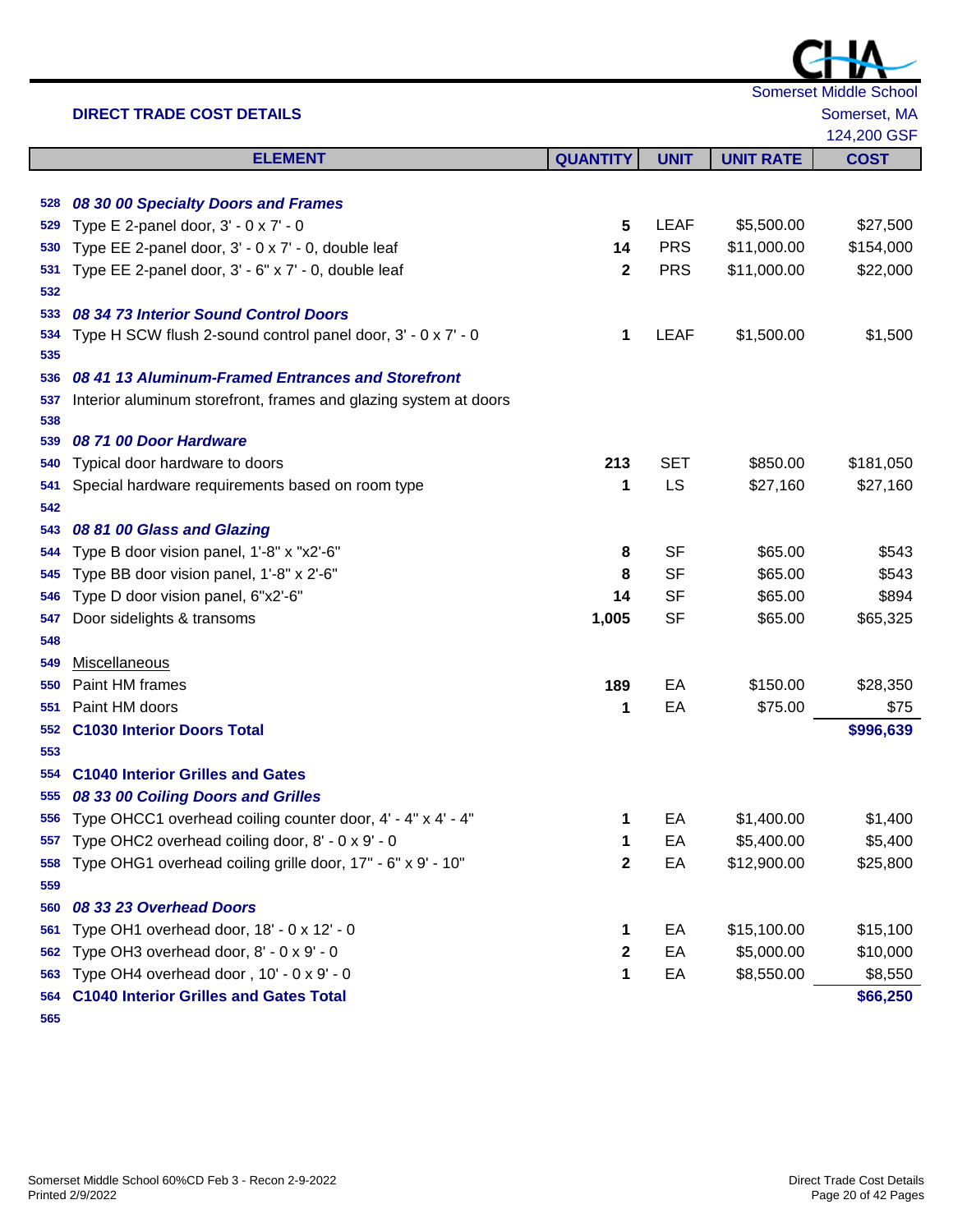|     |                                                                             |                 |             |                  | <b>Somerset Middle School</b> |
|-----|-----------------------------------------------------------------------------|-----------------|-------------|------------------|-------------------------------|
|     | <b>DIRECT TRADE COST DETAILS</b>                                            |                 |             |                  | Somerset, MA                  |
|     |                                                                             |                 |             |                  | 124,200 GSF                   |
|     | <b>ELEMENT</b>                                                              | <b>QUANTITY</b> | <b>UNIT</b> | <b>UNIT RATE</b> | <b>COST</b>                   |
|     |                                                                             |                 |             |                  |                               |
| 566 | <b>C1090 Interior Specialties</b>                                           |                 |             |                  |                               |
| 567 | Steel railing w/posts and balusters, painted and wood rail                  | 251             | LF          | \$475.00         | \$119,225                     |
| 568 | C1090.10 Visual Display Surfaces                                            |                 |             |                  |                               |
| 569 | 02, TB 02.01                                                                | 33              | EA          | \$132.00         | \$4,356                       |
| 570 | 03, MB 03.01                                                                | 5               | EA          | \$216.00         | \$1,080                       |
| 571 | 03, MB 03.02                                                                | 3               | EA          | \$216.00         | \$648                         |
| 572 | 03, MB 03.03                                                                | $\mathbf 2$     | EA          | \$216.00         | \$432                         |
| 573 | 03, TB 03.01                                                                | $\mathbf 2$     | EA          | \$198.00         | \$396                         |
| 574 | 03, TB 03.02                                                                | 6               | EA          | \$198.00         | \$1,188                       |
| 575 | 03, TB 03.03                                                                | 10              | EA          | \$198.00         | \$1,980                       |
| 576 | 04, MB 04.01                                                                | 19              | EA          | \$288.00         | \$5,472                       |
| 577 | 04, MB 04.02                                                                | 9               | EA          | \$288.00         | \$2,592                       |
| 578 | 04, TB 04.01                                                                | 3               | EA          | \$264.00         | \$792                         |
| 579 | 04, TB 04.02                                                                | 6               | EA          | \$264.00         | \$1,584                       |
| 580 | 05, MB 05.01                                                                | 21              | EA          | \$360.00         | \$7,560                       |
| 581 | 05, TB 05.01                                                                | 64              | EA          | \$330.00         | \$21,120                      |
| 582 |                                                                             | 59              | EA          |                  |                               |
| 583 | 06, MB 06.01                                                                | 13              |             | \$432.00         | \$25,488                      |
|     | 06, TB 06.01                                                                |                 | EA          | \$396.00         | \$5,148                       |
| 584 | 06, TB 06.02                                                                | 1               | EA          | \$432.00         | \$432                         |
| 585 | 08, MB 08.01                                                                | 63              | EA          | \$576.00         | \$36,288                      |
| 586 | 08, TB 08.02                                                                | 114             | EA          | \$528.00         | \$60,192                      |
| 587 | 10, MB 10.01                                                                | 22              | EA          | \$720.00         | \$15,840                      |
| 588 | 10, TB 10.01                                                                | 4               | EA          | \$660.00         | \$2,640                       |
| 589 | <b>HMBS</b>                                                                 | 6               | EA          | \$1,400.00       | \$8,400                       |
| 590 | <b>MBW</b>                                                                  | 66              | EA          | \$576.00         | \$38,016                      |
| 591 | <b>TBW</b>                                                                  | 61              | EA          | \$528.00         | \$32,208                      |
| 592 | Apron hooks                                                                 | 50              | EA          | \$50.00          | \$2,500                       |
| 593 | C1090.20 Safety Specialties                                                 |                 |             |                  |                               |
| 594 | Fire extinguisher & cabinets                                                | 28              | EA          | \$450.00         | \$12,600                      |
| 595 | Signage, interior door                                                      | 249             | EA          | \$130.00         | \$32,370                      |
| 596 | Type A door, signage/logo graphic applied to panel; assume full             | 1               | EA          | \$1,575.00       | \$1,575                       |
|     | coverage                                                                    |                 |             |                  |                               |
| 597 | Type F door, signage/logo graphic applied to panel; assume full<br>coverage | 1               | EA          | \$4,050.00       | \$4,050                       |
| 598 | <b>Wall Graphics "FITNESS"</b>                                              | 1               | EA          | \$3,150.00       | \$3,150                       |
| 599 | Wall Graphics "GUIDANCE OFFICE"                                             | 1               | EA          | \$6,300.00       | \$6,300                       |
| 600 | Wall Graphics "MAIN OFFICE"                                                 | 1               | EA          | \$4,500.00       | \$4,500                       |
| 601 | Wall Graphics "MEDIA CENTER"                                                | 1               | EA          | \$4,950.00       | \$4,950                       |
|     | Wall Graphics "PRIDE & RESPECT"                                             |                 |             |                  |                               |
| 602 |                                                                             | 1               | EA          | \$5,850.00       | \$5,850                       |
| 603 | Wall Graphics "SMS - SOMERSET MIDDLE SCHOOL"                                | 1               | EA          | \$16,250.00      | \$16,250                      |
| 604 | Wall Graphics "SOMERSET RAIDERS" w/ logo graphic                            | 1               | EA          | \$9,250.00       | \$9,250                       |
| 605 | Wall Graphics "THEATER"                                                     | $\mathbf 2$     | EA          | \$4,550.00       | \$9,100                       |
| 606 | Wall Graphics "WELCOME"                                                     | 1               | EA          | \$3,150.00       | \$3,150                       |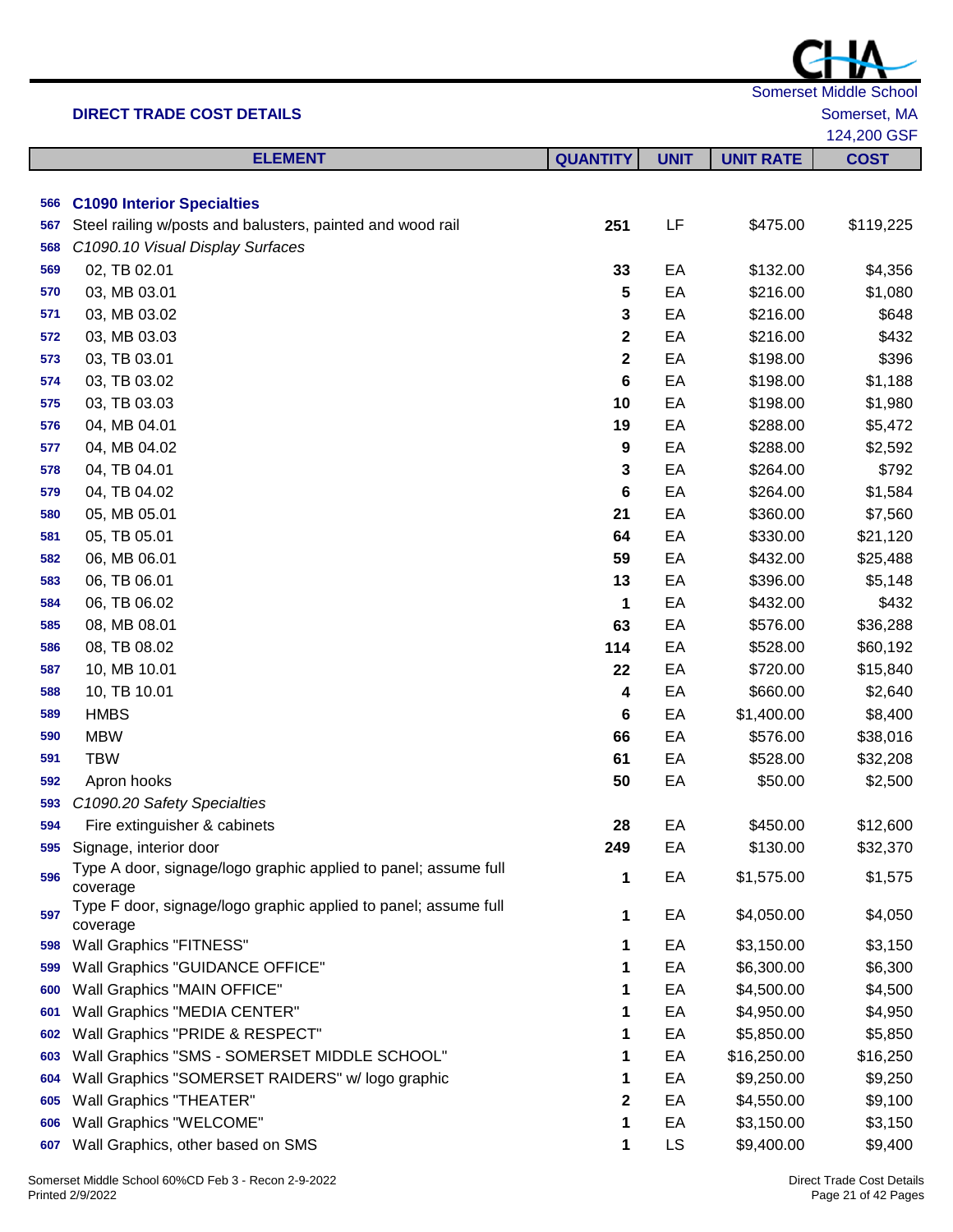*Toilet partitions*

| Direct Trade Cost Details |
|---------------------------|
| Page 22 of 42 Pages       |

| 610 | regular                                                              | 24               | EA          | \$1,250.00  | \$30,000    |
|-----|----------------------------------------------------------------------|------------------|-------------|-------------|-------------|
| 611 | <b>ADA</b>                                                           | 12               | EA          | \$1,450.00  | \$17,400    |
| 612 | urinal screen                                                        | 12               | EA          | \$850.00    | \$10,200    |
| 613 | Shower curtain and rod at Locker Room                                | $\mathbf{2}$     | EA          | \$250.00    | \$500       |
| 614 | Changing room closure at Locker Rooms                                | 12               | EA          | \$1,500.00  | \$18,000    |
| 615 | Curtain and curtain track at Nurse's Office                          | $\mathbf{2}$     | EA          | \$1,500.00  | \$3,000     |
| 616 | C1090.40 Toilet and Shower Accessories                               |                  |             |             |             |
| 617 | Gangs                                                                | 12               | <b>RMS</b>  | \$3,500.00  | \$42,000    |
| 618 | single user                                                          | 19               | <b>RMS</b>  | \$750.00    | \$14,250    |
| 619 | C1090.30 Lockers                                                     |                  |             |             |             |
| 620 | Type 1; Staff lockers at Kitchen and Loading area                    | 12               | EA          | \$250.00    | \$3,000     |
| 621 | Type 2; 5-tier lockers; Locker Room                                  | 220              | EA          | \$450.00    | \$99,000    |
| 622 | Type 3; Phenolic lockers; Corridors; qty provided                    | 600              | EA          | \$400.00    | \$240,000   |
| 623 | Type 4; 4-tier phenolic lockers 15"x15"; Computer Lit & Robotics     | 36               | EA          | \$400.00    | \$14,400    |
| 624 | Locker room benches                                                  | 60               | LF          | \$150.00    | \$9,000     |
| 625 | Misc interior fittings/accessories, less FF&E                        | 124,200          | <b>GSF</b>  | \$0.50      | \$62,100    |
| 626 | Miscellaneous metals associated with interior fit-out                | 40               | <b>TNS</b>  | \$2,900.00  | \$116,000   |
| 627 | Wood blocking for interior specialties and wall attached accessories | 40               | <b>DAY</b>  | \$1,772.00  | \$70,880    |
| 628 | Miscellaneous sealants throughout building                           | 124,200          | <b>GSF</b>  | \$0.35      | \$43,470    |
| 629 | <b>C1090 Interior Specialties Total</b>                              |                  |             |             | \$1,323,272 |
| 630 |                                                                      |                  |             |             |             |
| 631 |                                                                      |                  |             |             |             |
| 632 | <b>C20 INTERIOR FINISHES</b>                                         |                  |             |             |             |
| 633 |                                                                      |                  |             |             |             |
| 634 | <b>C2010 Stair Construction</b>                                      |                  |             |             |             |
| 635 | Stage stair, short flight                                            | $\boldsymbol{2}$ | <b>FLT</b>  | \$8,500.00  | \$17,000    |
| 636 | Egress stair, including railing                                      | $\mathbf{2}$     | <b>FLT</b>  | \$38,000.00 | \$76,000    |
| 637 | Guardrail at stair ST-1-2                                            | 44               | LF          | \$420.00    | \$18,480    |
| 638 | Assembly stair, Floor 1 to Floor 2                                   | 110              | <b>LFR</b>  | \$100.00    | \$11,000    |
| 639 | extra width stadium stair                                            | 144              | <b>LFR</b>  | \$175.00    | \$25,200    |
| 640 | landing slab, x(1)loc                                                | 372              | <b>SF</b>   | \$35.00     | \$13,020    |
| 641 | Auditorium steps at seating                                          | 18               | <b>STEP</b> | \$514.00    | \$9,252     |
| 642 | Concrete fill to metal pan stair                                     | $\mathbf{2}$     | <b>FLT</b>  | \$2,500.00  | \$5,000     |
| 643 | Assembly stair assembly; assume 10tns/flight, complete               | 10               | <b>TNS</b>  | \$10,000.00 | \$100,000   |
| 644 | Stair 2, feature stair                                               | $\mathbf{2}$     | <b>FLT</b>  | \$50,000.00 | \$100,000   |
| 645 | <b>C2010 Stair Construction Total</b>                                |                  |             |             | \$374,952   |

Floor Graphics, Gym Floor **1** LS \$12,000.00 \$12,000

**ELEMENT**

Somerset Middle School

**QUANTITY UNIT UNIT RATE COST**

124,200 GSF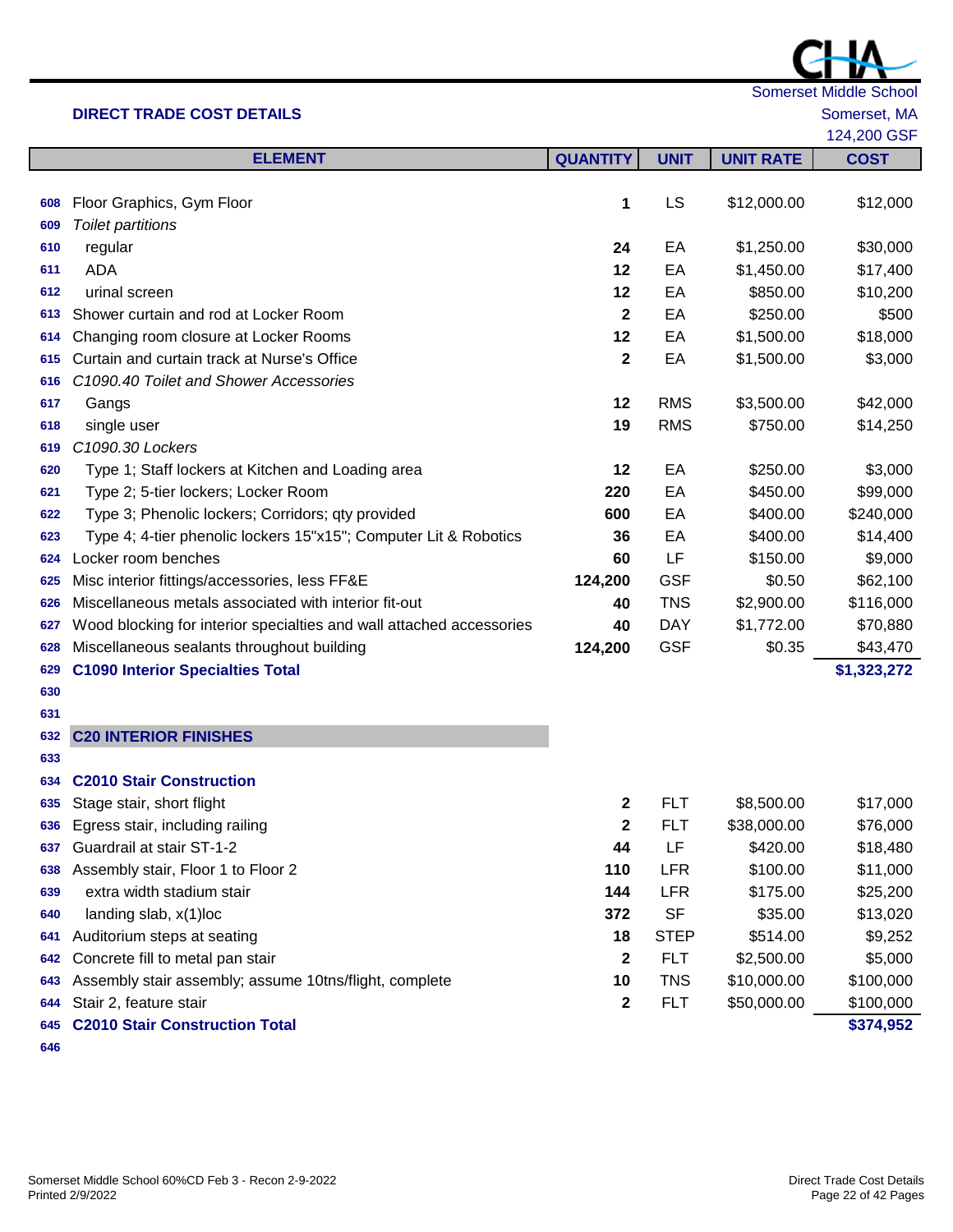| <b>Somerset Middle School</b><br><b>DIRECT TRADE COST DETAILS</b><br>Somerset, MA<br>124,200 GSF<br><b>ELEMENT</b><br><b>QUANTITY</b><br><b>UNIT</b><br><b>UNIT RATE</b><br><b>COST</b><br><b>C2010 Wall Finishes</b><br>647<br>Ceramic wall tile @ Restrooms REPLACE W/ Vinyl cladding<br>7,203<br><b>SF</b><br>\$100,835<br>\$14.00<br>648<br><b>SF</b><br>Locker Rooms REPLACE W/ Vinyl cladding<br>1,360<br>\$14.00<br>\$19,040<br>649<br><b>SF</b><br>Corridors; wainscot REPLACE W/ Vinyl cladding<br>7,765<br>\$108,713<br>\$14.00<br>650<br>600<br><b>SF</b><br>\$50.00<br>\$30,000<br>Wood veneer wall paneling at Stage proscenium<br>651<br><b>SF</b><br>Accent panels/textured @ Band, Dining, Media Center<br>800<br>\$25.00<br>\$20,000<br>652<br><b>SF</b><br>395<br>\$35.00<br>\$13,825<br>Wood grille installation @ Media wall<br>653<br><b>SF</b><br>Acoustic panels/textured @ Ensemble<br>440<br>\$45.00<br>\$19,800<br>654<br><b>SF</b><br>2,135<br>\$25.00<br>\$53,375<br>Painted tectum acoustic panels @ Gym<br>655<br>Perforated metal panel @ Dining, Educational stairs<br><b>SF</b><br>\$85.00<br>\$14,875<br>175<br>656<br><b>SF</b><br>\$12.00<br>\$16,680<br>FRP panels, 10' high; Kitchen, Dry Storage, Cooler & Freezer<br>1,390<br>657<br>Paint CMU wall<br><b>SF</b><br>\$2,717<br>2,174<br>\$1.25<br>658<br><b>SF</b><br>310,720<br>\$1.00<br>\$310,720<br>Paint new GWB wall, interior wall surfaces<br>659<br>34,351<br><b>SF</b><br>\$1.00<br>\$34,351<br>Paint new GWB wall, perimeter wall surfaces<br>660<br><b>SF</b><br>Paint green screen @ Video Recording<br>\$2.50<br>\$1,838<br>735<br>661<br><b>DAY</b><br>Misc wall finishes and accents<br>45<br>\$854.00<br>\$38,430<br>662<br><b>C2010 Wall Finishes Total</b><br>\$785,199<br>663<br>664<br><b>C2020 Interior Fabrications</b><br>665<br>C2020.20 Architectural Woodwork<br>666<br>Admin area<br>667<br>LF<br>\$250.00<br>\$16,000<br>Duplicating, Principal Office; counter<br>64<br>668<br>Duplicating, Principal Office; tall cabinet<br>EA<br>\$2,500.00<br>\$12,500<br>669<br>5<br>Guidance/Secretary desk<br>12<br>LF<br>\$500.00<br>\$6,000<br>670<br>Built-in recycling station w/solid surface countertop<br>\$3,500<br>10<br>LF<br>\$350.00<br>671<br>LF<br>Mailboxes<br>14<br>\$350.00<br>\$4,900<br>672<br>LF<br>Plam counter above lockers in corridors<br>270<br>\$250.00<br>\$67,500<br>673<br>LF<br>150<br>\$75.00<br>\$11,250<br>674<br>Shelving at storage room; allow<br>Semi-recessed display case w/glass door<br>EA<br>\$3,500.00<br>\$21,000<br>675<br>6<br>Lockable display case<br>2<br>EA<br>\$4,500.00<br>\$9,000<br>676<br>Mirrors @ Adaptive PE<br><b>SF</b><br>160<br>\$45.00<br>\$7,200<br>677<br>\$158,850<br><b>C2020 Interior Fabrications Total</b><br>678<br>679<br><b>C2030 Flooring</b><br>680<br><b>SF</b><br>PT; Toilet room porcelain tile flooring<br>\$24.00<br>2,828<br>\$67,872<br>681<br><b>SF</b><br>Waterproofing to tile flooring<br>2,828<br>\$8.00<br>\$22,624<br>682<br><b>SF</b><br>LAM; Laminated Stage Flooring<br>1,793<br>\$17.50<br>\$31,378<br>683<br><b>SF</b><br>WAF; Athletic wood flooring system at Gymnasium<br>6,554<br>\$18.00<br>\$117,972<br>684<br><b>SF</b><br>RSF; Resilient sheet flooring<br>75,785<br>\$6.33<br>\$479,340<br>685<br><b>SF</b><br>RA; Rubber Athletic Flooring<br>1,828<br>\$16.00<br>\$29,248<br>686<br><b>SF</b><br><b>SCRF; Static Control</b><br>822<br>\$12.00<br>\$9,864<br>687<br><b>SF</b><br><b>UCF - Urethane Concrete Flooring</b><br>3,706<br>\$13.75<br>\$50,958<br>688<br><b>SF</b><br>\$3.00<br>Concrete painted<br>4,623<br>\$13,869<br>689 |  |  |  |
|---------------------------------------------------------------------------------------------------------------------------------------------------------------------------------------------------------------------------------------------------------------------------------------------------------------------------------------------------------------------------------------------------------------------------------------------------------------------------------------------------------------------------------------------------------------------------------------------------------------------------------------------------------------------------------------------------------------------------------------------------------------------------------------------------------------------------------------------------------------------------------------------------------------------------------------------------------------------------------------------------------------------------------------------------------------------------------------------------------------------------------------------------------------------------------------------------------------------------------------------------------------------------------------------------------------------------------------------------------------------------------------------------------------------------------------------------------------------------------------------------------------------------------------------------------------------------------------------------------------------------------------------------------------------------------------------------------------------------------------------------------------------------------------------------------------------------------------------------------------------------------------------------------------------------------------------------------------------------------------------------------------------------------------------------------------------------------------------------------------------------------------------------------------------------------------------------------------------------------------------------------------------------------------------------------------------------------------------------------------------------------------------------------------------------------------------------------------------------------------------------------------------------------------------------------------------------------------------------------------------------------------------------------------------------------------------------------------------------------------------------------------------------------------------------------------------------------------------------------------------------------------------------------------------------------------------------------------------------------------------------------------------------------------------------------------------------------------------------------------------------------------------------------------------------------------------------------------------------------------------------------------------------------------------------------------------------------------------------------------------------------------------------------------------------------------------------------------------------------------------------------------------------------------------------------------------------------------------------------------------------------------------------------------|--|--|--|
|                                                                                                                                                                                                                                                                                                                                                                                                                                                                                                                                                                                                                                                                                                                                                                                                                                                                                                                                                                                                                                                                                                                                                                                                                                                                                                                                                                                                                                                                                                                                                                                                                                                                                                                                                                                                                                                                                                                                                                                                                                                                                                                                                                                                                                                                                                                                                                                                                                                                                                                                                                                                                                                                                                                                                                                                                                                                                                                                                                                                                                                                                                                                                                                                                                                                                                                                                                                                                                                                                                                                                                                                                                                               |  |  |  |
|                                                                                                                                                                                                                                                                                                                                                                                                                                                                                                                                                                                                                                                                                                                                                                                                                                                                                                                                                                                                                                                                                                                                                                                                                                                                                                                                                                                                                                                                                                                                                                                                                                                                                                                                                                                                                                                                                                                                                                                                                                                                                                                                                                                                                                                                                                                                                                                                                                                                                                                                                                                                                                                                                                                                                                                                                                                                                                                                                                                                                                                                                                                                                                                                                                                                                                                                                                                                                                                                                                                                                                                                                                                               |  |  |  |
|                                                                                                                                                                                                                                                                                                                                                                                                                                                                                                                                                                                                                                                                                                                                                                                                                                                                                                                                                                                                                                                                                                                                                                                                                                                                                                                                                                                                                                                                                                                                                                                                                                                                                                                                                                                                                                                                                                                                                                                                                                                                                                                                                                                                                                                                                                                                                                                                                                                                                                                                                                                                                                                                                                                                                                                                                                                                                                                                                                                                                                                                                                                                                                                                                                                                                                                                                                                                                                                                                                                                                                                                                                                               |  |  |  |
|                                                                                                                                                                                                                                                                                                                                                                                                                                                                                                                                                                                                                                                                                                                                                                                                                                                                                                                                                                                                                                                                                                                                                                                                                                                                                                                                                                                                                                                                                                                                                                                                                                                                                                                                                                                                                                                                                                                                                                                                                                                                                                                                                                                                                                                                                                                                                                                                                                                                                                                                                                                                                                                                                                                                                                                                                                                                                                                                                                                                                                                                                                                                                                                                                                                                                                                                                                                                                                                                                                                                                                                                                                                               |  |  |  |
|                                                                                                                                                                                                                                                                                                                                                                                                                                                                                                                                                                                                                                                                                                                                                                                                                                                                                                                                                                                                                                                                                                                                                                                                                                                                                                                                                                                                                                                                                                                                                                                                                                                                                                                                                                                                                                                                                                                                                                                                                                                                                                                                                                                                                                                                                                                                                                                                                                                                                                                                                                                                                                                                                                                                                                                                                                                                                                                                                                                                                                                                                                                                                                                                                                                                                                                                                                                                                                                                                                                                                                                                                                                               |  |  |  |
|                                                                                                                                                                                                                                                                                                                                                                                                                                                                                                                                                                                                                                                                                                                                                                                                                                                                                                                                                                                                                                                                                                                                                                                                                                                                                                                                                                                                                                                                                                                                                                                                                                                                                                                                                                                                                                                                                                                                                                                                                                                                                                                                                                                                                                                                                                                                                                                                                                                                                                                                                                                                                                                                                                                                                                                                                                                                                                                                                                                                                                                                                                                                                                                                                                                                                                                                                                                                                                                                                                                                                                                                                                                               |  |  |  |
|                                                                                                                                                                                                                                                                                                                                                                                                                                                                                                                                                                                                                                                                                                                                                                                                                                                                                                                                                                                                                                                                                                                                                                                                                                                                                                                                                                                                                                                                                                                                                                                                                                                                                                                                                                                                                                                                                                                                                                                                                                                                                                                                                                                                                                                                                                                                                                                                                                                                                                                                                                                                                                                                                                                                                                                                                                                                                                                                                                                                                                                                                                                                                                                                                                                                                                                                                                                                                                                                                                                                                                                                                                                               |  |  |  |
|                                                                                                                                                                                                                                                                                                                                                                                                                                                                                                                                                                                                                                                                                                                                                                                                                                                                                                                                                                                                                                                                                                                                                                                                                                                                                                                                                                                                                                                                                                                                                                                                                                                                                                                                                                                                                                                                                                                                                                                                                                                                                                                                                                                                                                                                                                                                                                                                                                                                                                                                                                                                                                                                                                                                                                                                                                                                                                                                                                                                                                                                                                                                                                                                                                                                                                                                                                                                                                                                                                                                                                                                                                                               |  |  |  |
|                                                                                                                                                                                                                                                                                                                                                                                                                                                                                                                                                                                                                                                                                                                                                                                                                                                                                                                                                                                                                                                                                                                                                                                                                                                                                                                                                                                                                                                                                                                                                                                                                                                                                                                                                                                                                                                                                                                                                                                                                                                                                                                                                                                                                                                                                                                                                                                                                                                                                                                                                                                                                                                                                                                                                                                                                                                                                                                                                                                                                                                                                                                                                                                                                                                                                                                                                                                                                                                                                                                                                                                                                                                               |  |  |  |
|                                                                                                                                                                                                                                                                                                                                                                                                                                                                                                                                                                                                                                                                                                                                                                                                                                                                                                                                                                                                                                                                                                                                                                                                                                                                                                                                                                                                                                                                                                                                                                                                                                                                                                                                                                                                                                                                                                                                                                                                                                                                                                                                                                                                                                                                                                                                                                                                                                                                                                                                                                                                                                                                                                                                                                                                                                                                                                                                                                                                                                                                                                                                                                                                                                                                                                                                                                                                                                                                                                                                                                                                                                                               |  |  |  |
|                                                                                                                                                                                                                                                                                                                                                                                                                                                                                                                                                                                                                                                                                                                                                                                                                                                                                                                                                                                                                                                                                                                                                                                                                                                                                                                                                                                                                                                                                                                                                                                                                                                                                                                                                                                                                                                                                                                                                                                                                                                                                                                                                                                                                                                                                                                                                                                                                                                                                                                                                                                                                                                                                                                                                                                                                                                                                                                                                                                                                                                                                                                                                                                                                                                                                                                                                                                                                                                                                                                                                                                                                                                               |  |  |  |
|                                                                                                                                                                                                                                                                                                                                                                                                                                                                                                                                                                                                                                                                                                                                                                                                                                                                                                                                                                                                                                                                                                                                                                                                                                                                                                                                                                                                                                                                                                                                                                                                                                                                                                                                                                                                                                                                                                                                                                                                                                                                                                                                                                                                                                                                                                                                                                                                                                                                                                                                                                                                                                                                                                                                                                                                                                                                                                                                                                                                                                                                                                                                                                                                                                                                                                                                                                                                                                                                                                                                                                                                                                                               |  |  |  |
|                                                                                                                                                                                                                                                                                                                                                                                                                                                                                                                                                                                                                                                                                                                                                                                                                                                                                                                                                                                                                                                                                                                                                                                                                                                                                                                                                                                                                                                                                                                                                                                                                                                                                                                                                                                                                                                                                                                                                                                                                                                                                                                                                                                                                                                                                                                                                                                                                                                                                                                                                                                                                                                                                                                                                                                                                                                                                                                                                                                                                                                                                                                                                                                                                                                                                                                                                                                                                                                                                                                                                                                                                                                               |  |  |  |
|                                                                                                                                                                                                                                                                                                                                                                                                                                                                                                                                                                                                                                                                                                                                                                                                                                                                                                                                                                                                                                                                                                                                                                                                                                                                                                                                                                                                                                                                                                                                                                                                                                                                                                                                                                                                                                                                                                                                                                                                                                                                                                                                                                                                                                                                                                                                                                                                                                                                                                                                                                                                                                                                                                                                                                                                                                                                                                                                                                                                                                                                                                                                                                                                                                                                                                                                                                                                                                                                                                                                                                                                                                                               |  |  |  |
|                                                                                                                                                                                                                                                                                                                                                                                                                                                                                                                                                                                                                                                                                                                                                                                                                                                                                                                                                                                                                                                                                                                                                                                                                                                                                                                                                                                                                                                                                                                                                                                                                                                                                                                                                                                                                                                                                                                                                                                                                                                                                                                                                                                                                                                                                                                                                                                                                                                                                                                                                                                                                                                                                                                                                                                                                                                                                                                                                                                                                                                                                                                                                                                                                                                                                                                                                                                                                                                                                                                                                                                                                                                               |  |  |  |
|                                                                                                                                                                                                                                                                                                                                                                                                                                                                                                                                                                                                                                                                                                                                                                                                                                                                                                                                                                                                                                                                                                                                                                                                                                                                                                                                                                                                                                                                                                                                                                                                                                                                                                                                                                                                                                                                                                                                                                                                                                                                                                                                                                                                                                                                                                                                                                                                                                                                                                                                                                                                                                                                                                                                                                                                                                                                                                                                                                                                                                                                                                                                                                                                                                                                                                                                                                                                                                                                                                                                                                                                                                                               |  |  |  |
|                                                                                                                                                                                                                                                                                                                                                                                                                                                                                                                                                                                                                                                                                                                                                                                                                                                                                                                                                                                                                                                                                                                                                                                                                                                                                                                                                                                                                                                                                                                                                                                                                                                                                                                                                                                                                                                                                                                                                                                                                                                                                                                                                                                                                                                                                                                                                                                                                                                                                                                                                                                                                                                                                                                                                                                                                                                                                                                                                                                                                                                                                                                                                                                                                                                                                                                                                                                                                                                                                                                                                                                                                                                               |  |  |  |
|                                                                                                                                                                                                                                                                                                                                                                                                                                                                                                                                                                                                                                                                                                                                                                                                                                                                                                                                                                                                                                                                                                                                                                                                                                                                                                                                                                                                                                                                                                                                                                                                                                                                                                                                                                                                                                                                                                                                                                                                                                                                                                                                                                                                                                                                                                                                                                                                                                                                                                                                                                                                                                                                                                                                                                                                                                                                                                                                                                                                                                                                                                                                                                                                                                                                                                                                                                                                                                                                                                                                                                                                                                                               |  |  |  |
|                                                                                                                                                                                                                                                                                                                                                                                                                                                                                                                                                                                                                                                                                                                                                                                                                                                                                                                                                                                                                                                                                                                                                                                                                                                                                                                                                                                                                                                                                                                                                                                                                                                                                                                                                                                                                                                                                                                                                                                                                                                                                                                                                                                                                                                                                                                                                                                                                                                                                                                                                                                                                                                                                                                                                                                                                                                                                                                                                                                                                                                                                                                                                                                                                                                                                                                                                                                                                                                                                                                                                                                                                                                               |  |  |  |
|                                                                                                                                                                                                                                                                                                                                                                                                                                                                                                                                                                                                                                                                                                                                                                                                                                                                                                                                                                                                                                                                                                                                                                                                                                                                                                                                                                                                                                                                                                                                                                                                                                                                                                                                                                                                                                                                                                                                                                                                                                                                                                                                                                                                                                                                                                                                                                                                                                                                                                                                                                                                                                                                                                                                                                                                                                                                                                                                                                                                                                                                                                                                                                                                                                                                                                                                                                                                                                                                                                                                                                                                                                                               |  |  |  |
|                                                                                                                                                                                                                                                                                                                                                                                                                                                                                                                                                                                                                                                                                                                                                                                                                                                                                                                                                                                                                                                                                                                                                                                                                                                                                                                                                                                                                                                                                                                                                                                                                                                                                                                                                                                                                                                                                                                                                                                                                                                                                                                                                                                                                                                                                                                                                                                                                                                                                                                                                                                                                                                                                                                                                                                                                                                                                                                                                                                                                                                                                                                                                                                                                                                                                                                                                                                                                                                                                                                                                                                                                                                               |  |  |  |
|                                                                                                                                                                                                                                                                                                                                                                                                                                                                                                                                                                                                                                                                                                                                                                                                                                                                                                                                                                                                                                                                                                                                                                                                                                                                                                                                                                                                                                                                                                                                                                                                                                                                                                                                                                                                                                                                                                                                                                                                                                                                                                                                                                                                                                                                                                                                                                                                                                                                                                                                                                                                                                                                                                                                                                                                                                                                                                                                                                                                                                                                                                                                                                                                                                                                                                                                                                                                                                                                                                                                                                                                                                                               |  |  |  |
|                                                                                                                                                                                                                                                                                                                                                                                                                                                                                                                                                                                                                                                                                                                                                                                                                                                                                                                                                                                                                                                                                                                                                                                                                                                                                                                                                                                                                                                                                                                                                                                                                                                                                                                                                                                                                                                                                                                                                                                                                                                                                                                                                                                                                                                                                                                                                                                                                                                                                                                                                                                                                                                                                                                                                                                                                                                                                                                                                                                                                                                                                                                                                                                                                                                                                                                                                                                                                                                                                                                                                                                                                                                               |  |  |  |
|                                                                                                                                                                                                                                                                                                                                                                                                                                                                                                                                                                                                                                                                                                                                                                                                                                                                                                                                                                                                                                                                                                                                                                                                                                                                                                                                                                                                                                                                                                                                                                                                                                                                                                                                                                                                                                                                                                                                                                                                                                                                                                                                                                                                                                                                                                                                                                                                                                                                                                                                                                                                                                                                                                                                                                                                                                                                                                                                                                                                                                                                                                                                                                                                                                                                                                                                                                                                                                                                                                                                                                                                                                                               |  |  |  |
|                                                                                                                                                                                                                                                                                                                                                                                                                                                                                                                                                                                                                                                                                                                                                                                                                                                                                                                                                                                                                                                                                                                                                                                                                                                                                                                                                                                                                                                                                                                                                                                                                                                                                                                                                                                                                                                                                                                                                                                                                                                                                                                                                                                                                                                                                                                                                                                                                                                                                                                                                                                                                                                                                                                                                                                                                                                                                                                                                                                                                                                                                                                                                                                                                                                                                                                                                                                                                                                                                                                                                                                                                                                               |  |  |  |
|                                                                                                                                                                                                                                                                                                                                                                                                                                                                                                                                                                                                                                                                                                                                                                                                                                                                                                                                                                                                                                                                                                                                                                                                                                                                                                                                                                                                                                                                                                                                                                                                                                                                                                                                                                                                                                                                                                                                                                                                                                                                                                                                                                                                                                                                                                                                                                                                                                                                                                                                                                                                                                                                                                                                                                                                                                                                                                                                                                                                                                                                                                                                                                                                                                                                                                                                                                                                                                                                                                                                                                                                                                                               |  |  |  |
|                                                                                                                                                                                                                                                                                                                                                                                                                                                                                                                                                                                                                                                                                                                                                                                                                                                                                                                                                                                                                                                                                                                                                                                                                                                                                                                                                                                                                                                                                                                                                                                                                                                                                                                                                                                                                                                                                                                                                                                                                                                                                                                                                                                                                                                                                                                                                                                                                                                                                                                                                                                                                                                                                                                                                                                                                                                                                                                                                                                                                                                                                                                                                                                                                                                                                                                                                                                                                                                                                                                                                                                                                                                               |  |  |  |
|                                                                                                                                                                                                                                                                                                                                                                                                                                                                                                                                                                                                                                                                                                                                                                                                                                                                                                                                                                                                                                                                                                                                                                                                                                                                                                                                                                                                                                                                                                                                                                                                                                                                                                                                                                                                                                                                                                                                                                                                                                                                                                                                                                                                                                                                                                                                                                                                                                                                                                                                                                                                                                                                                                                                                                                                                                                                                                                                                                                                                                                                                                                                                                                                                                                                                                                                                                                                                                                                                                                                                                                                                                                               |  |  |  |
|                                                                                                                                                                                                                                                                                                                                                                                                                                                                                                                                                                                                                                                                                                                                                                                                                                                                                                                                                                                                                                                                                                                                                                                                                                                                                                                                                                                                                                                                                                                                                                                                                                                                                                                                                                                                                                                                                                                                                                                                                                                                                                                                                                                                                                                                                                                                                                                                                                                                                                                                                                                                                                                                                                                                                                                                                                                                                                                                                                                                                                                                                                                                                                                                                                                                                                                                                                                                                                                                                                                                                                                                                                                               |  |  |  |
|                                                                                                                                                                                                                                                                                                                                                                                                                                                                                                                                                                                                                                                                                                                                                                                                                                                                                                                                                                                                                                                                                                                                                                                                                                                                                                                                                                                                                                                                                                                                                                                                                                                                                                                                                                                                                                                                                                                                                                                                                                                                                                                                                                                                                                                                                                                                                                                                                                                                                                                                                                                                                                                                                                                                                                                                                                                                                                                                                                                                                                                                                                                                                                                                                                                                                                                                                                                                                                                                                                                                                                                                                                                               |  |  |  |
|                                                                                                                                                                                                                                                                                                                                                                                                                                                                                                                                                                                                                                                                                                                                                                                                                                                                                                                                                                                                                                                                                                                                                                                                                                                                                                                                                                                                                                                                                                                                                                                                                                                                                                                                                                                                                                                                                                                                                                                                                                                                                                                                                                                                                                                                                                                                                                                                                                                                                                                                                                                                                                                                                                                                                                                                                                                                                                                                                                                                                                                                                                                                                                                                                                                                                                                                                                                                                                                                                                                                                                                                                                                               |  |  |  |
|                                                                                                                                                                                                                                                                                                                                                                                                                                                                                                                                                                                                                                                                                                                                                                                                                                                                                                                                                                                                                                                                                                                                                                                                                                                                                                                                                                                                                                                                                                                                                                                                                                                                                                                                                                                                                                                                                                                                                                                                                                                                                                                                                                                                                                                                                                                                                                                                                                                                                                                                                                                                                                                                                                                                                                                                                                                                                                                                                                                                                                                                                                                                                                                                                                                                                                                                                                                                                                                                                                                                                                                                                                                               |  |  |  |
|                                                                                                                                                                                                                                                                                                                                                                                                                                                                                                                                                                                                                                                                                                                                                                                                                                                                                                                                                                                                                                                                                                                                                                                                                                                                                                                                                                                                                                                                                                                                                                                                                                                                                                                                                                                                                                                                                                                                                                                                                                                                                                                                                                                                                                                                                                                                                                                                                                                                                                                                                                                                                                                                                                                                                                                                                                                                                                                                                                                                                                                                                                                                                                                                                                                                                                                                                                                                                                                                                                                                                                                                                                                               |  |  |  |
|                                                                                                                                                                                                                                                                                                                                                                                                                                                                                                                                                                                                                                                                                                                                                                                                                                                                                                                                                                                                                                                                                                                                                                                                                                                                                                                                                                                                                                                                                                                                                                                                                                                                                                                                                                                                                                                                                                                                                                                                                                                                                                                                                                                                                                                                                                                                                                                                                                                                                                                                                                                                                                                                                                                                                                                                                                                                                                                                                                                                                                                                                                                                                                                                                                                                                                                                                                                                                                                                                                                                                                                                                                                               |  |  |  |
|                                                                                                                                                                                                                                                                                                                                                                                                                                                                                                                                                                                                                                                                                                                                                                                                                                                                                                                                                                                                                                                                                                                                                                                                                                                                                                                                                                                                                                                                                                                                                                                                                                                                                                                                                                                                                                                                                                                                                                                                                                                                                                                                                                                                                                                                                                                                                                                                                                                                                                                                                                                                                                                                                                                                                                                                                                                                                                                                                                                                                                                                                                                                                                                                                                                                                                                                                                                                                                                                                                                                                                                                                                                               |  |  |  |
|                                                                                                                                                                                                                                                                                                                                                                                                                                                                                                                                                                                                                                                                                                                                                                                                                                                                                                                                                                                                                                                                                                                                                                                                                                                                                                                                                                                                                                                                                                                                                                                                                                                                                                                                                                                                                                                                                                                                                                                                                                                                                                                                                                                                                                                                                                                                                                                                                                                                                                                                                                                                                                                                                                                                                                                                                                                                                                                                                                                                                                                                                                                                                                                                                                                                                                                                                                                                                                                                                                                                                                                                                                                               |  |  |  |
|                                                                                                                                                                                                                                                                                                                                                                                                                                                                                                                                                                                                                                                                                                                                                                                                                                                                                                                                                                                                                                                                                                                                                                                                                                                                                                                                                                                                                                                                                                                                                                                                                                                                                                                                                                                                                                                                                                                                                                                                                                                                                                                                                                                                                                                                                                                                                                                                                                                                                                                                                                                                                                                                                                                                                                                                                                                                                                                                                                                                                                                                                                                                                                                                                                                                                                                                                                                                                                                                                                                                                                                                                                                               |  |  |  |
|                                                                                                                                                                                                                                                                                                                                                                                                                                                                                                                                                                                                                                                                                                                                                                                                                                                                                                                                                                                                                                                                                                                                                                                                                                                                                                                                                                                                                                                                                                                                                                                                                                                                                                                                                                                                                                                                                                                                                                                                                                                                                                                                                                                                                                                                                                                                                                                                                                                                                                                                                                                                                                                                                                                                                                                                                                                                                                                                                                                                                                                                                                                                                                                                                                                                                                                                                                                                                                                                                                                                                                                                                                                               |  |  |  |
|                                                                                                                                                                                                                                                                                                                                                                                                                                                                                                                                                                                                                                                                                                                                                                                                                                                                                                                                                                                                                                                                                                                                                                                                                                                                                                                                                                                                                                                                                                                                                                                                                                                                                                                                                                                                                                                                                                                                                                                                                                                                                                                                                                                                                                                                                                                                                                                                                                                                                                                                                                                                                                                                                                                                                                                                                                                                                                                                                                                                                                                                                                                                                                                                                                                                                                                                                                                                                                                                                                                                                                                                                                                               |  |  |  |
|                                                                                                                                                                                                                                                                                                                                                                                                                                                                                                                                                                                                                                                                                                                                                                                                                                                                                                                                                                                                                                                                                                                                                                                                                                                                                                                                                                                                                                                                                                                                                                                                                                                                                                                                                                                                                                                                                                                                                                                                                                                                                                                                                                                                                                                                                                                                                                                                                                                                                                                                                                                                                                                                                                                                                                                                                                                                                                                                                                                                                                                                                                                                                                                                                                                                                                                                                                                                                                                                                                                                                                                                                                                               |  |  |  |
|                                                                                                                                                                                                                                                                                                                                                                                                                                                                                                                                                                                                                                                                                                                                                                                                                                                                                                                                                                                                                                                                                                                                                                                                                                                                                                                                                                                                                                                                                                                                                                                                                                                                                                                                                                                                                                                                                                                                                                                                                                                                                                                                                                                                                                                                                                                                                                                                                                                                                                                                                                                                                                                                                                                                                                                                                                                                                                                                                                                                                                                                                                                                                                                                                                                                                                                                                                                                                                                                                                                                                                                                                                                               |  |  |  |
|                                                                                                                                                                                                                                                                                                                                                                                                                                                                                                                                                                                                                                                                                                                                                                                                                                                                                                                                                                                                                                                                                                                                                                                                                                                                                                                                                                                                                                                                                                                                                                                                                                                                                                                                                                                                                                                                                                                                                                                                                                                                                                                                                                                                                                                                                                                                                                                                                                                                                                                                                                                                                                                                                                                                                                                                                                                                                                                                                                                                                                                                                                                                                                                                                                                                                                                                                                                                                                                                                                                                                                                                                                                               |  |  |  |
|                                                                                                                                                                                                                                                                                                                                                                                                                                                                                                                                                                                                                                                                                                                                                                                                                                                                                                                                                                                                                                                                                                                                                                                                                                                                                                                                                                                                                                                                                                                                                                                                                                                                                                                                                                                                                                                                                                                                                                                                                                                                                                                                                                                                                                                                                                                                                                                                                                                                                                                                                                                                                                                                                                                                                                                                                                                                                                                                                                                                                                                                                                                                                                                                                                                                                                                                                                                                                                                                                                                                                                                                                                                               |  |  |  |
|                                                                                                                                                                                                                                                                                                                                                                                                                                                                                                                                                                                                                                                                                                                                                                                                                                                                                                                                                                                                                                                                                                                                                                                                                                                                                                                                                                                                                                                                                                                                                                                                                                                                                                                                                                                                                                                                                                                                                                                                                                                                                                                                                                                                                                                                                                                                                                                                                                                                                                                                                                                                                                                                                                                                                                                                                                                                                                                                                                                                                                                                                                                                                                                                                                                                                                                                                                                                                                                                                                                                                                                                                                                               |  |  |  |
|                                                                                                                                                                                                                                                                                                                                                                                                                                                                                                                                                                                                                                                                                                                                                                                                                                                                                                                                                                                                                                                                                                                                                                                                                                                                                                                                                                                                                                                                                                                                                                                                                                                                                                                                                                                                                                                                                                                                                                                                                                                                                                                                                                                                                                                                                                                                                                                                                                                                                                                                                                                                                                                                                                                                                                                                                                                                                                                                                                                                                                                                                                                                                                                                                                                                                                                                                                                                                                                                                                                                                                                                                                                               |  |  |  |
|                                                                                                                                                                                                                                                                                                                                                                                                                                                                                                                                                                                                                                                                                                                                                                                                                                                                                                                                                                                                                                                                                                                                                                                                                                                                                                                                                                                                                                                                                                                                                                                                                                                                                                                                                                                                                                                                                                                                                                                                                                                                                                                                                                                                                                                                                                                                                                                                                                                                                                                                                                                                                                                                                                                                                                                                                                                                                                                                                                                                                                                                                                                                                                                                                                                                                                                                                                                                                                                                                                                                                                                                                                                               |  |  |  |
|                                                                                                                                                                                                                                                                                                                                                                                                                                                                                                                                                                                                                                                                                                                                                                                                                                                                                                                                                                                                                                                                                                                                                                                                                                                                                                                                                                                                                                                                                                                                                                                                                                                                                                                                                                                                                                                                                                                                                                                                                                                                                                                                                                                                                                                                                                                                                                                                                                                                                                                                                                                                                                                                                                                                                                                                                                                                                                                                                                                                                                                                                                                                                                                                                                                                                                                                                                                                                                                                                                                                                                                                                                                               |  |  |  |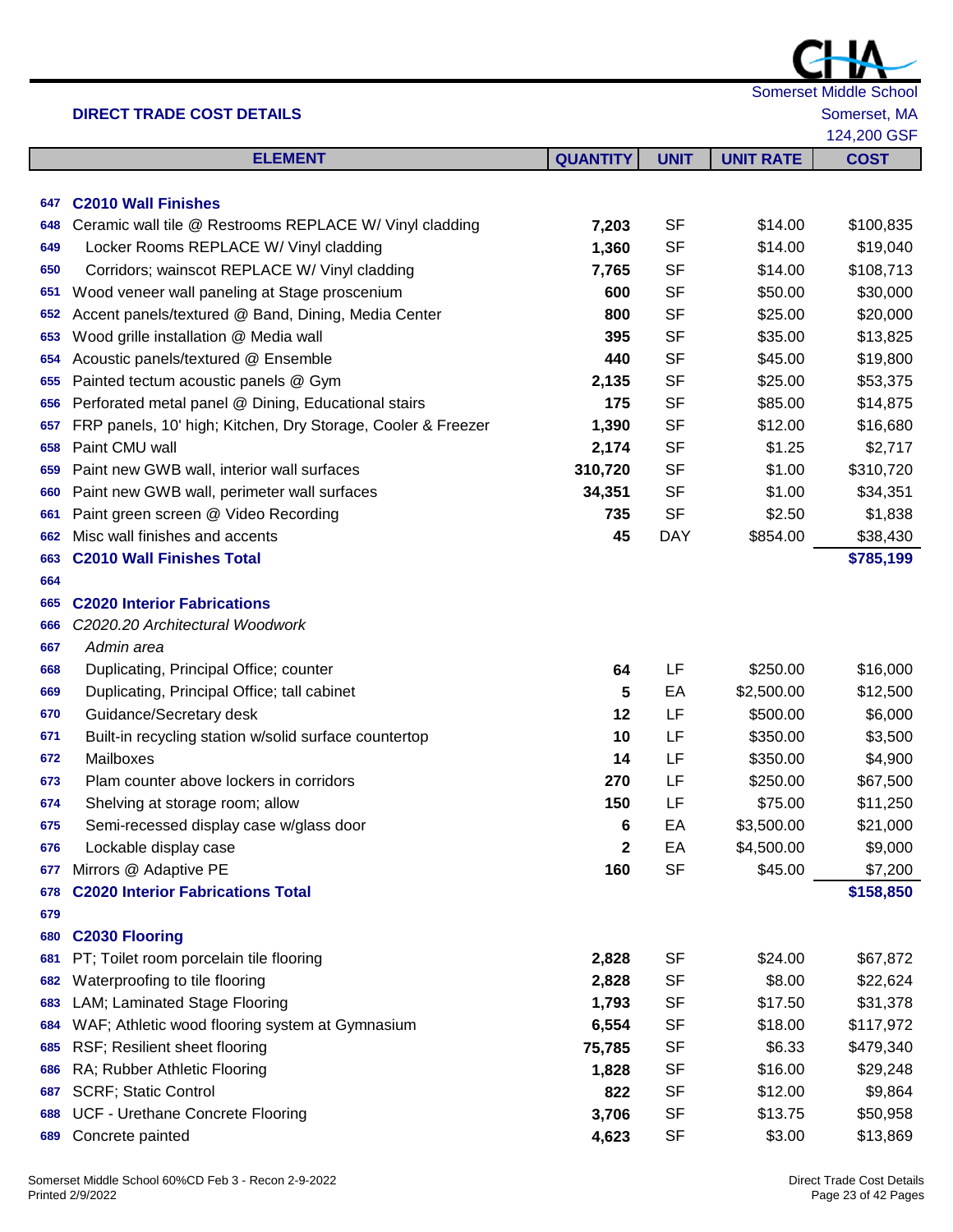|     |                                                                 |                 |             |                  | 124,200 GSF |
|-----|-----------------------------------------------------------------|-----------------|-------------|------------------|-------------|
|     | <b>ELEMENT</b>                                                  | <b>QUANTITY</b> | <b>UNIT</b> | <b>UNIT RATE</b> | <b>COST</b> |
|     |                                                                 |                 |             |                  |             |
| 690 | Concrete polished                                               | 8,356           | <b>SF</b>   | \$9.00           | \$75,204    |
| 691 | CB; Broadloom Carpet                                            | 4,905           | <b>SF</b>   | \$6.11           | \$29,975    |
| 692 | CPT; Carpet Tile flooring                                       | 8,060           | <b>SF</b>   | \$6.11           | \$49,256    |
| 693 | MAT; Recessed Grate                                             | 418             | <b>SF</b>   | \$8.50           | \$3,553     |
| 694 | MAT; Entrance Mat                                               | 637             | <b>SF</b>   | \$8.50           | \$5,415     |
| 695 | <b>Strip Transition</b>                                         | 377             | LF          | \$8.00           | \$3,016     |
| 696 | <b>Tile Transition</b>                                          | 82              | LF          | \$25.00          | \$2,050     |
| 697 | <b>Wood Transition</b>                                          | 35              | LF          | \$25.00          | \$875       |
| 698 | <b>Expansion Joint Transition</b>                               | 269             | LF          | \$55.00          | \$14,768    |
| 699 | Flooring, base, rubber                                          | 20,388          | LF          | \$4.50           | \$91,745    |
| 700 | Flooring, base, PT                                              | 536             | LF          | \$12.00          | \$6,432     |
| 701 | Flooring, other, misc areas                                     | 700             | <b>SF</b>   | \$6.00           | \$4,200     |
| 702 | Prep floor slab for new finishes, partial areas                 | 116,432         | <b>SF</b>   | \$1.25           | \$145,540   |
| 703 | <b>C2030 Flooring Total</b>                                     |                 |             |                  | \$1,255,152 |
| 704 |                                                                 |                 |             |                  |             |
| 705 | <b>C2040 Stair Finishes</b>                                     |                 |             |                  |             |
| 706 | Stair 1 & 2; rubber                                             | 528             | <b>LFR</b>  | \$25.00          | \$13,200    |
| 707 | Stair 3; Assembly stairs, tongue & groove wood platform seating | 110             | <b>LFR</b>  | \$225.00         | \$24,750    |
| 708 | 09 00 05* Painting                                              |                 |             |                  |             |
| 709 | Paint stair and railing                                         | 2               | <b>FLT</b>  | \$3,500.00       | \$7,000     |
| 710 | <b>C2040 Stair Finishes Total</b>                               |                 |             |                  | \$44,950    |
| 711 |                                                                 |                 |             |                  |             |
| 712 | <b>C3030 Ceiling Finishes</b>                                   |                 |             |                  |             |
| 713 | ACT 01, 24 x 24"                                                | 12,354          | <b>SF</b>   | \$6.45           | \$79,683    |
| 714 | ACT 02, 24 x 48"                                                | 37,517          | <b>SF</b>   | \$6.75           | \$253,240   |
| 715 | ACT 03A, 24 x 72"                                               | 5,731           | <b>SF</b>   | \$9.00           | \$51,579    |
| 716 | ACT 03B, 24 x 72"                                               | 2,367           | <b>SF</b>   | \$9.00           | \$21,303    |
|     | 717 ACT 04, 12 x 72"                                            | 8,293           | <b>SF</b>   | \$7.00           | \$58,051    |
| 718 | ACT 05, 24 x 48" wet areas                                      | 5,496           | <b>SF</b>   | \$12.00          | \$65,952    |
| 719 | ACT 06, 24 x 72"                                                | 1,061           | <b>SF</b>   | \$6.25           | \$6,631     |
| 720 | ACT 07, 24 x 24"                                                | 1,834           | <b>SF</b>   | \$7.15           | \$13,113    |
| 721 | ACT 08, 24 x 48" black                                          | 542             | <b>SF</b>   | \$16.00          | \$8,672     |
| 722 | ACT <sub>09</sub>                                               | 4,351           | <b>SF</b>   | \$16.00          | \$69,616    |
| 723 | ACT 11A, 24 x 72" WD, maple                                     | 763             | <b>SF</b>   | \$58.00          | \$44,254    |
| 724 | ACT 11B, 24 x 72" WD, maple                                     | 1,206           | <b>SF</b>   | \$58.00          | \$69,948    |
| 725 | ACT 12, 09 x 96", WD                                            | 1,485           | <b>SF</b>   | \$57.00          | \$84,645    |
| 726 | ACT 13, 12 x 96", WD                                            | 508             | <b>SF</b>   | \$57.00          | \$28,956    |
| 727 | ACT 16, 12 x 72", WD                                            | 378             | <b>SF</b>   | \$57.00          | \$21,546    |
| 728 | ACT 21, 24 x 96", Metal                                         | 2,224           | SF          | \$35.00          | \$77,840    |
| 729 | ACT 31, 48 x 72"                                                | 4,416           | SF          | \$19.00          | \$83,904    |
| 730 | ACT XX Exposed, paint                                           | 25,768          | <b>SF</b>   | \$1.30           | \$33,498    |
| 731 | <b>ACT XX Feature narrow line</b>                               | 454             | SF          | \$30.00          | \$13,620    |
|     | 732 ACT XX Grid Only                                            | 1,460           | SF          | \$6.00           | \$8,760     |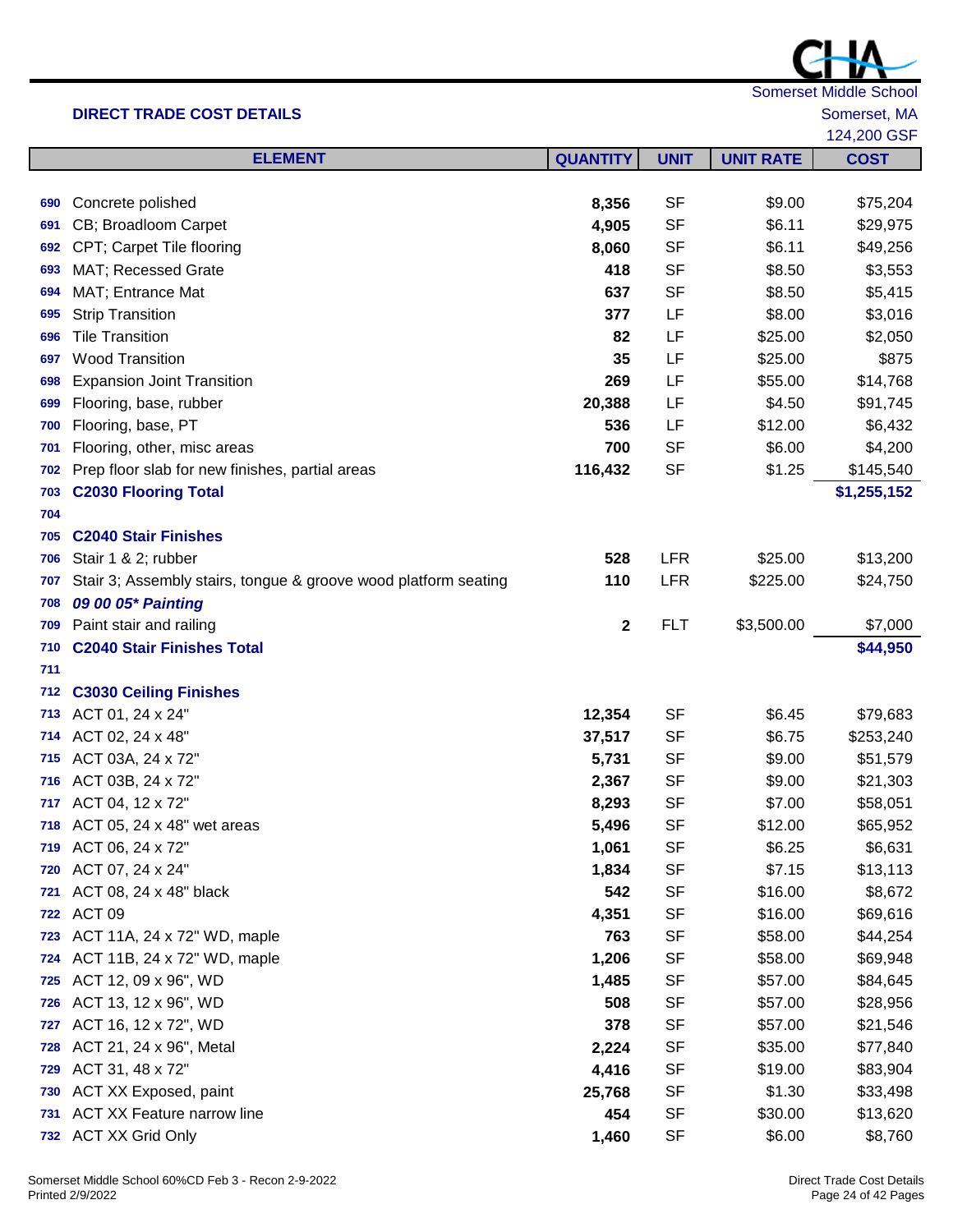

L

|     |                                                           |                 |             |                  | 124,200 GSF |
|-----|-----------------------------------------------------------|-----------------|-------------|------------------|-------------|
|     | <b>ELEMENT</b>                                            | <b>QUANTITY</b> | <b>UNIT</b> | <b>UNIT RATE</b> | <b>COST</b> |
|     |                                                           |                 |             |                  |             |
| 733 | GWB at clg                                                | 10,583          | <b>SF</b>   | \$15.00          | \$158,745   |
| 734 | Soffit WD                                                 | 1,280           | <b>SF</b>   | \$55.00          | \$70,400    |
| 735 | Soffit, GWB at perimeter walls                            | 11,280          | <b>SF</b>   | \$15.00          | \$169,200   |
| 736 | Soffit, GWB at interior walls, ceiling height transitions | 7,542           | <b>SF</b>   | \$15.00          | \$113,130   |
| 737 | Misc ceiling construction for MEP trades                  | 6,210           | <b>SF</b>   | \$15.00          | \$93,150    |
| 738 | Paint, interior ceilings and soffits                      | 25,032          | <b>SF</b>   | \$1.25           | \$31,290    |
| 739 | Allow scaffolding                                         | 1               | <b>LS</b>   | \$35,000.00      | \$35,000    |
| 740 | K-13 insulation                                           | 5,411           | <b>SF</b>   | \$8.00           | \$43,288    |
| 741 | <b>C3030 Ceiling Finishes Total</b>                       |                 |             |                  | \$1,809,015 |
| 742 |                                                           |                 |             |                  |             |
| 743 |                                                           |                 |             |                  |             |
| 744 | <b>D SERVICES</b>                                         |                 |             |                  |             |
| 745 |                                                           |                 |             |                  |             |
| 746 | <b>D10 Conveying</b>                                      |                 |             |                  |             |
| 747 | <b>D1010 Elevators and Lifts</b>                          |                 |             |                  |             |
| 748 | Elevator; 4-stop, front entrances, 3,500 lbs, EL1-0       | 1               | EA          | \$195,000.00     | \$195,000   |
| 749 | Pit ladder                                                | 1               | EA          | \$500.00         | \$500       |
| 750 | Sill angles                                               | 24              | LF          | \$55.00          | \$1,320     |
| 751 | <b>D1010 Elevators and Lifts Total</b>                    |                 |             |                  | \$196,820   |
| 752 |                                                           |                 |             |                  |             |
| 753 | <b>D20 Plumbing</b>                                       |                 |             |                  |             |
| 754 | <b>Domestic Water</b>                                     |                 |             |                  |             |
| 755 | Domestic Water Service to Building                        | 1               | EA          | \$8,000.00       | \$8,000     |
| 756 | Water Meter Assembly, 4"                                  | 1               | EA          | \$6,500.00       | \$6,500     |
| 757 | Building RPBP, 4"                                         | 1               | EA          | \$4,500.00       | \$4,500     |
| 758 | NPWH RPBP, 2"                                             | 1               | EA          | \$3,000.00       | \$3,000     |
| 759 | <b>HVAC RPBP, 1-1/2"</b>                                  | 1               | EA          | \$2,500.00       | \$2,500     |
| 760 | Irrigation RPBP, 1-1/2"                                   | 1               | EA          | \$2,500.00       | \$2,500     |
| 761 | GWH-1&2: High Efficiency, Gas Fired, 399mbh               | 2               | EA          | \$25,000.00      | \$50,000    |
| 762 | Recirculating Pumps, Taco 19 gpm                          | 1               | EA          | \$1,400.00       | \$1,400     |
| 763 | Mixing valve assembly                                     | 1               | EA          | \$2,800.00       | \$2,800     |
| 764 | <b>Expansion Tank</b>                                     | 1               | EA          | \$2,500.00       | \$2,500     |
| 765 | Air Separator                                             | 3               | EA          | \$2,400.00       | \$7,200     |
| 766 | Booster pump, 238 gal                                     | 1               | EA          | \$16,000.00      | \$16,000    |
| 767 | NPWH-1: Electric water heater, 49 Gals per HR             | 1               | EA          | \$3,500.00       | \$3,500     |
| 768 | Recirculating Pumps, Taco 19 gpm                          | 1               | EA          | \$1,400.00       | \$1,400     |
| 769 | Mixing valve assembly                                     | 1               | EA          | \$1,600.00       | \$1,600     |
| 770 | <b>Expansion Tank</b>                                     | 1               | EA          | \$1,600.00       | \$1,600     |
| 771 | Air Separator                                             | 1               | EA          | \$1,500.00       | \$1,500     |
| 772 | Air compressor                                            | 1               | EA          | \$10,000.00      | \$10,000    |
| 773 | Shock absorbers                                           | 1               | EA          | \$10,000.00      | \$10,000    |
| 774 | Gas Service & Pipe                                        | 550             | LF          | \$75.00          | \$41,250    |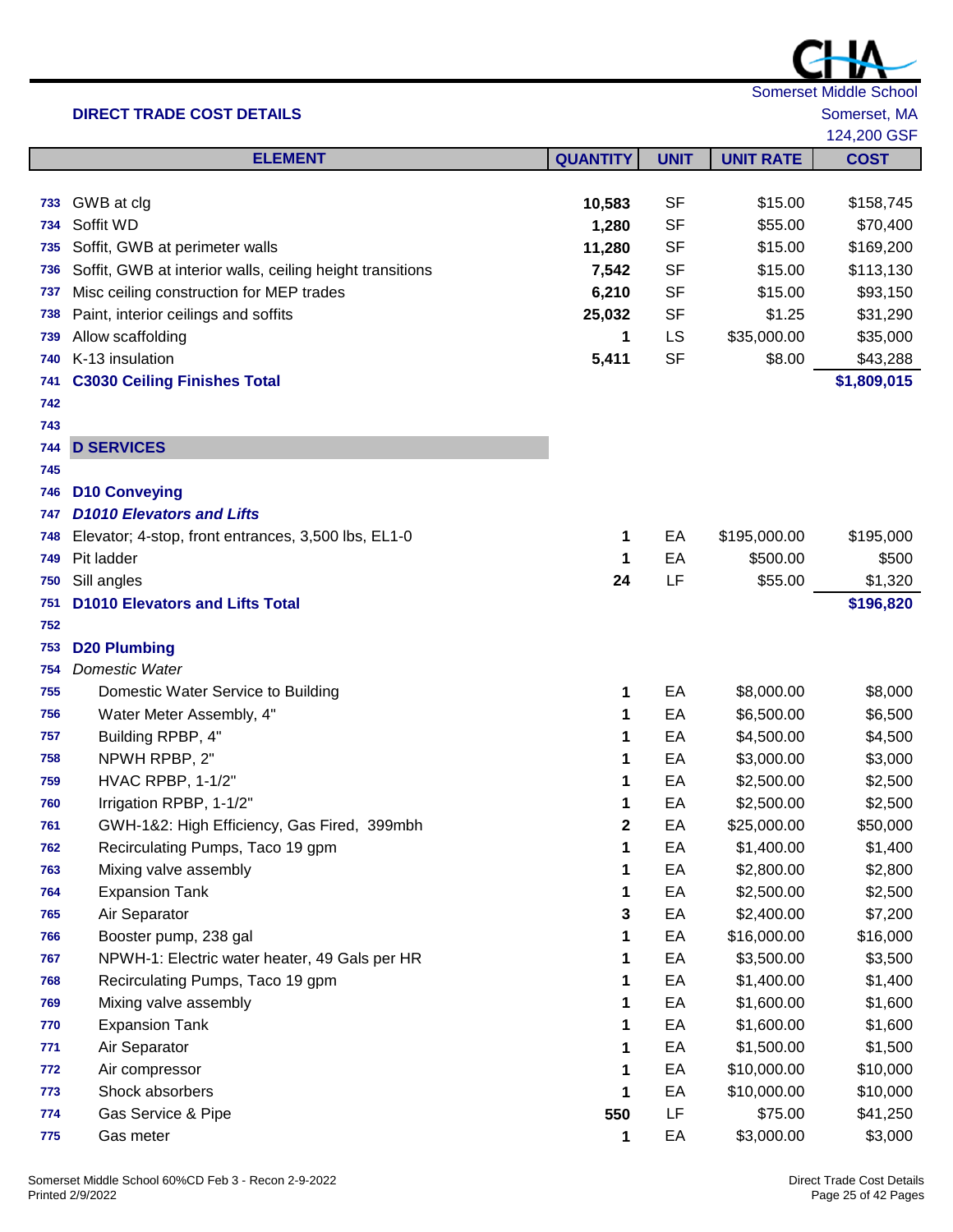|     |                                                              |                 |             |                  | 124,200 GSF  |
|-----|--------------------------------------------------------------|-----------------|-------------|------------------|--------------|
|     | <b>ELEMENT</b>                                               | <b>QUANTITY</b> | <b>UNIT</b> | <b>UNIT RATE</b> | <b>COST</b>  |
|     |                                                              |                 |             |                  |              |
| 776 | Lab Gas                                                      |                 |             |                  | Not Required |
| 777 | CA Service & Pipe                                            | 700             | LF          | \$35.00          | \$24,500     |
| 778 | CA Turrets - install only                                    | 50              | EA          | \$125.00         | \$6,250      |
| 779 | Domestic Water Pipe, insulation, Incl valves, misc. fittings | 10,500          | LF          | \$64.35          | \$675,675    |
| 780 | Tepid water loop                                             |                 |             |                  | Not Required |
| 781 | Laundry & Dishwasher connection                              | 8               | EA          | \$400.00         | \$3,200      |
| 782 | <b>Hose Bibbs</b>                                            | 15              | EA          | \$400.00         | \$6,000      |
| 783 | Ice maker connections                                        | 11              | EA          | \$400.00         | \$4,400      |
| 784 | Wall hydrants/roof hydrants                                  | 12              | EA          | \$650.00         | \$7,800      |
| 785 | <b>Fixtures</b>                                              |                 |             |                  |              |
| 786 | <b>Water Closets</b>                                         | 53              | EA          | \$2,250.00       | \$119,250    |
| 787 | Lavatory                                                     | 52              | EA          | \$2,250.00       | \$117,000    |
| 788 | Urinal                                                       | 10              | EA          | \$2,250.00       | \$22,500     |
| 789 | <b>Sinks</b>                                                 | 94              | EA          | \$2,250.00       | \$211,500    |
| 790 | Drinking Fountain                                            | 5               | EA          | \$4,500.00       | \$22,500     |
| 791 | Mop Sinks                                                    | 5               | EA          | \$2,200.00       | \$11,000     |
| 792 | Showers                                                      | 4               | EA          | \$4,000.00       | \$16,000     |
| 793 | <b>Emergency shower</b>                                      | 7               | EA          | \$2,400.00       | \$16,800     |
| 794 | Emergency eyewash                                            | 7               | EA          | \$850.00         | \$5,950      |
| 795 | Kitchen Service Equipment                                    | 1               | LS          | \$35,000.00      | \$35,000     |
| 796 | Sanitary, Waste, Vent, Roof Drain                            |                 |             |                  |              |
| 797 | GL-01: Grease Interceptor, 100lbs                            | 2               | EA          | \$7,500.00       | \$15,000     |
| 798 | GL-02: Grease Interceptor                                    | 1               | EA          | \$15,000.00      | \$15,000     |
| 799 | OS-01: Oil Separator, 57 Gal                                 | 1               | EA          | \$5,500.00       | \$5,500      |
| 800 | Acid neutralization tank, 215 GAL                            | 1               | EA          | \$20,000.00      | \$20,000     |
| 801 | SP-01: Pump, S.S Weil 50gpm                                  | 1               | EA          | \$4,200.00       | \$4,200      |
| 802 | Trench drain assume at showers                               | 20              | LF          | \$100.00         | \$2,000      |
| 803 | <b>Floor Drains</b>                                          | 45              | EA          | \$900.00         | \$40,500     |
| 804 | Waste and vent pipe                                          | 3,800           | LF          | \$60.00          | \$228,000    |
| 805 | Roof Drains                                                  | 45              | EA          | \$1,250.00       | \$56,250     |
| 806 | Roof Drain Pipe                                              | 3,250           | LF          | \$70.00          | \$227,500    |
| 807 | Kitchen Waste Pipe                                           | 500             | LF          | \$60.00          | \$30,000     |
| 808 | Lab Waste                                                    | 1,200           | LF          | \$60.00          | \$72,000     |
| 809 | <b>MISC Plumbing</b>                                         | 124,200         | <b>GSF</b>  | \$1.00           | \$124,200    |
| 810 | <b>D20 Plumbing Total</b>                                    |                 |             |                  | \$2,326,225  |

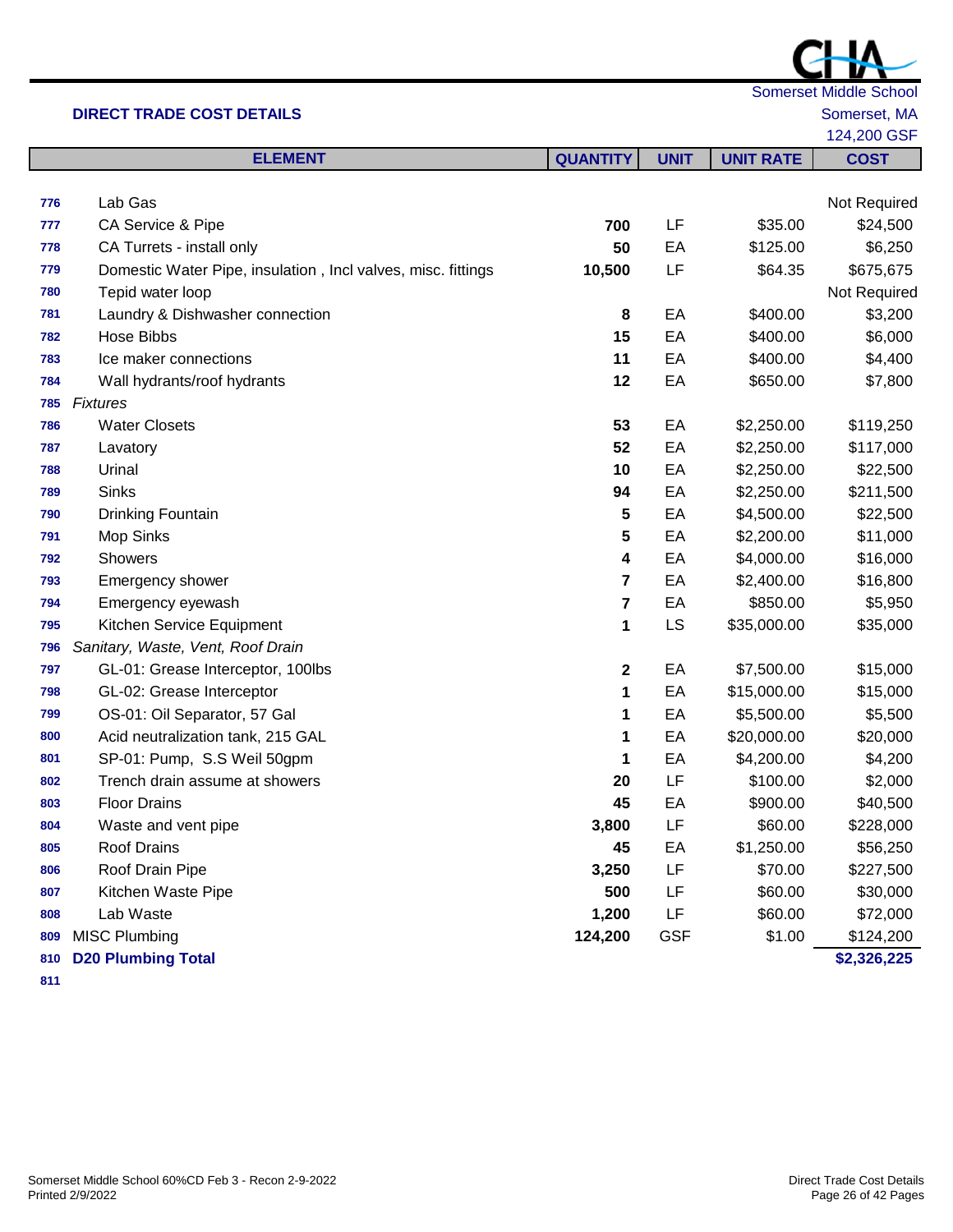|     | <b>DIRECT TRADE COST DETAILS</b>                                    |                 |             |                  | Somerset, MA |
|-----|---------------------------------------------------------------------|-----------------|-------------|------------------|--------------|
|     |                                                                     |                 |             |                  | 124,200 GSF  |
|     | <b>ELEMENT</b>                                                      | <b>QUANTITY</b> | <b>UNIT</b> | <b>UNIT RATE</b> | <b>COST</b>  |
|     |                                                                     |                 |             |                  |              |
|     | 812 D30 HVAC                                                        |                 |             |                  |              |
| 813 | <b>B. Heating System</b>                                            |                 |             |                  |              |
| 814 | B-1& 2: 2,500 MBH High Efficiency, Gas Fired, Condensing<br>boilers | $\mathbf{2}$    | EA          | \$46,500.00      | \$93,000     |
| 815 | Pumps                                                               | 7               | EA          | \$8,000.00       | \$56,000     |
| 816 | <b>Expansion Tank</b>                                               | 1               | EA          | \$4,000.00       | \$4,000      |
| 817 | Air Separator                                                       | 1               | EA          | \$3,500.00       | \$3,500      |
| 818 | Gas Service & Pipe                                                  | 1               | LS          |                  | See Plumb    |
| 819 | Cabinet unit heaters                                                | 12              | EA          | \$1,350.00       | \$16,200     |
| 820 | Unit heaters                                                        | 4               | EA          | \$950.00         | \$3,800      |
| 821 | Convectors                                                          | 28              | EA          | \$1,600.00       | \$44,800     |
| 822 | <b>Radiant Panel Heating</b>                                        | 1,860           | LF          | \$120.00         | \$223,200    |
| 823 | Fin tube                                                            | 80              | LF          | \$100.00         | \$8,000      |
| 824 | Hot Water Pipe                                                      | 9,600           | LF          | \$45.00          | \$432,000    |
| 825 | Valves and accessories                                              |                 | LS          | \$64,800.00      | \$64,800     |
| 826 | Insulation                                                          | 9,600           | LF          | \$10.00          | \$96,000     |
| 827 | <b>Glycol Treatment</b>                                             | 1               | <b>LS</b>   | \$8,000.00       | \$8,000      |
| 828 | C. Air Conditioning Systems                                         |                 |             |                  |              |
| 829 | 239 Ton High Efficiency Electric Air-Cooled Chiller                 | 239             | <b>TN</b>   | \$1,000.00       | \$239,000    |
| 830 | <b>Chiller Pumps</b>                                                | 2               | EA          | \$8,000.00       | \$16,000     |
| 831 | <b>Expansion Tank</b>                                               | 1               | EA          | \$4,000.00       | \$4,000      |
| 832 | Air Separator                                                       | 1               | EA          | \$3,500.00       | \$3,500      |
| 833 | <b>Chilled Water Pipe</b>                                           | 3,000           | LF          | \$50.00          | \$150,000    |
| 834 | Condensate drain piping                                             | 1,650           | LF          | \$35.00          | \$57,750     |
| 835 | Valves and accessories                                              | 1               | LS          | \$30,000.00      | \$30,000     |
| 836 | Insulation                                                          | 4,650           | LF          | \$10.00          | \$46,500     |
| 837 | <b>Glycol Treatment</b>                                             | 1               | LS          | \$10,000.00      | \$10,000     |
| 838 | D. Summary of HVAC Systems                                          |                 |             |                  |              |
| 839 | <b>Roof Top Units</b>                                               |                 |             |                  |              |
| 840 | RTU-01: w/Gas Heating & Cooling Coil, w/ERW, 9,000cfm               | 1               | EA          | \$130,500.00     | \$130,500    |
| 841 | RTU-02: w/Gas Heating & Cooling Coil, w/ERW, 9,000cfm               | 1               | EA          | \$130,500.00     | \$130,500    |
| 842 | RTU-03: w/Gas Heating & Cooling Coil, w/ERW, 9,000cfm               | 1               | EA          | \$130,500.00     | \$130,500    |
| 843 | RTU-04: w/Heating & Cooling Coil, w/ERW, 7,000cfm                   | 1               | EA          | \$98,000.00      | \$98,000     |
| 844 | RTU-05: w/Heating & Cooling Coil, w/ERW, 4,800cfm                   | 1               | EA          | \$67,200.00      | \$67,200     |
| 845 | RTU-06: w/Gas Heating & Cooling Coil, w/ERW, 12,000cfm              | 1               | EA          | \$174,000.00     | \$174,000    |
| 846 | RTU-07: w/Heating & Cooling Coil, w/ERW, 4,300cfm                   | 1               | EA          | \$60,200.00      | \$60,200     |
| 847 | RTU-08: w/Heating & Cooling Coil, w/ERW, 7,200cfm                   | 1               | EA          | \$100,800.00     | \$100,800    |
| 848 | RTU-09: w/Heating & Cooling Coil, w/ERW, 13,000cfm                  | 1               | EA          | \$182,000.00     | \$182,000    |
| 849 | RTU-10: w/Heating & Cooling Coil, w/ERW, 4,000cfm                   | 1               | EA          | \$56,000.00      | \$56,000     |
| 850 | RTU-11: w/Heating & Cooling Coil, w/ERW, 13,500cfm                  | 1               | EA          | \$189,000.00     | \$189,000    |
| 851 | RTU-12: w/Heating & Cooling Coil, w/ERW, 2,400cfm                   | 1               | EA          | \$33,600.00      | \$33,600     |
| 852 | RTU-13: w/Heating & Cooling Coil, w/ERW, 2,200cfm                   | 1               | EA          | \$30,800.00      | \$30,800     |

Ductless split system w/ condensing units (Total 41 Tons) **18** EA \$6,500.00 \$117,000

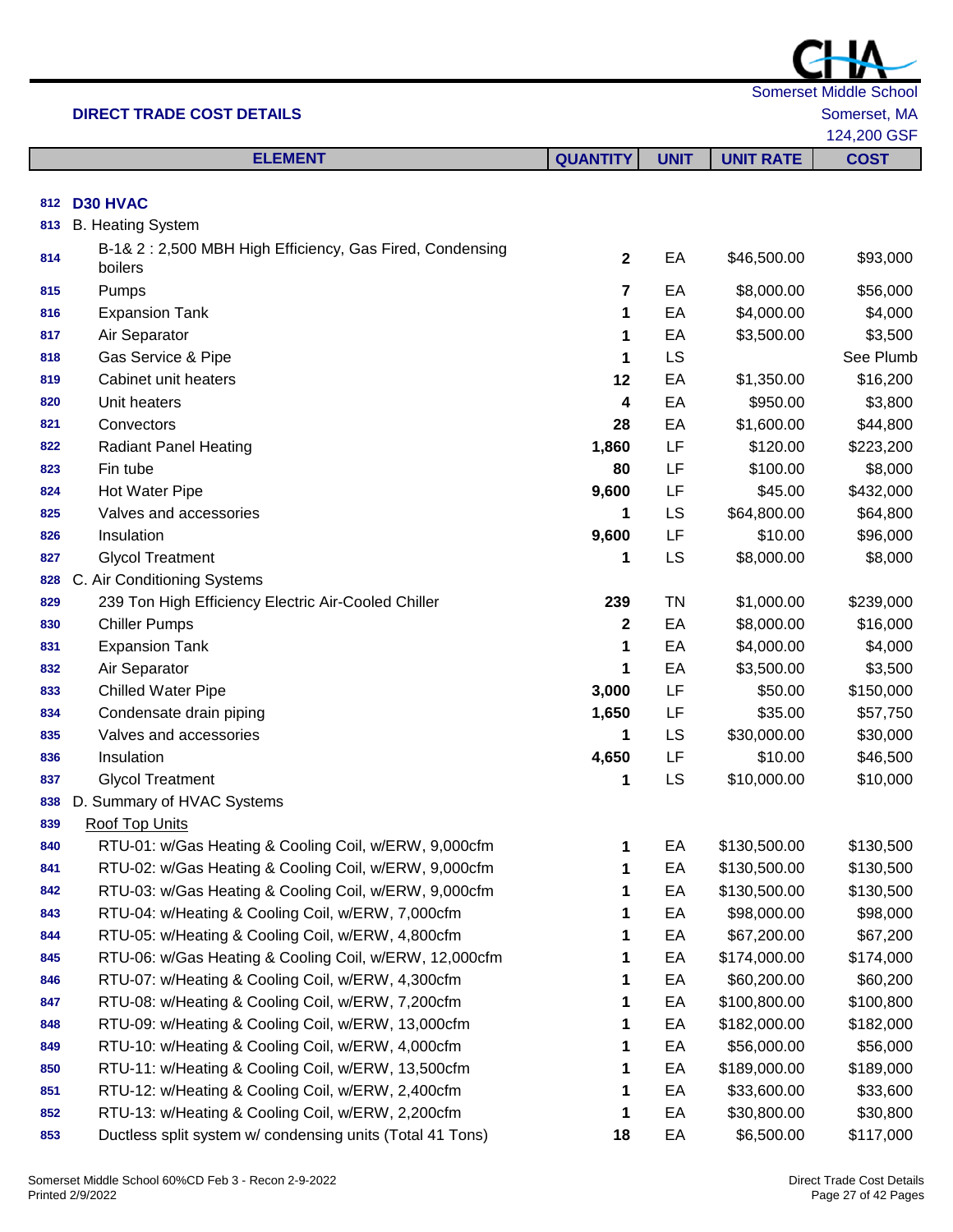L

|     |                                                            |                 |             |                  | 124,200 GSF   |
|-----|------------------------------------------------------------|-----------------|-------------|------------------|---------------|
|     | <b>ELEMENT</b>                                             | <b>QUANTITY</b> | <b>UNIT</b> | <b>UNIT RATE</b> | <b>COST</b>   |
|     |                                                            |                 |             |                  |               |
| 854 | <b>Sheet Metal Ductwork</b>                                |                 |             |                  |               |
| 855 | Galvanized, Double wall Ductwork, Kitchen Grease Duct, ETC | 99,360          | <b>LBS</b>  | \$14.50          | \$1,440,720   |
| 856 | Insulation                                                 | 84,456          | <b>SF</b>   | \$6.00           | \$506,736     |
| 857 | RGD's                                                      | 828             | EA          | \$225.00         | \$186,300     |
| 858 | <b>VAV Terminal Units</b>                                  | 120             | EA          | \$950.00         | \$114,000     |
| 859 | Fire and smoke dampers                                     | 124,200         | <b>GSF</b>  | \$0.50           | \$62,100      |
| 860 | <b>Exhaust Fans</b>                                        | 124,200         | <b>GSF</b>  | \$0.75           | \$93,150      |
| 861 | Misc. Sheet Metal                                          | 124,200         | <b>GSF</b>  | \$0.50           | \$62,100      |
| 862 | Louvers                                                    | 1               | EA          | \$5,000.00       | \$5,000       |
| 863 | 4 Pipe Fan Coils, Carried forward previous value TBC       | 1               | LS          | \$200,000.00     | \$200,000     |
| 864 | E. Controls                                                |                 |             |                  |               |
| 865 | <b>DDC Controls</b>                                        | 124,200         | <b>GSF</b>  | \$6.25           | \$776,250     |
| 866 | <b>MISC HVAC</b>                                           | 124,200         | <b>GSF</b>  | \$1.50           | \$186,300     |
| 867 | <b>D30 HVAC Total</b>                                      |                 |             |                  | \$6,742,806   |
| 868 |                                                            |                 |             |                  |               |
| 869 | <b>D40 Fire Protection</b>                                 |                 |             |                  |               |
| 870 | Water service                                              | 1               | LS          | \$15,000.00      | \$15,000      |
| 871 | Check valve assembly                                       | 1               | LS          | \$8,500.00       | \$8,500       |
| 872 | Fire Pump 40 HP / 1760 RPM                                 | 1               | LS          | \$75,000.00      | \$75,000      |
| 873 | Wet alarm valve, 6"                                        | 1               | LS          | \$4,500.00       | \$4,500       |
| 874 | Dry alarm valve, 4"                                        | 1               | LS          | \$3,500.00       | \$3,500       |
| 875 | Floor control valves - assume                              | 8               | EA          | \$1,800.00       | \$14,400      |
| 876 | <b>FDC</b>                                                 | 1               | EA          | \$1,200.00       | \$1,200       |
| 877 | <b>Risers</b>                                              | 400             | LF          | \$95.00          | \$38,000      |
| 878 | Mains                                                      | 1,200           | LF          | \$85.00          | \$102,000     |
| 879 | Branch piping                                              | 11,500          | LF          | \$33.00          | \$379,500     |
| 880 | Sprinkler heads                                            | 1,095           | EA          | \$95.00          | \$104,025     |
| 881 | Misc. sprinkler                                            | 124,200         | <b>GSF</b>  | \$0.45           | <b>Delete</b> |
| 882 | <b>D40 Fire Protection Total</b>                           |                 |             |                  | \$745,625     |
| 883 |                                                            |                 |             |                  |               |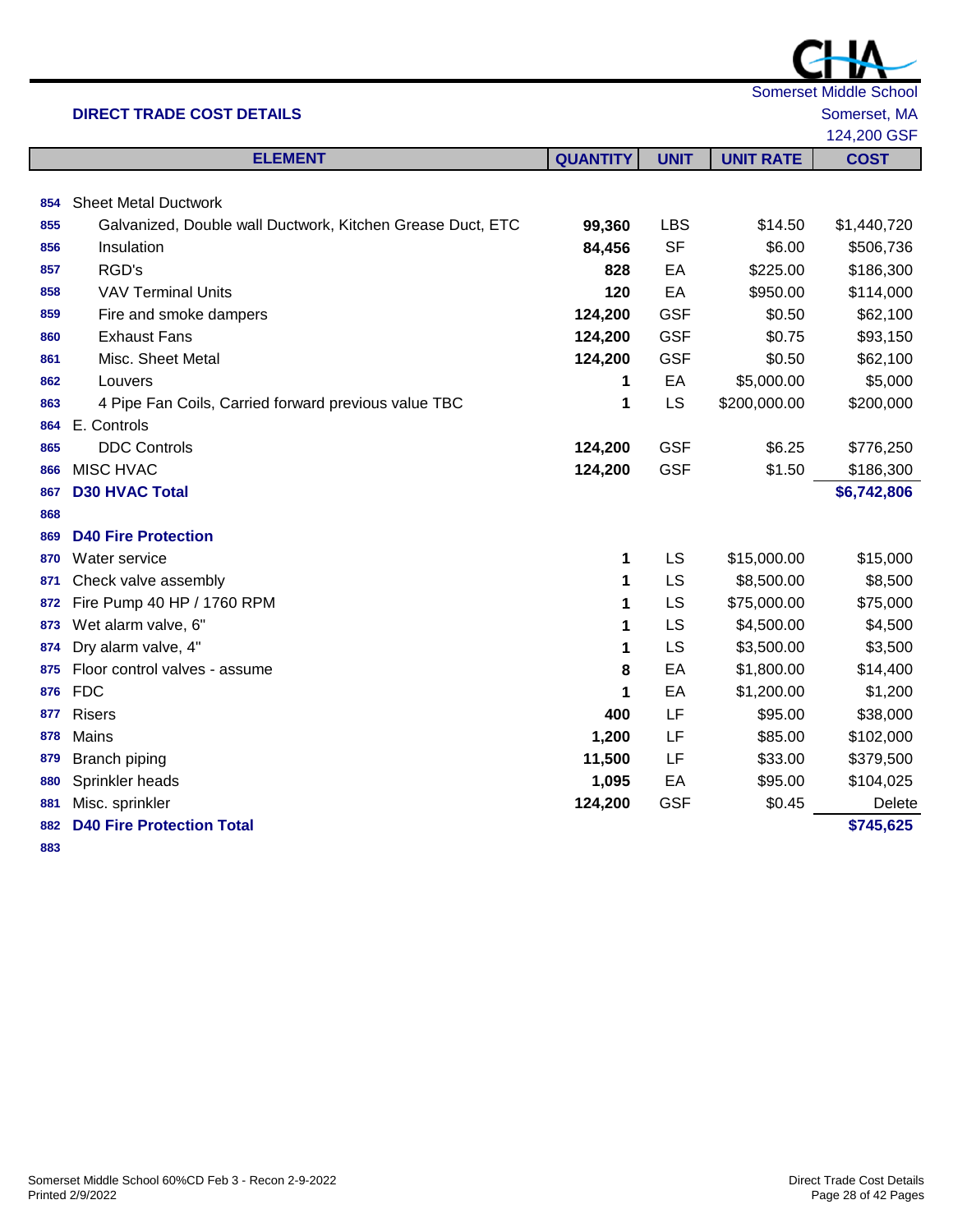|     |                                                       |                 |             |                  | 124,200 GSF |
|-----|-------------------------------------------------------|-----------------|-------------|------------------|-------------|
|     | <b>ELEMENT</b>                                        | <b>QUANTITY</b> | <b>UNIT</b> | <b>UNIT RATE</b> | <b>COST</b> |
|     |                                                       |                 |             |                  |             |
| 884 | <b>D50 Electrical</b>                                 |                 |             |                  |             |
| 885 | Power distribution                                    | 124,200         | <b>GSF</b>  | \$10.00          | \$1,242,000 |
| 886 | <b>Building Grounding System</b>                      | 124,200         | <b>GSF</b>  | \$0.35           | \$43,470    |
| 887 | <b>MEP</b> equipment wiring                           |                 |             |                  |             |
| 888 | Split A/C Unit 15A 2p 208v circuit & connect          | 18              | EA          | 2,080.00         | \$37,440    |
| 889 | Boilers 20A 208v circuit & connect                    | $\mathbf 2$     | EA          | 1,658.09         | \$3,316     |
| 890 | CUH 15A 120v circuit & connection                     | 10              | EA          | 1,375.00         | \$13,750    |
| 891 | CWH-** 15A 120v circuit & conn                        | 4               | EA          | 665.93           | \$2,664     |
| 892 | Destratification fans circuit & connection            | 6               | EA          | 1,545.10         | \$9,271     |
| 893 | Elevator cab power circuits & connection              | 1               | EA          | 1,683.28         | \$1,683     |
| 894 | Elevator power circuit & connection                   | 1               | EA          | 7,535.70         | \$7,536     |
| 895 | Exhaust fan 15A 120v circuit & connect                | 4               | EA          | 1,003.18         | \$4,013     |
| 896 | Heating & cooling Pumps 30A 480v circuit & connection | 4               | EA          | 3,240.65         | \$12,963    |
| 897 | Hot water circ pumps 20A 120v circuit & connect       | $\mathbf 2$     | EA          | 1,132.24         | \$2,264     |
| 898 | Terminal Box 15A 120v connection                      | 111             | EA          | 495.00           | \$54,945    |
| 899 | UH 15A 120v circuit & connection                      | 3               | EA          | 519.16           | \$1,557     |
| 900 | RTU**circuit & connection                             | 15              | EA          | 3,800.00         | \$57,000    |
| 901 | Chiller** circuit & connection                        | 1               | EA          | 12,500.00        | \$12,500    |
| 902 | Unidentified mechanical equipment                     | 124,200         | <b>GSF</b>  | \$0.35           | Delete      |
| 903 | Fire Alarm System                                     |                 |             |                  |             |
| 904 | FA Equipment & programming                            | 1               | EA          | \$145,000.00     | \$145,000   |
| 905 | FA System Final Testing and Certification             | 1               | LS          | \$15,000.00      | \$15,000    |
| 906 | F/A Multi/zone addressable control cabinets           | 1               | EA          | \$2,800.00       | \$2,800     |
| 907 | F/A Remote annunciator                                | 1               | EA          | 304.00           | \$304       |
| 908 | FA Terminal cabinet                                   | 3               | EA          | 408.53           | \$1,226     |
| 909 | [MSB] FA Notification texted monitor                  | 9               | EA          | 304.00           | \$2,736     |
| 910 | [LOC] Mass notification local control panel           | 6               | EA          | 204.27           | \$1,226     |
| 911 | FA NAC Panel                                          | 3               | EA          | 408.53           | \$1,226     |
| 912 | F/A Knox box                                          | 1               | EA          | 411.95           | \$412       |
| 913 | F/A Pull station                                      | 24              | EA          | 99.62            | \$2,391     |
| 914 | F/A Smoke detector                                    | 65              | EA          | 169.95           | \$11,047    |
| 915 | F/A Remote indicating light                           | 12              | EA          | 121.73           | \$1,461     |
| 916 | F/A Speaker/strobe ceiling mount                      | 134             | EA          | 137.41           | \$18,413    |
| 917 | F/A Speaker/strobe wall mount                         | 19              | EA          | 159.53           | \$3,031     |
| 918 | F/A Strobe ceiling mount                              | 54              | EA          | 115.25           | \$6,224     |
| 919 | F/A Strobe ceiling mount mass notification            | 185             | EA          | 115.25           | \$21,322    |
| 920 | F/A Speaker/strobe wall mount mass notification       | 1               | EA          | 158.86           | \$159       |
| 921 | FA FPLP/MC 14/2                                       | 8,000           | LF          | 5.76             | \$46,083    |
| 922 | FA FPLP/MC 14/4                                       | 8,000           | LF          | 5.31             | \$42,469    |
| 923 | FA FPLP/MC 16/2                                       | 4,500           | LF          | 5.30             | \$23,868    |
| 924 | SLC/NAC Loop 3/4"RED EMT 2-16/2 & 2-14/2 FPLP         | 600             | LF          | 12.88            | \$7,728     |

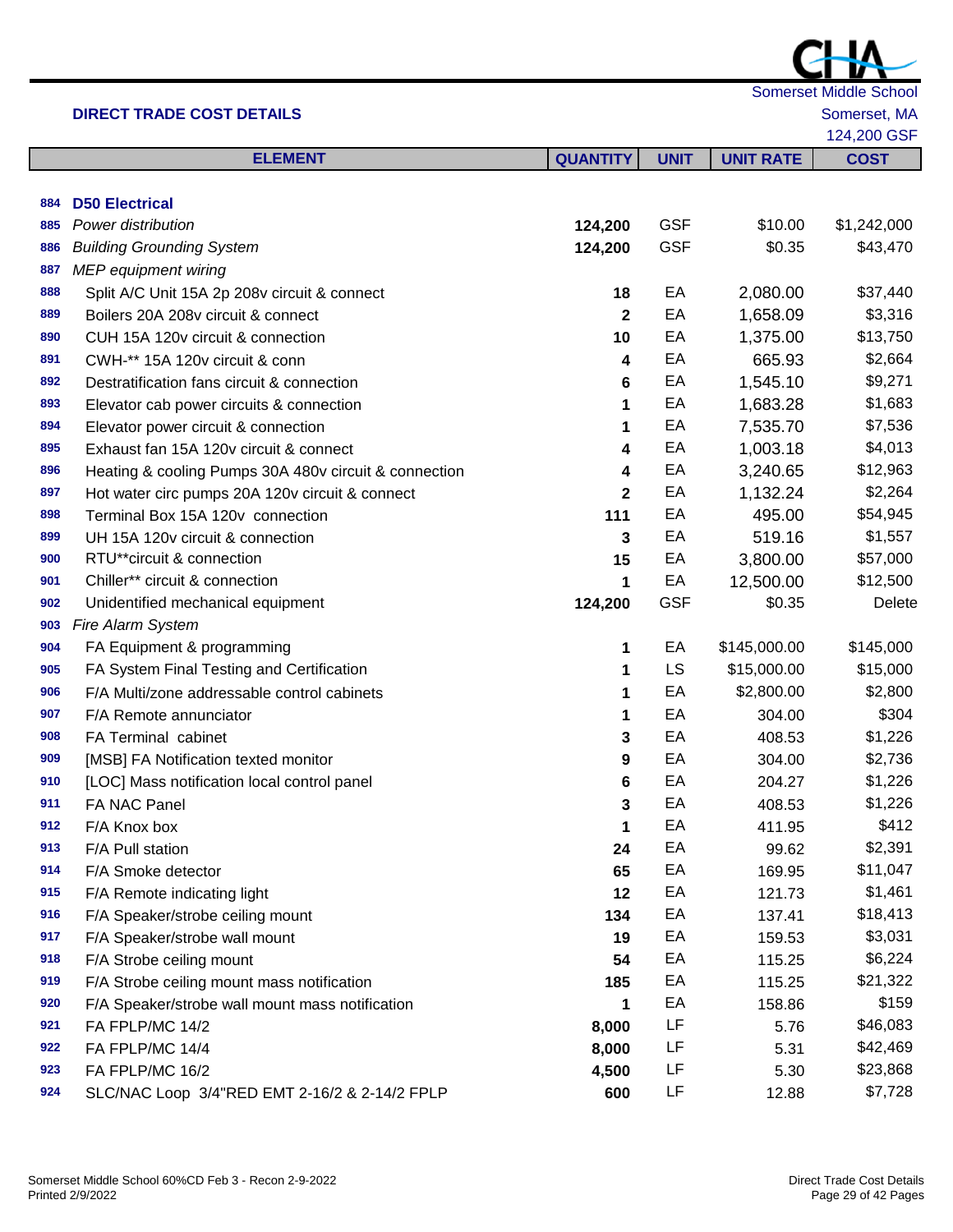|     | <b>DIRECT TRADE COST DETAILS</b>                         |                 |             |                  | Somerset, MA |
|-----|----------------------------------------------------------|-----------------|-------------|------------------|--------------|
|     |                                                          |                 |             |                  | 124,200 GSF  |
|     | <b>ELEMENT</b>                                           | <b>QUANTITY</b> | <b>UNIT</b> | <b>UNIT RATE</b> | <b>COST</b>  |
|     |                                                          |                 |             |                  |              |
| 925 | Lighting fixtures Interior & Exterior building mounted   |                 |             |                  |              |
| 926 | Type A6 LED 6' Pendant dir/ind                           | 45              | EA          | 552.00           | \$24,840     |
| 927 | Type A8 LED 8' Pendant dir/ind                           | 222             | EA          | 920.00           | \$204,240    |
| 928 | Type B1 4" LED Recessed down light                       | 290             | EA          | 247.25           | \$71,703     |
| 929 | Type B1W 4" LED Recessed down light wet location         | 47              | EA          | 327.75           | \$15,404     |
| 930 | Type C1 LED 2x2 Recessed flat panel                      | 47              | EA          | 143.75           | \$6,756      |
| 931 | Type D1 LED 2x4 Recessed flat panel                      | 62              | EA          | 258.75           | \$16,043     |
| 932 | Type E1 LED 4" Cylinder pendant                          | 97              | EA          | 299.00           | \$29,003     |
| 933 | Type Exit edge lit single face                           | 54              | EA          | 167.69           | \$9,055      |
| 934 | Type Exit edge lit dual face                             | 1               | EA          | 196.44           | \$196        |
| 935 | Type Exit edge lit single face handicap symbol           | 26              | EA          | 207.93           | \$5,406      |
| 936 | Type Exit (Missing / Incomplete Scope / Not yet Defined) | 1               | LS          | 15,000.00        | \$15,000     |
| 937 | Type F4 LED 4' Strip chain mounted                       | 36              | EA          | 103.50           | \$3,726      |
| 938 | Type F6 LED 6' Strip chain mounted                       | 20              | EA          | 143.75           | \$2,875      |
| 939 | Type G4 LED 2x4 Recessed direct                          | 36              | EA          | 247.25           | \$8,901      |
| 940 | Type G5 LED 2x5 Recessed direct                          | 11              | EA          | 316.25           | \$3,479      |
| 941 | Type G6 LED 2x6 Recessed direct                          | 109             | EA          | 379.50           | \$41,366     |
| 942 | Type G8 LED 2x8 Recessed direct                          | 20              | EA          | 506.00           | \$10,120     |
| 943 | Type G9 LED 2x9 Recessed direct                          | 9               | EA          | 569.25           | \$5,123      |
| 944 | Type G12 LED 2x12 Recessed direct                        | 56              | EA          | 759.00           | \$42,504     |
| 945 | Type G26 LED 2x26 Recessed direct                        | 1               | EA          | 1,667.50         | \$1,668      |
| 946 | Type HB LED 16" Round high bay w/wire guard              | 24              | EA          | 534.75           | \$12,834     |
| 947 | Type K5 LED 60" Suspended ring                           | 6               | EA          | 2,070.00         | \$12,420     |
| 948 | Type L1 LED 7' Cove light                                | 8               | EA          | 483.00           | \$3,864      |
| 949 | Type L1 LED 44' Cove light                               | $\mathbf{2}$    | EA          | 3,542.00         | \$7,084      |
| 950 | Type L2 LED 10' Cove light                               | 4               | EA          | 805.00           | \$3,220      |
| 951 | Type L2 LED 12' Cove light                               | 20              | EA          | 966.00           | \$19,320     |
| 952 | Type L2 LED 15' Cove light                               | 1               | EA          | 1,207.50         | \$1,208      |
| 953 | Type L2 LED 19' Cove light                               | 6               | EA          | 1,529.50         | \$9,177      |
| 954 | Type L2 LED 20' Cove light                               | 1               | EA          | 1,610.00         | \$1,610      |
| 955 | Type L2 LED 8' Cove light                                | 1               | EA          | 644.00           | \$644        |
| 956 | Type M4 LED 4' x6" Luminous cylinder pendant             | 22              | EA          | 189.75           | \$4,175      |
| 957 | Type P4 LED 2"x4' Extruded pendant                       | 9               | EA          | 552.00           | \$4,968      |
| 958 | Type P6 LED 2"x6' Extruded pendant                       | 45              | EA          | 828.00           | \$37,260     |
| 959 | Type P8 LED 2"x8' Extruded pendant                       | 5               | EA          | 1,104.00         | \$5,520      |
| 960 | Type P10 LED 2"x10' Extruded pendant                     | 14              | EA          | 1,380.00         | \$19,320     |
| 961 | Type P12 LED 2"x12' Extruded pendant                     | 4               | EA          | 1,656.00         | \$6,624      |
| 962 | Type T Single circuit track                              | 4               | EA          | 103.50           | \$414        |
| 963 | Type T1 LED Track head                                   | 12              | EA          | 345.00           | \$4,140      |
| 964 | Type WS1 LED Back lit wall sconce                        | 3               | EA          | 373.75           | \$1,121      |
| 965 | Type WW12 LED 2"x12' Linear wall wash cantilevered mount | 1               | EA          | 2,300.00         | \$2,300      |
| 966 | Lighting installation labor                              | 1               | EA          | 145,000.00       | \$145,000    |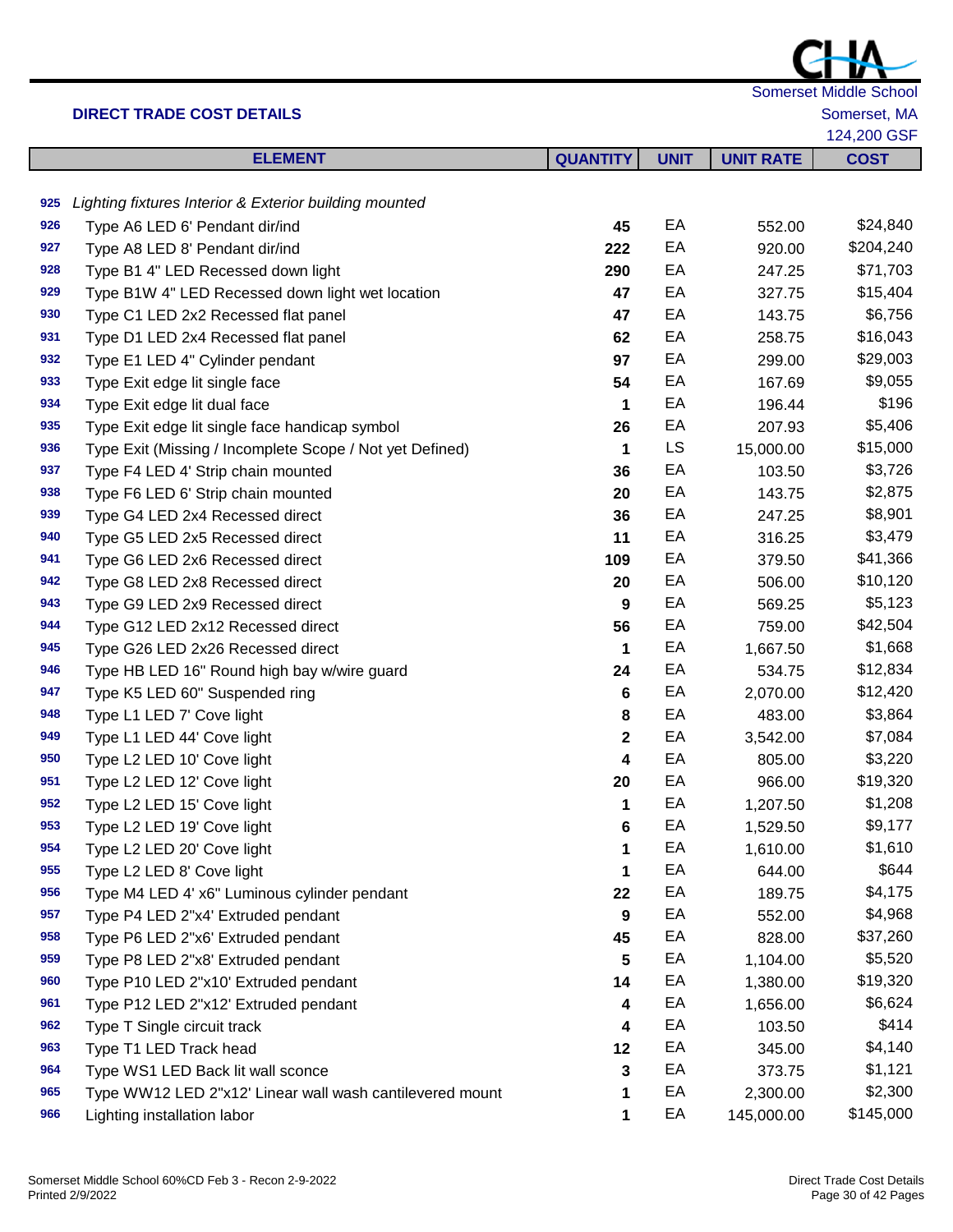|      |                                                   |                 |             |                  | 124,200 GSF |
|------|---------------------------------------------------|-----------------|-------------|------------------|-------------|
|      | <b>ELEMENT</b>                                    | <b>QUANTITY</b> | <b>UNIT</b> | <b>UNIT RATE</b> | <b>COST</b> |
|      |                                                   |                 |             |                  |             |
| 967  | Lighting control system                           |                 |             |                  |             |
| 968  | Lighting head end devices & programming           | 1               | LS          | \$30,000.00      | \$30,000    |
| 969  | Slv Wall low voltage switch                       | 32              | EA          | 129.68           | \$4,150     |
| 970  | Slv-d Wall low voltage switch dimming             | 229             | EA          | 135.43           | \$31,013    |
| 971  | [RC] Lighting control room controller             | 62              | EA          | 670.02           | \$41,541    |
| 972  | [DS] Ceiling daylight senor                       | 64              | EA          | 168.00           | \$10,752    |
| 973  | [OS] Ceiling occupancy senor                      | 212             | EA          | 168.00           | \$35,615    |
| 974  | [OS]- Wall occupancy senor                        | 38              | EA          | 168.00           | \$6,384     |
| 975  | [R] Em bypass relay                               | 22              | EA          | 318.70           | \$7,011     |
| 976  | CAT 6 Lighting control cable                      | 659             | EA          | 45.85            | \$30,213    |
| 977  | Lighting control wall box & 3/4" EMT sleeve       | 115             | EA          | 310.83           | \$35,746    |
| 978  | Lighting, conduits and wire                       |                 |             |                  |             |
| 979  | 20A 120-277V S/P Switch, box & plate              | 14              | EA          | 108.66           | \$1,521     |
| 980  | 3/4" EMT 3#12                                     | 690             | LF          | 9.95             | \$6,866     |
| 981  | 3/4" EMT 5#12                                     | 4,580           | LF          | 11.10            | \$50,838    |
| 982  | 3/4" EMT 5#12 -2#14 0-10vdc                       | 2,820           | LF          | 12.80            | \$36,096    |
| 983  | #12/2-2#14 0-10vdc Luminary MC Cable              | 17,290          | LF          | 5.45             | \$94,231    |
| 984  | #12/2C MC cable                                   | 2,525           | LF          | 4.25             | \$10,731    |
| 985  | Theater Lighting fixtures, dimming & controls     | 1               | <b>ALW</b>  | \$175,000.00     | w/DIV 11    |
| 986  | <b>Branch Devices, conduits and wire</b>          |                 |             |                  |             |
| 987  | 20A 125V Duplex recept, box & plate               | 246             | EA          | 101.10           | \$24,871    |
| 988  | 20A 125V GFCI Duplex recept, box & plate          | 74              | EA          | 122.87           | \$9,092     |
| 989  | 20A 125V GFCI Duplex recept WP, box & plate       | 10              | EA          | 144.60           | \$1,446     |
| 990  | (2) 20A 125V Duplex recept, box & plate           | 339             | EA          | 139.33           | \$47,233    |
| 991  | (2) 20A 125V GFCI Duplex recept, box & plate      | 71              | EA          | 184.10           | \$13,071    |
| 992  | 30A 250v 3w Receptacle & box                      | 7               | EA          | 127.57           | \$893       |
| 993  | Classroom ceiling junction box                    | 21              | EA          | 56.82            | \$1,193     |
| 994  | Automatic door operator & connection              | 6               | EA          | 422.22           | \$2,533     |
| 995  | Door operator push plate                          | 6               | EA          | 337.78           | \$2,027     |
| 996  | Hubbell 6AT Poke thru (2) 20A duplex & branch     | 14              | EA          | 1,105.18         | \$15,473    |
| 997  | Hubbell Cord reel w/ Unistrut support / 45' cord  | 24              | EA          | 909.08           | \$21,818    |
| 998  | Kitchen equipment connections                     | 40              | EA          | 609.78           | \$24,391    |
| 999  | Overhead door operator & connection               | 7               | EA          | 423.43           | \$2,964     |
| 1000 | Shot clocks & scoreboards                         | 2               | EA          | 4,500.00         | \$9,000     |
| 1001 | Gymnasium backstop motors                         | 6               | EA          | 3,596.51         | \$21,579    |
| 1002 | Water cooler connection                           | 5               | EA          | 85.80            | \$429       |
| 1003 | Window shade controller installation & connection | 28              | EA          | 775.73           | \$21,720    |
| 1004 | 3/4" EMT 3#12                                     | 1,250           | LF          | 9.95             | \$12,438    |
| 1005 | 3/4" EMT 7#12                                     | 8,000           | LF          | 11.40            | \$91,200    |
| 1006 | #12/2C MC cable                                   | 22,500          | LF          | 4.25             | \$95,625    |

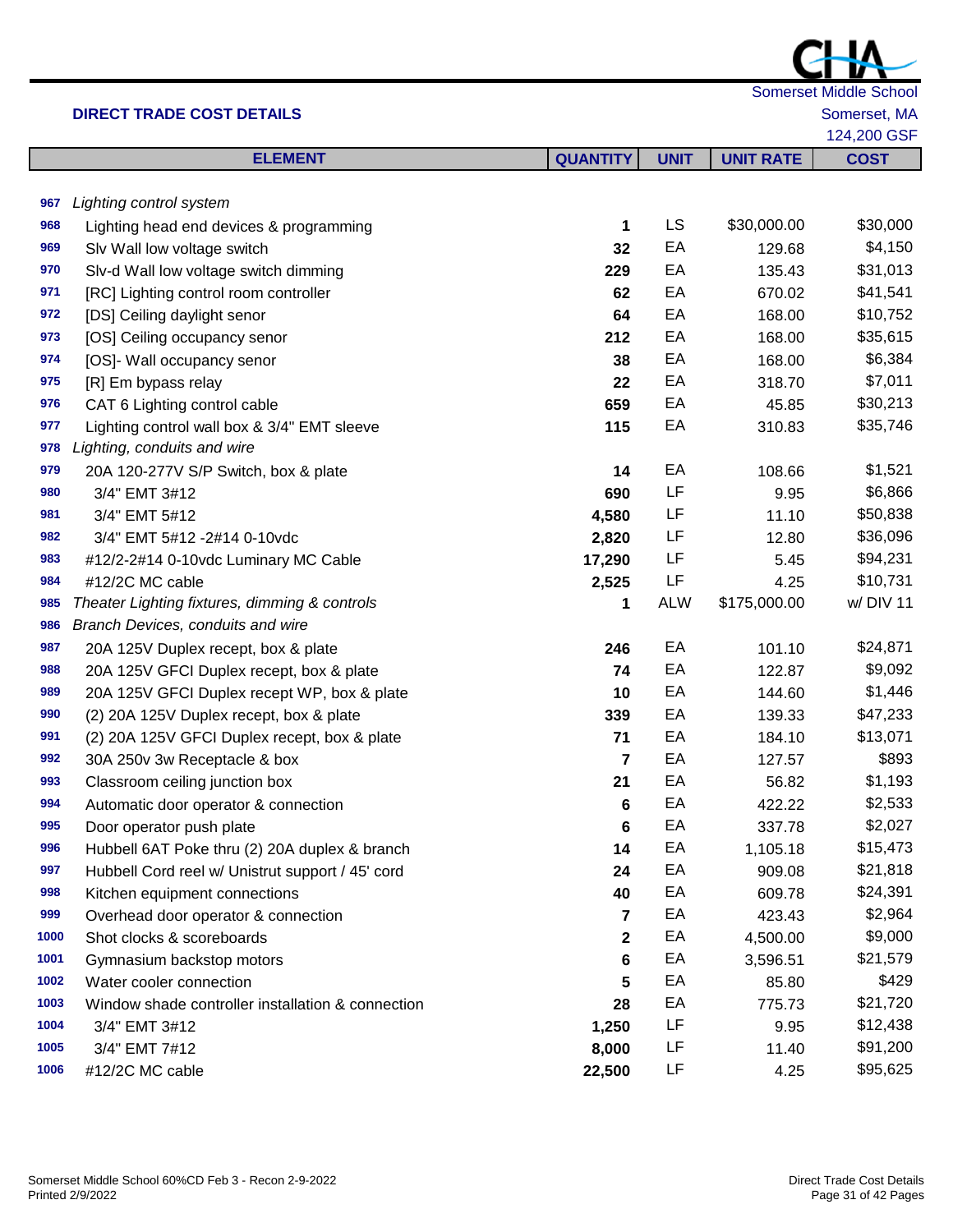|      |                                                                 |                 |             |                  | 124,200 GSF |
|------|-----------------------------------------------------------------|-----------------|-------------|------------------|-------------|
|      | <b>ELEMENT</b>                                                  | <b>QUANTITY</b> | <b>UNIT</b> | <b>UNIT RATE</b> | <b>COST</b> |
|      |                                                                 |                 |             |                  |             |
| 1007 | <b>BDA System</b>                                               |                 |             |                  |             |
| 1008 | <b>BDA Amplifier</b>                                            | 1               | EA          | 36,000.00        | \$36,000    |
| 1009 | <b>BDA Antennae</b>                                             | 1               | EA          | 6,500.00         | \$6,500     |
| 1010 | <b>BDA Cable connectors</b>                                     | 10              | EA          | 115.00           | \$1,150     |
| 1011 | <b>BDA Radial antenna cable</b>                                 | 1,600           | EA          | 9.75             | \$15,600    |
| 1012 | <b>BDA Riser cable</b>                                          | 150             | EA          | 33.00            | \$4,950     |
| 1013 | <b>Security Systems</b>                                         |                 |             |                  |             |
| 1014 | Camera system at Building Exterior and Interior - allowance     | 1               | <b>LS</b>   | \$495,000.00     | \$495,000   |
| 1015 | Camera system Conduit / Wiring                                  | 1               | LS          | \$165,000.00     | \$165,000   |
| 1016 | <b>Technology Systems</b>                                       |                 |             |                  |             |
| 1017 | IDF Switches for Closed Circuit Television                      | 1               | <b>LS</b>   | \$7,046.00       | w/ DIV 11   |
| 1018 | TV Capability Switches for Closed Circuit Television            | 1               | LS          | \$7,051.00       | w/DIV 11    |
| 1019 | 98" Digital Signage and Office Displays - allowance             | 4               | LS          | \$10,000.00      | \$40,000    |
| 1020 | 75" Digital Signage and Office Displays - allowance             | 3               | LS          | \$4,500.00       | \$13,500    |
| 1021 | 65" Digital Signage and Office Displays - allowance             | 4               | LS          | \$2,000.00       | \$8,000     |
| 1022 | 43" Digital Signage and Office Displays - allowance             | 1               | LS          | \$1,000.00       | \$1,000     |
| 1023 | Student dining video wall                                       | 1               | LS          | \$100,000.00     | w/DIV 11    |
| 1024 | Secondary Entrance Exterior Video wall                          | 1               | LS          | \$100,000.00     | <b>NIC</b>  |
| 1025 | MDF Closet -                                                    | 1               | EA          | \$25,000.00      | \$25,000    |
| 1026 | IDF Closet -                                                    | 3               | EA          | \$12,000.00      | \$36,000    |
| 1027 | Phone (1D) (Device, Plate, Term/Test)                           | 74              | EA          | \$35.00          | \$2,590     |
| 1028 | Data Device (2D) (Device, Plate, Term/Test)                     | 164             | EA          | \$70.00          | \$11,480    |
| 1029 | Data Device (3D) (Device, Plate, Term/Test)                     | 60              | EA          | \$105.00         | \$6,300     |
| 1030 | Data Device (4D) (Device, Plate, Term/Test)                     | 91              | EA          | \$140.00         | \$12,740    |
| 1031 | Data Device (6D) (Device, Plate, Term/Test)                     | 18              | EA          | \$210.00         | \$3,780     |
| 1032 | Backbox w/ Conduit Stubbed to Above                             | 512             | EA          | \$145.00         | \$74,240    |
| 1033 | CAT 6A Cable                                                    | 180,000         | LF          | \$1.63           | \$293,760   |
| 1034 | WAP - Cabling Only                                              | 1               | LS          |                  | w/ above    |
| 1035 | LED display, main lobby                                         | 1               | LS          | \$10,000.00      | <b>NIC</b>  |
| 1036 | LED display, secondary lobby                                    | 1               | LS          | \$7,500.00       | <b>NIC</b>  |
| 1037 | Library media center, projector                                 | 1               | EA          | \$35,000.00      | <b>NIC</b>  |
| 1038 | Project lab, projector                                          | 3               | EA          | \$20,000.00      | <b>NIC</b>  |
| 1039 | 65" Interactive Display - allowance                             | 1               | EA          | \$2,300.00       | \$2,300     |
| 1040 | 75" Interactive Display - allowance                             | 50              | EA          | \$4,300.00       | \$215,000   |
| 1041 | 86" Interactive Display - allowance                             | 9               | EA          | \$6,600.00       | \$59,400    |
| 1042 | Hovercams (Includes backboxes, cabling)                         | 61              | EA          | \$1,495.00       | \$91,195    |
| 1043 | NVR's Recording Equipment - allowance                           | 3               | EA          | \$30,000.00      | \$90,000    |
| 1044 | <b>Backboxes and Cabling</b>                                    | 1               | LS          | \$15,000.00      | \$15,000    |
| 1045 | Rack Mounted UPS System - allowance                             | 1               | LS          | \$2,500.00       | \$2,500     |
| 1046 | Voicelift Equipment -allowance                                  | 47              | EA          | \$2,500.00       | \$117,500   |
| 1047 | Presentation Camera - allowance                                 | 600             | EA          | \$61.00          | \$36,600    |
| 1048 | Mobile Presentation Cart w/ 75" Interactive Display - allowance | 1               | EA          | \$7,300.00       | \$7,300     |
| 1049 | Classroom technology, partial FF&E Budget                       | 1               | LS          | \$171,000.00     | <b>NIC</b>  |
|      |                                                                 |                 |             |                  |             |

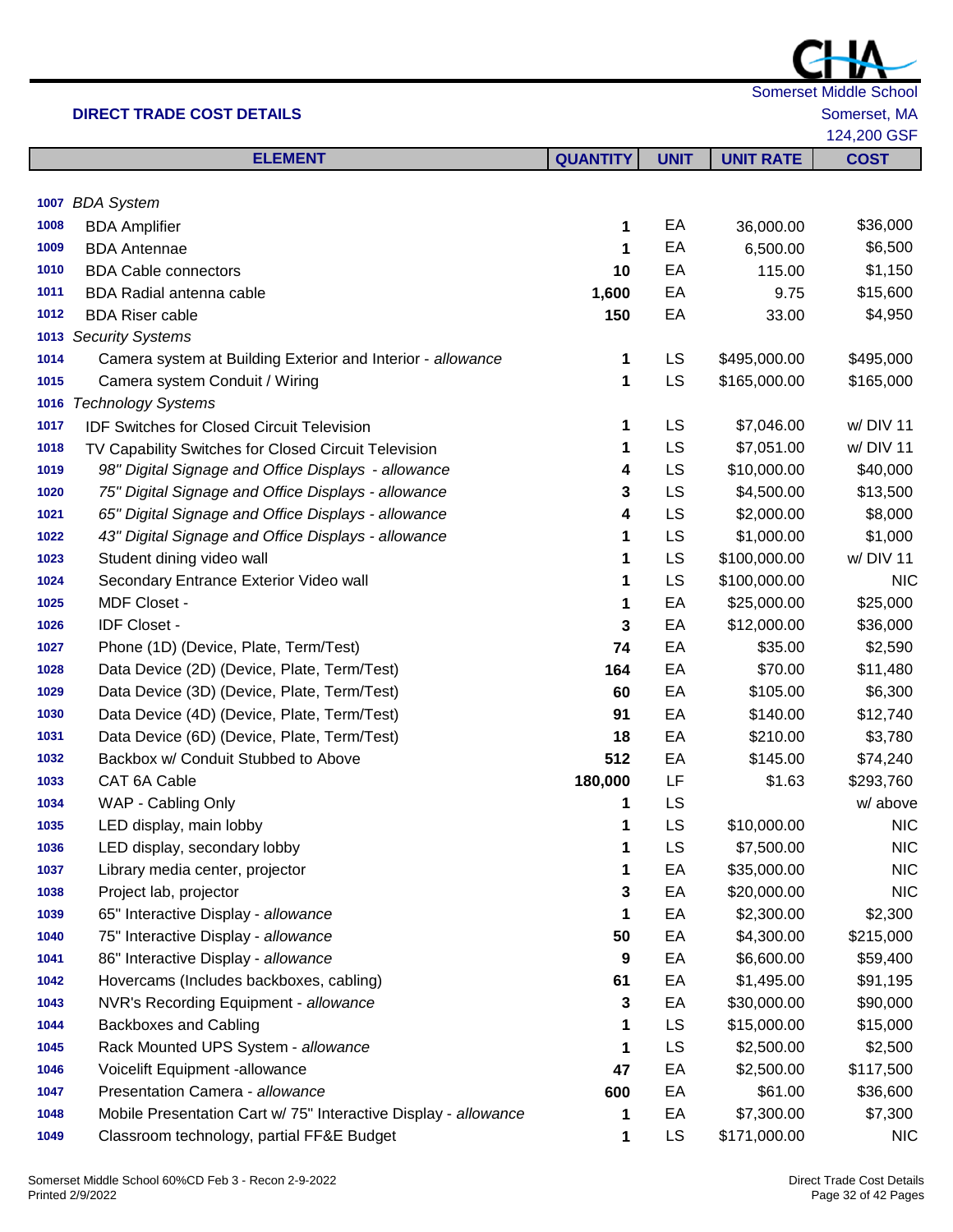| <b>DIRECT TRADE COST DETAILS</b> | Somerset, MA |
|----------------------------------|--------------|
|----------------------------------|--------------|

|      |                                                 |                 |             |                  | 124,200 GSF |
|------|-------------------------------------------------|-----------------|-------------|------------------|-------------|
|      | <b>ELEMENT</b>                                  | <b>QUANTITY</b> | <b>UNIT</b> | <b>UNIT RATE</b> | <b>COST</b> |
|      |                                                 |                 |             |                  |             |
|      | 1050 Sound / PA System                          |                 |             |                  |             |
| 1051 | PA - Public Address System - allowance          | 1               | <b>LS</b>   | \$200,000.00     | \$200,000   |
| 1052 | Fitness Room Sound System - allowance           | 1               | <b>LS</b>   | \$7,500.00       | \$7,500     |
| 1053 | Portable Sound System - allowance               | 1               | <b>LS</b>   | \$2,500.00       | \$2,500     |
| 1054 | Portable Assistive Listening System - allowance | 1               | LS          | \$2,500.00       | \$2,500     |
|      | 1055 PV conduit system, infrastructure only     | 124,200         | <b>GSF</b>  | \$0.10           | \$12,420    |
|      | 1056 Mass notification system                   |                 |             |                  | w/ Above    |
|      | 1057 Lightning protection                       | 1               | LS          | \$55,000.00      | \$55,000    |
|      | 1058 A/V System at Auditorium, Allowance        |                 |             |                  | w/DIV 11    |
|      | 1059 Gym, scoreboard system                     |                 |             |                  | w/DIV 11    |
|      | 1060 Gym equipment wiring                       | 1               | <b>LS</b>   | \$40,000.00      | \$40,000    |
|      | 1061 Emergency generator, 700 KW, diesel        | 1               | LS          | \$245,000.00     | \$245,000   |
|      | 1062 Reimbursable                               |                 |             |                  |             |
| 1063 | Fees & Permits, waived                          | 1               | LS          |                  | Waived      |
| 1064 | Seismic restraints                              | 1               | LS          | \$15,000.00      | \$15,000    |
| 1065 | Coordination & management / BIM                 | 1               | LS          | \$77,212.50      | \$77,213    |
| 1066 | Coordination study and testing                  | 1               | LS          | \$25,000.00      | \$25,000    |
| 1067 | Temporary power & lights                        | 124,200         | <b>GSF</b>  | \$0.30           | \$37,260    |
| 1068 | <b>D50 Electrical Total</b>                     |                 |             |                  | \$6,140,607 |
| 1069 |                                                 |                 |             |                  |             |
| 1070 |                                                 |                 |             |                  |             |
|      | 1071 E10 EQUIPMENT                              |                 |             |                  |             |
| 1072 |                                                 |                 |             |                  |             |
|      | 1073 E1060 Residential Equipment                |                 |             |                  |             |
|      | 1074 Washer/Dryer                               | 3               | <b>SET</b>  | \$3,000.00       | \$9,000     |
|      | 1075 Refrigerator                               | 5               | EA          | \$2,500.00       | \$12,500    |
|      | 1076 Refrigerator under-counter                 | 8               | EA          | \$1,000.00       | \$8,000     |
|      | 1077 Dishwasher under-counter                   | 5               | EA          | \$1,250.00       | \$6,250     |
|      | 1078 Built-in electric wall oven                | 1               | EA          | \$1,500.00       | \$1,500     |
|      | 1079 Range hood                                 | 1               | EA          | \$1,250.00       | \$1,250     |
|      | 1080 Electric cooktop                           | 1               | EA          | \$1,250.00       | \$1,250     |
|      | 1081 Ice cube machine                           | 4               | EA          | \$2,500.00       | \$10,000    |
|      | 1082 E1060 Residential Equipment Total          |                 |             |                  | \$49,750    |
| 1083 |                                                 |                 |             |                  |             |
|      | 1084 E1090 Other Equipment                      |                 |             |                  |             |
|      | 1085 E1090.10 Projection Screens                |                 |             |                  |             |
| 1086 | Auditorium                                      | 1               | EA          | \$15,000.00      | \$15,000    |
| 1087 | Media Center                                    | 1               | EA          | \$7,500.00       | \$7,500     |
| 1088 | Corridors                                       | 3               | EA          | \$3,500.00       | \$10,500    |
| 1089 | E1090.20 Laboratory Equipment                   |                 |             |                  |             |
| 1090 | Pegboard                                        | 585             | <b>SF</b>   | \$20.00          | \$11,700    |
| 1091 | Safety Glass Goggle Cabinet                     | 6               | EA          | \$750.00         | \$4,500     |

1092 Food Service Equipment - budget by Crabtree McGrath Assoc, Inc. **1 1 LS** \$561,705.00 \$561,705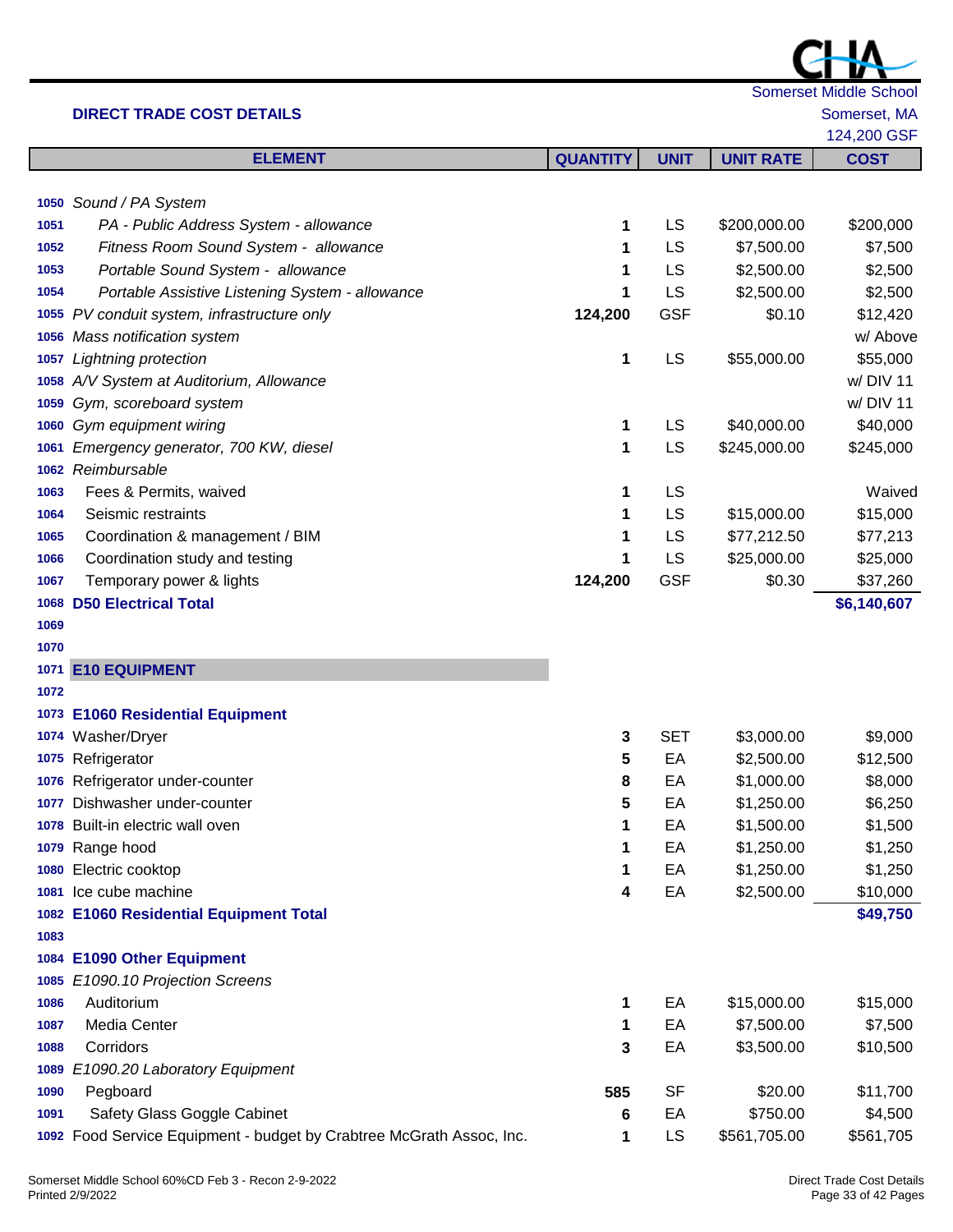| <b>DIRECT TRADE COST DETAILS</b><br><b>ELEMENT</b><br><b>QUANTITY</b><br><b>UNIT RATE</b><br><b>UNIT</b><br>1093 Auditorium; Theatrical and rigging equipment, budget provided<br><b>LS</b><br>1<br>\$90,600.00<br><b>Stage Dimming System</b><br>1094<br><b>Stage Lighting Fixture Budget</b><br>LS<br>\$137,289.00<br>1<br>1095<br>Stage AV and Sound Budget, furnish<br>AL<br>\$231,692.00<br>1<br>1096<br>AL<br>1097<br><b>Stage Rigging Budget</b><br>\$172,458.00<br>1<br><b>Band Room</b><br>AL<br>\$39,346.00<br>1<br>1098<br>Chorus Room<br><b>AL</b><br>\$39,346.00<br>1099<br>1<br>AL<br>\$129,865.00<br>1<br>1100<br>Gym audio and video<br><b>AL</b><br>\$114,705.00<br>1101<br>1<br>Student dining AV / assistive listening system<br>AL<br>\$97,052.00<br>1102<br>Student dining commons video wall incl. install / 86" display monitor<br>1<br>LS<br>\$7,046.00<br>1<br>IDF closet switches for closed circuit television<br>1103<br>LS<br>1<br>\$7,051.00<br>TV capability switches for closed circuit television<br>1104<br><b>SF</b><br>\$12.00<br>1105 Wall pads @ Gym, Adaptive PE, PT/OT<br>1,530<br>\$6,500.00<br>Motorized backstops<br>EA<br>7<br>1106<br>LF<br>1107 Roll-fold divider curtain @ Gym<br>60<br>\$250.00<br>1108 Telescoping wood bleachers @ Gym<br>144<br><b>SEAT</b><br>\$225.00<br>Gym, scoreboard system<br><b>LS</b><br>\$32,000.00<br>1<br>1109<br>LS<br>Gym equipment other than above<br>\$25,000.00<br>1<br>1110<br>1111 E1090 Other Equipment Total<br>1112<br>1113<br><b>E20 FURNISHINGS</b><br>1114<br>1115<br><b>E2010 Fixed Furnishings</b><br>1116<br>E2010.10 Casework<br>1117<br>LF<br>72<br>\$180.00<br>1118<br>000 Gen SM Group Resource, work counter, typ<br>459<br><b>SF</b><br>\$60.00<br>000 General Classroom, Entry Veneer Wall, 27 EA, typ<br>1119<br>175<br>LF<br>\$525.00<br>000 General Classroom, Millwork, typ<br>1120<br>LF<br>007 Sm Group Reading, millwork<br>\$450.00<br>1121<br>6<br>LF<br>25<br>1122<br>008 Proj Lab 6th, sill counter<br>\$200.00<br>LF<br>023A SPEC, millwork<br>27<br>1123<br>\$525.00<br>031A 6th Teach Coll, millwork<br>17<br>LF<br>\$540.00<br>1124 | <b>Somerset Middle School</b> |
|-----------------------------------------------------------------------------------------------------------------------------------------------------------------------------------------------------------------------------------------------------------------------------------------------------------------------------------------------------------------------------------------------------------------------------------------------------------------------------------------------------------------------------------------------------------------------------------------------------------------------------------------------------------------------------------------------------------------------------------------------------------------------------------------------------------------------------------------------------------------------------------------------------------------------------------------------------------------------------------------------------------------------------------------------------------------------------------------------------------------------------------------------------------------------------------------------------------------------------------------------------------------------------------------------------------------------------------------------------------------------------------------------------------------------------------------------------------------------------------------------------------------------------------------------------------------------------------------------------------------------------------------------------------------------------------------------------------------------------------------------------------------------------------------------------------------------------------------------------------------------------------------------------------------------------------------------------------------------------------------------------------------------------------------------------------------------------------------------------------------------------------------------------------|-------------------------------|
|                                                                                                                                                                                                                                                                                                                                                                                                                                                                                                                                                                                                                                                                                                                                                                                                                                                                                                                                                                                                                                                                                                                                                                                                                                                                                                                                                                                                                                                                                                                                                                                                                                                                                                                                                                                                                                                                                                                                                                                                                                                                                                                                                           | Somerset, MA                  |
|                                                                                                                                                                                                                                                                                                                                                                                                                                                                                                                                                                                                                                                                                                                                                                                                                                                                                                                                                                                                                                                                                                                                                                                                                                                                                                                                                                                                                                                                                                                                                                                                                                                                                                                                                                                                                                                                                                                                                                                                                                                                                                                                                           | 124,200 GSF                   |
|                                                                                                                                                                                                                                                                                                                                                                                                                                                                                                                                                                                                                                                                                                                                                                                                                                                                                                                                                                                                                                                                                                                                                                                                                                                                                                                                                                                                                                                                                                                                                                                                                                                                                                                                                                                                                                                                                                                                                                                                                                                                                                                                                           | <b>COST</b>                   |
|                                                                                                                                                                                                                                                                                                                                                                                                                                                                                                                                                                                                                                                                                                                                                                                                                                                                                                                                                                                                                                                                                                                                                                                                                                                                                                                                                                                                                                                                                                                                                                                                                                                                                                                                                                                                                                                                                                                                                                                                                                                                                                                                                           |                               |
|                                                                                                                                                                                                                                                                                                                                                                                                                                                                                                                                                                                                                                                                                                                                                                                                                                                                                                                                                                                                                                                                                                                                                                                                                                                                                                                                                                                                                                                                                                                                                                                                                                                                                                                                                                                                                                                                                                                                                                                                                                                                                                                                                           |                               |
|                                                                                                                                                                                                                                                                                                                                                                                                                                                                                                                                                                                                                                                                                                                                                                                                                                                                                                                                                                                                                                                                                                                                                                                                                                                                                                                                                                                                                                                                                                                                                                                                                                                                                                                                                                                                                                                                                                                                                                                                                                                                                                                                                           | \$90,600                      |
|                                                                                                                                                                                                                                                                                                                                                                                                                                                                                                                                                                                                                                                                                                                                                                                                                                                                                                                                                                                                                                                                                                                                                                                                                                                                                                                                                                                                                                                                                                                                                                                                                                                                                                                                                                                                                                                                                                                                                                                                                                                                                                                                                           | \$137,289                     |
|                                                                                                                                                                                                                                                                                                                                                                                                                                                                                                                                                                                                                                                                                                                                                                                                                                                                                                                                                                                                                                                                                                                                                                                                                                                                                                                                                                                                                                                                                                                                                                                                                                                                                                                                                                                                                                                                                                                                                                                                                                                                                                                                                           | \$231,692                     |
|                                                                                                                                                                                                                                                                                                                                                                                                                                                                                                                                                                                                                                                                                                                                                                                                                                                                                                                                                                                                                                                                                                                                                                                                                                                                                                                                                                                                                                                                                                                                                                                                                                                                                                                                                                                                                                                                                                                                                                                                                                                                                                                                                           | \$172,458                     |
|                                                                                                                                                                                                                                                                                                                                                                                                                                                                                                                                                                                                                                                                                                                                                                                                                                                                                                                                                                                                                                                                                                                                                                                                                                                                                                                                                                                                                                                                                                                                                                                                                                                                                                                                                                                                                                                                                                                                                                                                                                                                                                                                                           | \$39,346                      |
|                                                                                                                                                                                                                                                                                                                                                                                                                                                                                                                                                                                                                                                                                                                                                                                                                                                                                                                                                                                                                                                                                                                                                                                                                                                                                                                                                                                                                                                                                                                                                                                                                                                                                                                                                                                                                                                                                                                                                                                                                                                                                                                                                           | \$39,346                      |
|                                                                                                                                                                                                                                                                                                                                                                                                                                                                                                                                                                                                                                                                                                                                                                                                                                                                                                                                                                                                                                                                                                                                                                                                                                                                                                                                                                                                                                                                                                                                                                                                                                                                                                                                                                                                                                                                                                                                                                                                                                                                                                                                                           | \$129,865                     |
|                                                                                                                                                                                                                                                                                                                                                                                                                                                                                                                                                                                                                                                                                                                                                                                                                                                                                                                                                                                                                                                                                                                                                                                                                                                                                                                                                                                                                                                                                                                                                                                                                                                                                                                                                                                                                                                                                                                                                                                                                                                                                                                                                           | \$114,705                     |
|                                                                                                                                                                                                                                                                                                                                                                                                                                                                                                                                                                                                                                                                                                                                                                                                                                                                                                                                                                                                                                                                                                                                                                                                                                                                                                                                                                                                                                                                                                                                                                                                                                                                                                                                                                                                                                                                                                                                                                                                                                                                                                                                                           | \$97,052                      |
|                                                                                                                                                                                                                                                                                                                                                                                                                                                                                                                                                                                                                                                                                                                                                                                                                                                                                                                                                                                                                                                                                                                                                                                                                                                                                                                                                                                                                                                                                                                                                                                                                                                                                                                                                                                                                                                                                                                                                                                                                                                                                                                                                           | \$7,046                       |
|                                                                                                                                                                                                                                                                                                                                                                                                                                                                                                                                                                                                                                                                                                                                                                                                                                                                                                                                                                                                                                                                                                                                                                                                                                                                                                                                                                                                                                                                                                                                                                                                                                                                                                                                                                                                                                                                                                                                                                                                                                                                                                                                                           | \$7,051                       |
|                                                                                                                                                                                                                                                                                                                                                                                                                                                                                                                                                                                                                                                                                                                                                                                                                                                                                                                                                                                                                                                                                                                                                                                                                                                                                                                                                                                                                                                                                                                                                                                                                                                                                                                                                                                                                                                                                                                                                                                                                                                                                                                                                           | \$18,360                      |
|                                                                                                                                                                                                                                                                                                                                                                                                                                                                                                                                                                                                                                                                                                                                                                                                                                                                                                                                                                                                                                                                                                                                                                                                                                                                                                                                                                                                                                                                                                                                                                                                                                                                                                                                                                                                                                                                                                                                                                                                                                                                                                                                                           | \$45,500                      |
|                                                                                                                                                                                                                                                                                                                                                                                                                                                                                                                                                                                                                                                                                                                                                                                                                                                                                                                                                                                                                                                                                                                                                                                                                                                                                                                                                                                                                                                                                                                                                                                                                                                                                                                                                                                                                                                                                                                                                                                                                                                                                                                                                           | \$15,000                      |
|                                                                                                                                                                                                                                                                                                                                                                                                                                                                                                                                                                                                                                                                                                                                                                                                                                                                                                                                                                                                                                                                                                                                                                                                                                                                                                                                                                                                                                                                                                                                                                                                                                                                                                                                                                                                                                                                                                                                                                                                                                                                                                                                                           | \$32,400                      |
|                                                                                                                                                                                                                                                                                                                                                                                                                                                                                                                                                                                                                                                                                                                                                                                                                                                                                                                                                                                                                                                                                                                                                                                                                                                                                                                                                                                                                                                                                                                                                                                                                                                                                                                                                                                                                                                                                                                                                                                                                                                                                                                                                           | \$32,000                      |
|                                                                                                                                                                                                                                                                                                                                                                                                                                                                                                                                                                                                                                                                                                                                                                                                                                                                                                                                                                                                                                                                                                                                                                                                                                                                                                                                                                                                                                                                                                                                                                                                                                                                                                                                                                                                                                                                                                                                                                                                                                                                                                                                                           | \$25,000                      |
|                                                                                                                                                                                                                                                                                                                                                                                                                                                                                                                                                                                                                                                                                                                                                                                                                                                                                                                                                                                                                                                                                                                                                                                                                                                                                                                                                                                                                                                                                                                                                                                                                                                                                                                                                                                                                                                                                                                                                                                                                                                                                                                                                           | \$1,845,615                   |
|                                                                                                                                                                                                                                                                                                                                                                                                                                                                                                                                                                                                                                                                                                                                                                                                                                                                                                                                                                                                                                                                                                                                                                                                                                                                                                                                                                                                                                                                                                                                                                                                                                                                                                                                                                                                                                                                                                                                                                                                                                                                                                                                                           |                               |
|                                                                                                                                                                                                                                                                                                                                                                                                                                                                                                                                                                                                                                                                                                                                                                                                                                                                                                                                                                                                                                                                                                                                                                                                                                                                                                                                                                                                                                                                                                                                                                                                                                                                                                                                                                                                                                                                                                                                                                                                                                                                                                                                                           |                               |
|                                                                                                                                                                                                                                                                                                                                                                                                                                                                                                                                                                                                                                                                                                                                                                                                                                                                                                                                                                                                                                                                                                                                                                                                                                                                                                                                                                                                                                                                                                                                                                                                                                                                                                                                                                                                                                                                                                                                                                                                                                                                                                                                                           |                               |
|                                                                                                                                                                                                                                                                                                                                                                                                                                                                                                                                                                                                                                                                                                                                                                                                                                                                                                                                                                                                                                                                                                                                                                                                                                                                                                                                                                                                                                                                                                                                                                                                                                                                                                                                                                                                                                                                                                                                                                                                                                                                                                                                                           |                               |
|                                                                                                                                                                                                                                                                                                                                                                                                                                                                                                                                                                                                                                                                                                                                                                                                                                                                                                                                                                                                                                                                                                                                                                                                                                                                                                                                                                                                                                                                                                                                                                                                                                                                                                                                                                                                                                                                                                                                                                                                                                                                                                                                                           |                               |
|                                                                                                                                                                                                                                                                                                                                                                                                                                                                                                                                                                                                                                                                                                                                                                                                                                                                                                                                                                                                                                                                                                                                                                                                                                                                                                                                                                                                                                                                                                                                                                                                                                                                                                                                                                                                                                                                                                                                                                                                                                                                                                                                                           |                               |
|                                                                                                                                                                                                                                                                                                                                                                                                                                                                                                                                                                                                                                                                                                                                                                                                                                                                                                                                                                                                                                                                                                                                                                                                                                                                                                                                                                                                                                                                                                                                                                                                                                                                                                                                                                                                                                                                                                                                                                                                                                                                                                                                                           | \$12,960                      |
|                                                                                                                                                                                                                                                                                                                                                                                                                                                                                                                                                                                                                                                                                                                                                                                                                                                                                                                                                                                                                                                                                                                                                                                                                                                                                                                                                                                                                                                                                                                                                                                                                                                                                                                                                                                                                                                                                                                                                                                                                                                                                                                                                           | \$27,540                      |
|                                                                                                                                                                                                                                                                                                                                                                                                                                                                                                                                                                                                                                                                                                                                                                                                                                                                                                                                                                                                                                                                                                                                                                                                                                                                                                                                                                                                                                                                                                                                                                                                                                                                                                                                                                                                                                                                                                                                                                                                                                                                                                                                                           | \$91,875                      |
|                                                                                                                                                                                                                                                                                                                                                                                                                                                                                                                                                                                                                                                                                                                                                                                                                                                                                                                                                                                                                                                                                                                                                                                                                                                                                                                                                                                                                                                                                                                                                                                                                                                                                                                                                                                                                                                                                                                                                                                                                                                                                                                                                           | \$2,700                       |
|                                                                                                                                                                                                                                                                                                                                                                                                                                                                                                                                                                                                                                                                                                                                                                                                                                                                                                                                                                                                                                                                                                                                                                                                                                                                                                                                                                                                                                                                                                                                                                                                                                                                                                                                                                                                                                                                                                                                                                                                                                                                                                                                                           | \$5,000                       |
|                                                                                                                                                                                                                                                                                                                                                                                                                                                                                                                                                                                                                                                                                                                                                                                                                                                                                                                                                                                                                                                                                                                                                                                                                                                                                                                                                                                                                                                                                                                                                                                                                                                                                                                                                                                                                                                                                                                                                                                                                                                                                                                                                           | \$14,175                      |
|                                                                                                                                                                                                                                                                                                                                                                                                                                                                                                                                                                                                                                                                                                                                                                                                                                                                                                                                                                                                                                                                                                                                                                                                                                                                                                                                                                                                                                                                                                                                                                                                                                                                                                                                                                                                                                                                                                                                                                                                                                                                                                                                                           | \$9,180                       |
| LF<br>123A SPEC Resource, millwork<br>\$525.00<br>23<br>1125                                                                                                                                                                                                                                                                                                                                                                                                                                                                                                                                                                                                                                                                                                                                                                                                                                                                                                                                                                                                                                                                                                                                                                                                                                                                                                                                                                                                                                                                                                                                                                                                                                                                                                                                                                                                                                                                                                                                                                                                                                                                                              | \$12,075                      |
| LF<br>131A Teacher Coll, counter<br>17<br>\$180.00<br>1126                                                                                                                                                                                                                                                                                                                                                                                                                                                                                                                                                                                                                                                                                                                                                                                                                                                                                                                                                                                                                                                                                                                                                                                                                                                                                                                                                                                                                                                                                                                                                                                                                                                                                                                                                                                                                                                                                                                                                                                                                                                                                                | \$3,060                       |
| LF<br>14<br>\$525.00<br>131A Teacher Coll, millwork<br>1127                                                                                                                                                                                                                                                                                                                                                                                                                                                                                                                                                                                                                                                                                                                                                                                                                                                                                                                                                                                                                                                                                                                                                                                                                                                                                                                                                                                                                                                                                                                                                                                                                                                                                                                                                                                                                                                                                                                                                                                                                                                                                               | \$7,350                       |
| LF<br>141 Media, work counter<br>29<br>\$180.00<br>1128                                                                                                                                                                                                                                                                                                                                                                                                                                                                                                                                                                                                                                                                                                                                                                                                                                                                                                                                                                                                                                                                                                                                                                                                                                                                                                                                                                                                                                                                                                                                                                                                                                                                                                                                                                                                                                                                                                                                                                                                                                                                                                   | \$5,220                       |
| LF<br>143 Editing, work counter<br>13<br>\$180.00<br>1129                                                                                                                                                                                                                                                                                                                                                                                                                                                                                                                                                                                                                                                                                                                                                                                                                                                                                                                                                                                                                                                                                                                                                                                                                                                                                                                                                                                                                                                                                                                                                                                                                                                                                                                                                                                                                                                                                                                                                                                                                                                                                                 | \$2,340                       |
| LF<br>144B Repair Desk, recpt desk<br>16<br>\$950.00<br>1130                                                                                                                                                                                                                                                                                                                                                                                                                                                                                                                                                                                                                                                                                                                                                                                                                                                                                                                                                                                                                                                                                                                                                                                                                                                                                                                                                                                                                                                                                                                                                                                                                                                                                                                                                                                                                                                                                                                                                                                                                                                                                              | \$15,200                      |
| LF<br>4<br>145 Proff Library, storage<br>\$650.00<br>1131                                                                                                                                                                                                                                                                                                                                                                                                                                                                                                                                                                                                                                                                                                                                                                                                                                                                                                                                                                                                                                                                                                                                                                                                                                                                                                                                                                                                                                                                                                                                                                                                                                                                                                                                                                                                                                                                                                                                                                                                                                                                                                 | \$2,600                       |
| LF<br>151 Tech Eng, millwork<br>9<br>\$525.00<br>1132                                                                                                                                                                                                                                                                                                                                                                                                                                                                                                                                                                                                                                                                                                                                                                                                                                                                                                                                                                                                                                                                                                                                                                                                                                                                                                                                                                                                                                                                                                                                                                                                                                                                                                                                                                                                                                                                                                                                                                                                                                                                                                     | \$4,725                       |
| 9<br>LF<br>153 Tech Eng, millwork<br>\$525.00<br>1133                                                                                                                                                                                                                                                                                                                                                                                                                                                                                                                                                                                                                                                                                                                                                                                                                                                                                                                                                                                                                                                                                                                                                                                                                                                                                                                                                                                                                                                                                                                                                                                                                                                                                                                                                                                                                                                                                                                                                                                                                                                                                                     | \$4,725                       |
| 153 Tech Eng, work counter<br>38<br>LF<br>1134<br>\$180.00                                                                                                                                                                                                                                                                                                                                                                                                                                                                                                                                                                                                                                                                                                                                                                                                                                                                                                                                                                                                                                                                                                                                                                                                                                                                                                                                                                                                                                                                                                                                                                                                                                                                                                                                                                                                                                                                                                                                                                                                                                                                                                | \$6,840                       |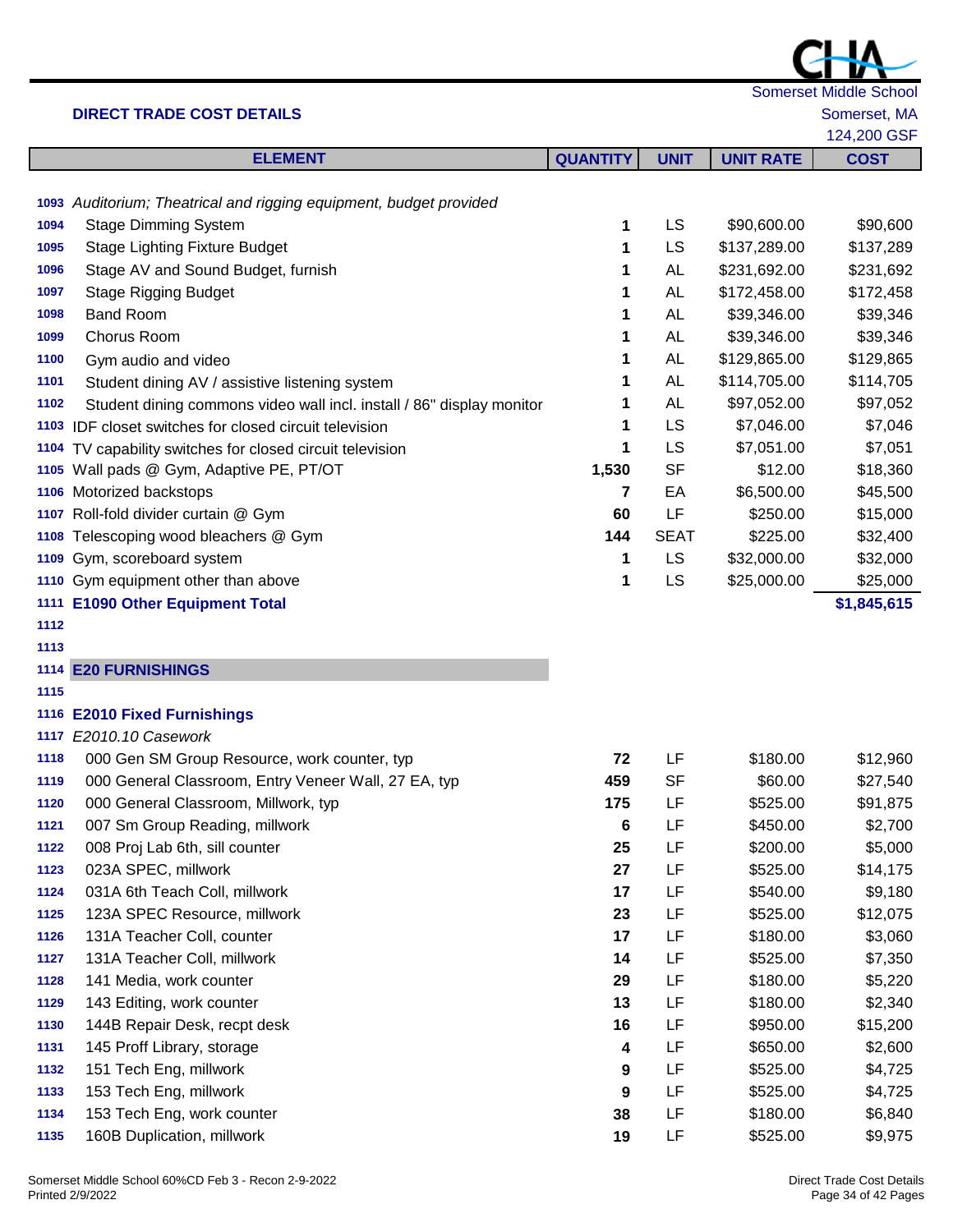Somerset Middle School

124,200 GSF

|      | <b>ELEMENT</b>                                           | <b>QUANTITY</b> | <b>UNIT</b> | <b>UNIT RATE</b> | וטט טטובא<br><b>COST</b> |
|------|----------------------------------------------------------|-----------------|-------------|------------------|--------------------------|
|      |                                                          |                 |             |                  |                          |
| 1136 | 160B Gen Off, work counter                               | 52              | LF          | \$180.00         | \$9,360                  |
| 1137 | 160C2 Mail, counter-millwork                             | 15              | LF          | \$180.00         | \$2,700                  |
| 1138 | 160C2 Mail, millwork                                     | 7               | LF          | \$525.00         | \$3,675                  |
| 1139 | 165A Nurse Wait, millwork                                | 18              | LF          | \$850.00         | \$15,300                 |
| 1140 | 165C Exam, millwork                                      | 8               | LF          | \$525.00         | \$4,200                  |
| 1141 | 166 Health, millwork                                     | 9               | LF          | \$850.00         | \$7,650                  |
| 1142 | 168 Health, millwork                                     | 9               | LF          | \$850.00         | \$7,650                  |
| 1143 | 185A Music, millwork                                     | 10              | LF          | \$1,500.00       | \$15,000                 |
| 1144 | 185B Band Stor, millwork                                 | 37              | LF          | \$1,600.00       | \$59,200                 |
| 1145 | 188A Music, millwork                                     | 6               | LF          | \$1,500.00       | \$9,000                  |
| 1146 | 207 Sm Group, millwork                                   | 6               | LF          | \$525.00         | \$3,150                  |
| 1147 | 223A SPED, millwork                                      | 22              | LF          | \$525.00         | \$11,550                 |
| 1148 | 231A Teach Coll, counter                                 | 17              | LF          | \$180.00         | \$3,060                  |
| 1149 | 231A Teach Coll, millwork                                | 18              | LF          | \$525.00         | \$9,450                  |
| 1150 | 233A SPED, millwork                                      | 6               | LF          | \$525.00         | \$3,150                  |
| 1151 | 251 Art, millwork                                        | 48              | LF          | \$850.00         | \$40,800                 |
| 1152 | 252 Art Stor, millwork                                   | 12              | LF          | \$850.00         | \$10,200                 |
| 1153 | 253 Art, millwork                                        | 49              | LF          | \$850.00         | \$41,650                 |
| 1154 | 888 Corridor Wall, Display Wall                          | 87              | <b>SF</b>   | \$120.00         | \$10,440                 |
| 1155 | 888 Corridor Wall, Office-Display Wall                   | 143             | <b>SF</b>   | \$120.00         | \$17,160                 |
| 1156 | 888 Theater Ticket Window wall/booth                     | 185             | <b>SF</b>   | \$135.14         | \$25,000                 |
| 1157 | 999 Plastic Laminate veneer panels, accents              | 369             | <b>SF</b>   | \$65.00          | \$23,985                 |
| 1158 | 999 Millwork, other, less FF&E                           | 1               | LS          | \$20,560.00      | \$20,560                 |
| 1159 | LAB CASEWORK                                             |                 |             |                  |                          |
| 1160 | 009 STE Room 6th, lab casework                           | 54              | LF          | \$730.00         | \$39,420                 |
| 1161 | 011B STE Store, lab casework                             | 63              | LF          | \$730.00         | \$45,990                 |
| 1162 | 013 STE 6th, lab casework                                | 54              | LF          | \$730.00         | \$39,420                 |
| 1163 | 108 Proj Lab, sill counter                               | 38              | LF          | \$730.00         | \$27,740                 |
| 1164 | 109 Science 7th, lab casework                            | 68              | LF          | \$730.00         | \$49,640                 |
| 1165 | 111B Prep, lab casework                                  | 77              | LF          | \$730.00         | \$56,210                 |
| 1166 | 113 Science, 7th, lab casework                           | 68              | LF          | \$730.00         | \$49,640                 |
| 1167 | 209 Science 8th, lab casework                            | 68              | LF          | \$730.00         | \$49,640                 |
| 1168 | 211B Prep, lab casework                                  | 77              | LF          | \$730.00         | \$56,210                 |
| 1169 | Lab casework, misc user group pieces-accessories         | 1               | LS          | \$24,840.00      | \$24,840                 |
| 1170 | E2010.40 Fixed Audience Seating                          |                 |             |                  |                          |
| 1171 | Auditorium seating; fixed seats, qty provided            | 244             | EA          | \$360.00         | \$87,840                 |
| 1172 | Music Classroom seating; telescoping seats, qty provided | 150             | EA          | \$400.00         | \$60,000                 |
|      | 1173 Window shades, exterior; manually operated          | 6,514           | <b>SF</b>   | \$7.00           | \$45,598                 |
|      | 1174 Window shades; exterior, motorized                  | 5,800           | <b>SF</b>   | \$12.00          | \$69,600                 |
|      | 1175 Roller shades at interior windows and sidelights    | 6,014           | <b>SF</b>   | \$5.50           | \$33,077                 |
| 1176 | Motorized shades at interior storefront                  | 3,515           | <b>SF</b>   | \$18.00          | \$63,270                 |
|      | 1177 E2010 Fixed Furnishings Total                       |                 |             |                  | \$1,389,565              |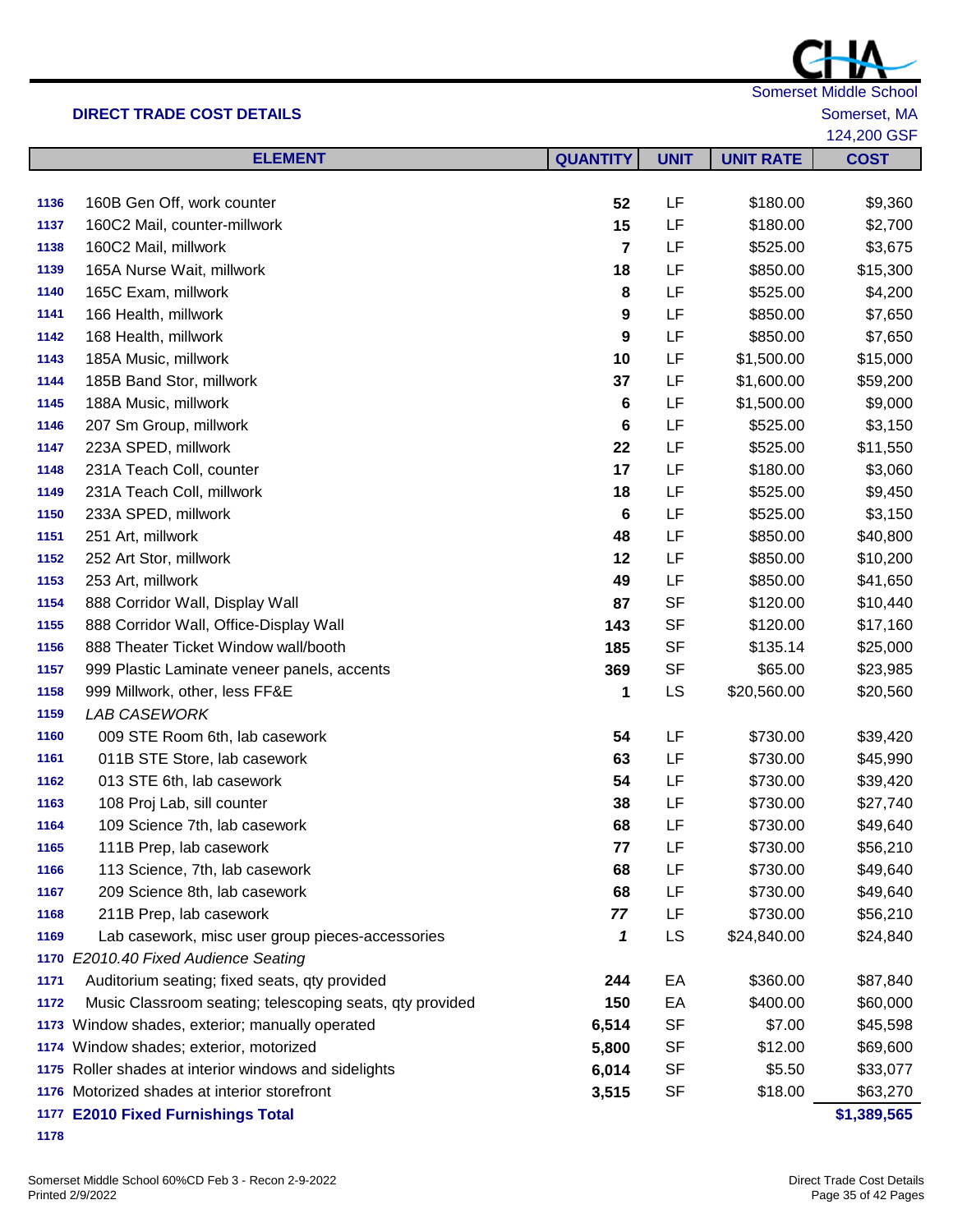|      |                                                                    |                 |             |                  | <b>Somerset Middle School</b> |
|------|--------------------------------------------------------------------|-----------------|-------------|------------------|-------------------------------|
|      | <b>DIRECT TRADE COST DETAILS</b>                                   |                 |             |                  | Somerset, MA                  |
|      |                                                                    |                 |             |                  | 124,200 GSF                   |
|      | <b>ELEMENT</b>                                                     | <b>QUANTITY</b> | <b>UNIT</b> | <b>UNIT RATE</b> | <b>COST</b>                   |
|      |                                                                    |                 |             |                  |                               |
| 1179 | <b>F20 SELECTIVE BUILDING DEMOLITION</b>                           |                 |             |                  |                               |
| 1180 |                                                                    |                 |             |                  |                               |
| 1181 | <b>F2000 Building Demolition</b>                                   |                 |             |                  |                               |
|      | 1182 Demo existing structure                                       | 124,900         | <b>GSF</b>  | \$6.00           | \$749,400<br>\$749,400        |
| 1184 | 1183 F2000 Building Demolition Total                               |                 |             |                  |                               |
|      | 1185 F2020 Hazardous Components Abatement                          |                 |             |                  |                               |
|      | 1186 Hazmat removal at existing building                           | 1               | LS          | \$818,000.00     | \$818,000                     |
|      | 1187 F2020 Hazardous Components Abatement Total                    |                 |             |                  | \$818,000                     |
| 1188 |                                                                    |                 |             |                  |                               |
| 1189 |                                                                    |                 |             |                  |                               |
| 1190 | <b>G10 SITE PREPARATION</b>                                        |                 |             |                  |                               |
| 1191 |                                                                    |                 |             |                  |                               |
|      | 1192 G1010 Site Clearing                                           |                 |             |                  |                               |
|      | 1193 Clearing & grubbing                                           | 4               | <b>ACRE</b> | \$5,500.00       | \$22,000                      |
|      | 1194 R & D trees (Included stump)                                  | 1               | <b>AL</b>   | \$10,000.00      | \$10,000                      |
|      | 1195 Construction fence installation and maintenance               | 6,822           | LF          | \$16.00          | \$109,152                     |
|      | 1196 Double construction gate                                      | 4               | EA          | \$2,500.00       | \$10,000                      |
|      | 1197 Temporary construction entrance                               | 2               | LS          | \$7,500.00       | \$15,000                      |
|      | 1198 Temporary signs                                               | 1               | <b>LS</b>   | \$5,000.00       | \$5,000                       |
|      | 1199 Wash down/re-fueling/parking areas                            | 2               | EA          | \$3,000.00       | \$4,500                       |
|      | 1200 Tree to protect                                               | 1               | AL          | \$5,000.00       | \$5,000                       |
|      | 1201 Temporary utility                                             | 1               | AL          | \$25,000.00      | \$25,000                      |
|      | 1202 Erosion and Sedimentation Controls:                           |                 |             |                  |                               |
| 1203 | Erosion control barrier install and maintenance                    | 5,458           | LF          | \$12.00          | \$65,491                      |
| 1204 | Erosion control barrier at temp construction period soil stockpile | 3               | AL          | \$3,500.00       | \$10,500                      |
| 1205 | Silt sacks in all ex. drainage structures                          | 1               | <b>AL</b>   | \$7,500.00       | \$7,500                       |
| 1206 | Misc. Environmental Protections                                    | 1               | AL          | \$20,000.00      | \$20,000                      |
| 1207 | <b>G1010 Site Clearing Total</b>                                   |                 |             |                  | \$309,143                     |
| 1208 |                                                                    |                 |             |                  |                               |
| 1209 | <b>G1020 Site Demolition and Relocations</b>                       |                 |             |                  |                               |
| 1210 | Saw cut existing pavement                                          | 500             | LF          | \$12.00          | \$6,000                       |
|      | 1211 Remove Pavement                                               | 87,239          | <b>SF</b>   | \$0.85           | \$74,153                      |
|      | 1212 Remove Sidewalks                                              | 31,030          | <b>SF</b>   | \$1.50           | \$46,545                      |
|      | 1213 Remove Curbing                                                | 2,599           | LF          | \$7.00           | \$18,193                      |
|      | 1214 Remove Rockwall                                               | 533             | LF          | \$40.00          | \$21,320                      |
|      | 1215 Remove Site lighting                                          | 14              | <b>AL</b>   | \$1,000.00       | \$14,000                      |
|      | 1216 Utility Line Demo                                             | 5,964           | LF          | \$10.00          | \$59,640                      |
|      | 1217 Utility Structure Demo                                        | 28              | EA          | \$250.00         | \$7,000                       |
| 1218 | Misc. demolition other than above                                  | 1               | AL          | \$10,000.00      | \$10,000                      |
|      | 1219 Protection of existing site elements to remain                | 1               | LS          | \$7,500.00       | \$7,500                       |
|      | 1220 Phasing operations                                            | 1               | LS          | \$75,000.00      | \$75,000                      |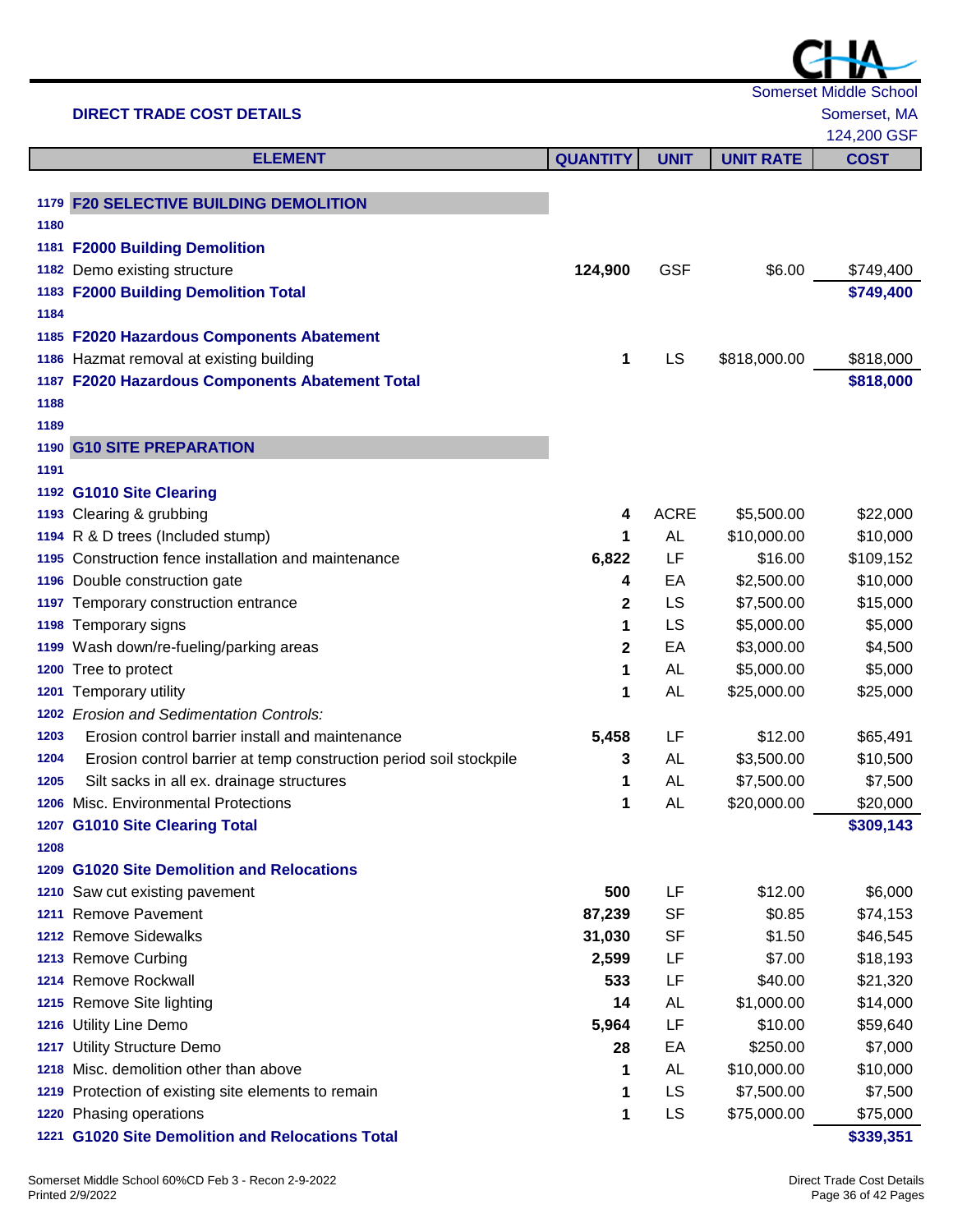| <b>DIRECT TRADE COST DETAILS</b> |  |  |
|----------------------------------|--|--|
|----------------------------------|--|--|

|                                  | $\sqrt{2}$             |
|----------------------------------|------------------------|
|                                  | Somerset Middle School |
| <b>DIRECT TRADE COST DETAILS</b> | Somerset, MA           |
|                                  | 124,200 GSF            |

או וי

|      | <b>ELEMENT</b>                                            | <b>QUANTITY</b> | <b>UNIT</b>  | <b>UNIT RATE</b> | <b>COST</b> |
|------|-----------------------------------------------------------|-----------------|--------------|------------------|-------------|
|      |                                                           |                 |              |                  |             |
| 1222 |                                                           |                 |              |                  |             |
|      | 1223 G1030 Site Earthwork                                 |                 |              |                  |             |
|      | 1224 Strip and stockpile existing topsoil                 | 14,985          | <b>CY</b>    | \$10.00          | \$149,852   |
|      | 1225 Asphalt pavement cut and fill                        | 5,384           | <b>CY</b>    | \$12.00          | \$64,608    |
|      | 1226 Concrete pavement cut and fill                       | 2,623           | <b>CY</b>    | \$12.00          | \$31,481    |
| 1227 | Site grading cut and fill                                 | 31,184          | <b>CY</b>    | \$12.00          | \$374,206   |
| 1228 | <b>Export Topsoil</b>                                     | 7,301           | <b>CY</b>    | \$12.00          | \$87,609    |
|      | 1229 Export Soils                                         | 15,091          | <b>CY</b>    | \$28.00          | \$422,537   |
|      | 1230 Rough and fine grading                               | 1,092,424       | <b>SF</b>    | \$0.35           | \$382,348   |
| 1231 | Rock removals allowance                                   | 1,000           | CY           | \$225.00         | \$225,000   |
|      | 1232 Dewatering                                           | 1               | <b>AL</b>    | \$50,000.00      | \$50,000    |
|      | 1233 G1030 Site Earthwork Total                           |                 |              |                  | \$1,787,641 |
| 1234 |                                                           |                 |              |                  |             |
| 1235 |                                                           |                 |              |                  |             |
| 1236 | <b>G20 SITE IMPROVEMENTS</b>                              |                 |              |                  |             |
| 1237 |                                                           |                 |              |                  |             |
| 1238 | <b>G2000 Paving and Surfacing</b>                         |                 |              |                  |             |
| 1239 | <b>G2010 Roadways</b>                                     |                 |              |                  |             |
| 1240 | <b>G2020 Parking Lots</b>                                 |                 |              |                  |             |
| 1241 | <b>G2030 Pedestrian Paving</b>                            |                 |              |                  |             |
| 1242 | <b>Vehicular Paving</b>                                   |                 |              |                  |             |
| 1243 | New asphalt vehicular driveway and parking; 3.5" pavement | 145,369         | <b>SF</b>    | \$3.45           | \$501,523   |
| 1244 | Gravel base to asphalt pavement; 8" thick                 | 3,589           | CY           | \$32.00          | \$114,848   |
| 1245 | <b>Table Crosswalk</b>                                    | 4               | EA           | \$1,500.00       | \$6,000     |
| 1246 | Paint crosswalk                                           | 7               | EA           | \$1,200.00       | \$8,400     |
| 1247 | Parking stall painting                                    | 190             | <b>SPACE</b> | \$55.00          | \$10,450    |
| 1248 | HC parking stall painting                                 | 8               | <b>SPACE</b> | \$350.00         | \$2,800     |
| 1249 | Misc. pavement marking                                    | 1               | <b>AL</b>    | \$3,500.00       | \$3,500     |
| 1250 | Granite curbing                                           | 8,254           | LF           | \$42.00          | \$346,668   |
| 1251 | Traffic signs                                             | 1               | AL           | \$15,000.00      | \$15,000    |
|      | 1252 Pedestrian Paving                                    |                 |              |                  |             |
| 1253 | Concrete sidewalk; broom swept                            | 57,133          | <b>SF</b>    | \$9.50           | \$542,764   |
| 1254 | Curb cut                                                  | 20              | EA           | \$380.00         | \$7,600     |
| 1255 | Gravel base; 8"                                           | 1,420           | <b>CY</b>    | \$32.00          | \$45,440    |
| 1256 | Concrete sidewalk; colored concrete                       | 5,267           | <b>SF</b>    | \$16.00          | \$84,272    |
| 1257 | Gravel base; 8"                                           | 132             | <b>CY</b>    | \$32.00          | \$4,224     |
| 1258 | Concrete sidewalk; decorative concrete                    | 239             | <b>SF</b>    | \$22.00          | \$5,258     |
| 1259 | Gravel base; 8"                                           | 6               | CY           | \$32.00          | \$192       |
| 1260 | Asphalt Paving; 2.5" thick                                | 8,193           | <b>SF</b>    | \$4.50           | \$36,869    |
| 1261 | Gravel base; 8"                                           | 223             | <b>CY</b>    | \$32.00          | \$7,136     |
|      | 1262 G2000 Paving and Surfacing Total                     |                 |              |                  | \$1,742,943 |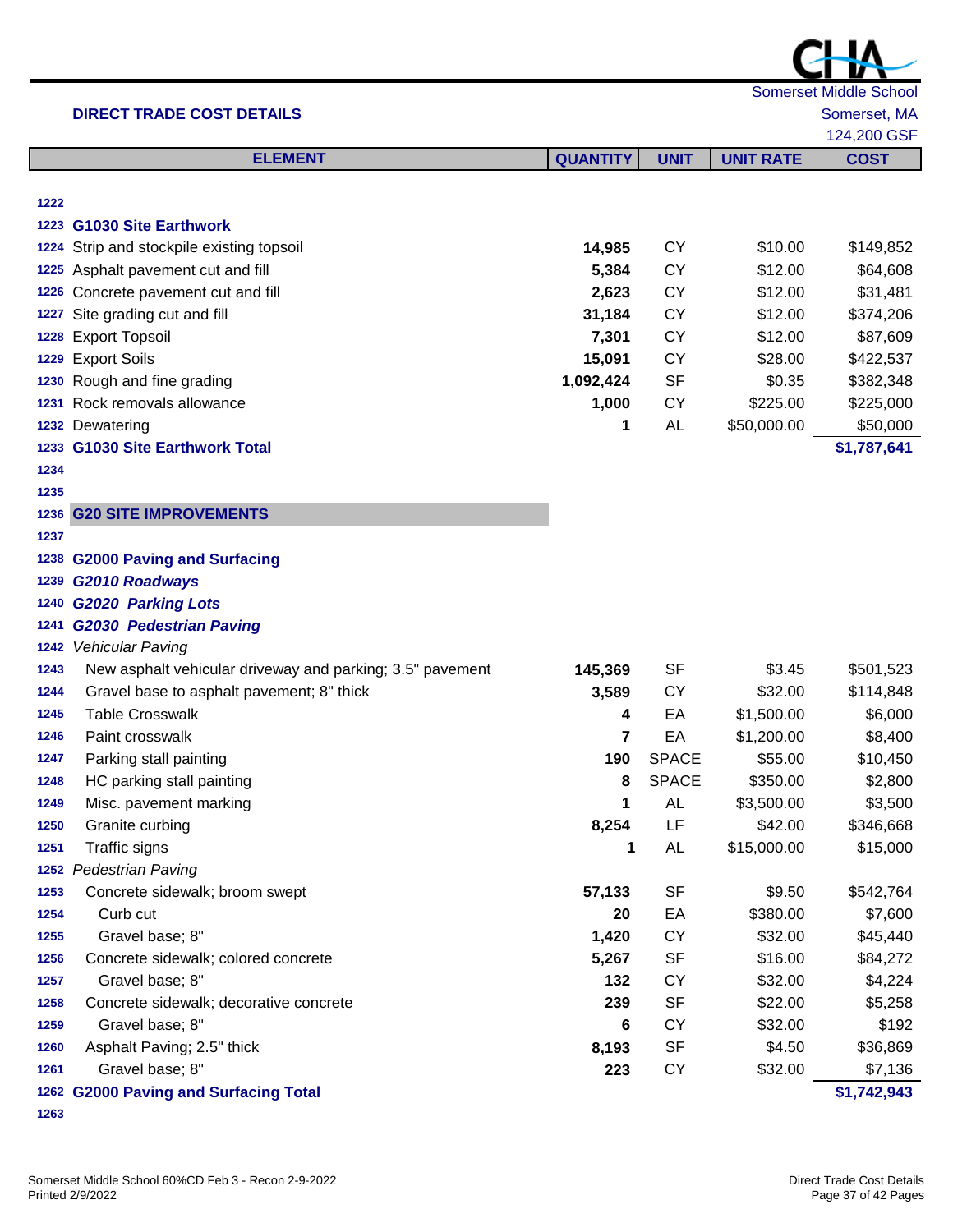|      | <b>DIRECT TRADE COST DETAILS</b>         |                 |             |                  | Somerset, MA        |
|------|------------------------------------------|-----------------|-------------|------------------|---------------------|
|      |                                          |                 |             |                  | 124,200 GSF         |
|      | <b>ELEMENT</b>                           | <b>QUANTITY</b> | <b>UNIT</b> | <b>UNIT RATE</b> | <b>COST</b>         |
|      |                                          |                 |             |                  |                     |
|      | 1264 G2040 Site Development              |                 |             |                  |                     |
| 1265 | <b>Site Furnishings</b>                  |                 |             |                  |                     |
| 1266 | Bench; ornamental                        | 5               | EA          | \$2,200.00       | \$11,000            |
| 1267 | Outdoor dining table                     | 8               | EA          | \$4,500.00       | \$36,000            |
| 1268 | <b>Bike rack</b>                         | 35              | EA          | \$550.00         | \$19,250            |
| 1269 | Exterior litter/recycle receptacle       | 6               | EA          | \$1,850.00       | \$11,100            |
| 1270 | Athletic litter/recycle receptacle       | 8               | EA          | \$1,850.00       | \$14,800            |
| 1271 | Entrance signs; stone w/ reader          | 3               | EA          | \$25,000.00      | \$75,000            |
| 1272 | Flag pole w/ foundation; 30'             | 4               | EA          | \$7,500.00       | \$30,000            |
| 1273 | Granite seat blocks                      | 136             | LF          | \$950.00         | \$129,200           |
| 1274 | Planter w/ granite landscape curb        | 199             | LF          | \$125.00         | \$24,875            |
| 1275 | Granite steps                            | 239             | <b>SF</b>   | \$110.00         | \$26,290            |
| 1276 | <b>Ornamental Handrails</b>              | 186             | LF          | \$350.00         | \$65,100            |
| 1277 | Landscape boulder; gravel support        | 25              | EA          | \$650.00         | \$16,250            |
| 1278 | Vehicular gate                           | $\mathbf{2}$    | EA          | \$9,500.00       | \$19,000            |
| 1279 | Storage container; 10'x15'               |                 | EA          |                  | \$7,500.00 By Owner |
| 1280 | Storage shed; 20'x35' (utilities only)   | 700             | <b>SF</b>   | \$195.00         | \$136,500           |
| 1281 | <b>Fencing &amp; Gates</b>               |                 |             |                  |                     |
| 1282 | F-101 Two rail wood fence                | 374             | LF          | \$65.00          | \$24,310            |
| 1283 | F-301 4' black vinyl chain-link          | 178             | LF          | \$55.00          | \$9,790             |
| 1284 | F-302 6' black vinyl chain-link          | 2151            | LF          | \$60.00          | \$129,060           |
| 1285 | F-303 8' black vinyl chain-link          | 443             | LF          | \$75.00          | \$33,225            |
| 1286 | F-304 20' ball safety netting            | 601             | LF          | \$125.00         | \$75,125            |
| 1287 | F-305 portable outfield fence, NIC       |                 |             |                  |                     |
| 1288 | F-307 green screen, NIC                  |                 |             |                  |                     |
| 1289 | Walls                                    |                 |             |                  |                     |
| 1290 | Segmental block; 4' avg height           | 65              | LF          | \$315.00         | \$20,475            |
| 1291 | Segmental block; 6' avg height           | 164             | LF          | \$405.00         | \$66,420            |
| 1292 | Segmental block; 9' avg height           | 146             | LF          | \$540.00         | \$78,840            |
| 1293 | Concrete retaining wall; concrete step   | 72              | LF          | \$115.00         | \$8,280             |
| 1294 | Concrete retaining wall; 4' avg height   | 65              | LF          | \$675.00         | \$43,875            |
| 1295 | Concrete retaining wall; 8.5' avg height | 71              | LF          | \$1,087.50       | \$77,213            |
| 1296 | Stone veneer seat wall                   | 231             | LF          | \$520.00         | \$120,120           |
| 1297 | Gabion Seat Wall 6/L3.04                 | 14              | EA          | \$3,000.00       | \$42,000            |
|      | 1298 Athletic Fields                     |                 |             |                  |                     |
| 1299 | <b>Ballfields Improvements</b>           |                 |             |                  |                     |
| 1300 | Sod Turf                                 | 381,265         | <b>SF</b>   | \$1.35           | \$514,708           |
| 1301 | <b>Infield Mix</b>                       | 23,541          | SF          | \$5.00           | \$117,705           |
| 1302 | Scoreboard                               | 3               | EA          | \$20,000.00      | \$60,000            |
| 1303 | Softball Backstop                        | 1               | EA          | \$25,000.00      | \$25,000            |
| 1304 | <b>Baseball Backstop</b>                 | 1               | EA          | \$40,000.00      | \$40,000            |
| 1305 | <b>Modular Dugouts</b>                   | 4               | EA          | \$20,000.00      | \$80,000            |
| 1306 | <b>Team Benches</b>                      | 8               | EA          | \$3,200.00       | \$25,600            |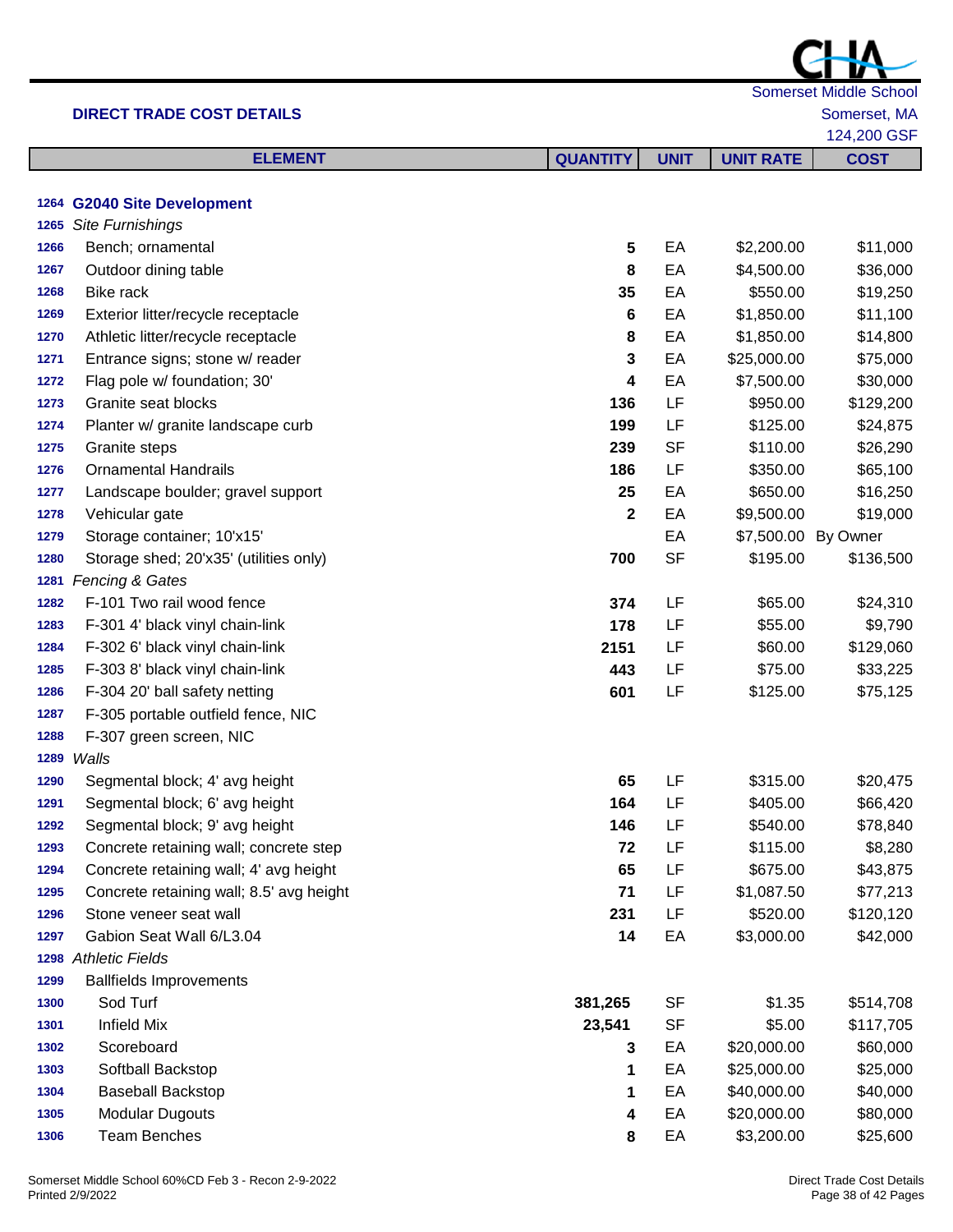**ELEMENT**

| 1308 | <b>Portable Bleachers</b>                                              | $\mathbf 2$ | EA        | \$8,500.00  | \$17,000    |
|------|------------------------------------------------------------------------|-------------|-----------|-------------|-------------|
| 1309 | <b>Ballfield Irrigation</b>                                            |             |           |             |             |
| 1310 | Irrigation pipe; 1"                                                    | 2,639       | LF        | \$11.00     | \$29,029    |
| 1311 | Irrigation pipe; 1.5"                                                  | 6,111       | LF        | \$13.00     | \$79,443    |
| 1312 | Irrigation pipe; 2"                                                    | 481         | LF        | \$15.00     | \$7,215     |
| 1313 | Irrigation pipe; 2.5"                                                  | 1,727       | LF        | \$17.00     | \$29,359    |
| 1314 | Mainline pipe; 4"                                                      | 3,746       | LF        | \$19.00     | \$71,174    |
| 1315 | Sprinkler head; 6"                                                     | 234         | EA        | \$40.00     | \$9,360     |
| 1316 | Electric valve & valve box                                             | 50          | EA        | \$300.00    | \$15,000    |
| 1317 | Quick coupler & valve box                                              | 13          | EA        | \$150.00    | \$1,950     |
| 1318 | Controls & integration                                                 | 1           | LS        | \$25,000.00 | \$25,000    |
| 1319 | Misc. site improvement other than above                                | 1           | LS        | \$25,000.00 | \$25,000    |
|      | 1320 G2040 Site Development Total                                      |             |           |             | \$2,529,640 |
| 1321 |                                                                        |             |           |             |             |
|      | 1322 G2050 Landscaping                                                 |             |           |             |             |
|      | 1323 Screen & Respread top soil                                        | 7,684       | <b>CY</b> | \$15.00     | \$115,266   |
|      | 1324 Soil amendment; assumed 50%                                       | 3,842       | <b>CY</b> | \$65.00     | \$249,743   |
|      | 1325 Import topsoil for planting beds, wetlands, shrubs and perennials | 945         | CY        | \$65.00     | \$61,427    |
|      | 1326 Loam and seed                                                     | 414,958     | <b>SF</b> | \$0.25      | \$103,740   |
|      | 1327 Deciduous Trees                                                   | 153         | EA        | \$1,200.00  | \$183,600   |
|      | 1328 Wetland Trees                                                     | 13          | EA        | \$951.00    | \$12,363    |
|      | 1329 Evergreen Trees                                                   | 14          | EA        | \$750.00    | \$10,500    |
|      | 1330 Shrub Plantings                                                   | 60          | EA        | \$120.00    | \$7,200     |
|      | 1331 Plugs                                                             | 2,005       | EA        | \$3.00      | \$6,015     |
|      | 1332 Wetland Plug Areas                                                | 1,692       | <b>SF</b> | \$2.50      | \$4,230     |
|      | 1333 Bioretention Wetland Seeded Areas                                 | 7,868       | <b>SF</b> | \$1.50      | \$11,802    |
| 1334 | <b>Bioretention Soil Mix</b>                                           | 874         | <b>CY</b> | \$65.00     | \$56,824    |
| 1335 | 12" Crushed Stone                                                      | 291         | CY        | \$45.00     | \$13,113    |
|      | 1336 G2050 Landscaping Total                                           |             |           |             | \$835,824   |
| 1337 |                                                                        |             |           |             |             |
| 1338 |                                                                        |             |           |             |             |
|      |                                                                        |             |           |             |             |
|      |                                                                        |             |           |             |             |
|      |                                                                        |             |           |             |             |

Foul Poles **4** EA \$3,500.00 \$14,000



124,200 GSF

**QUANTITY UNIT UNIT RATE COST**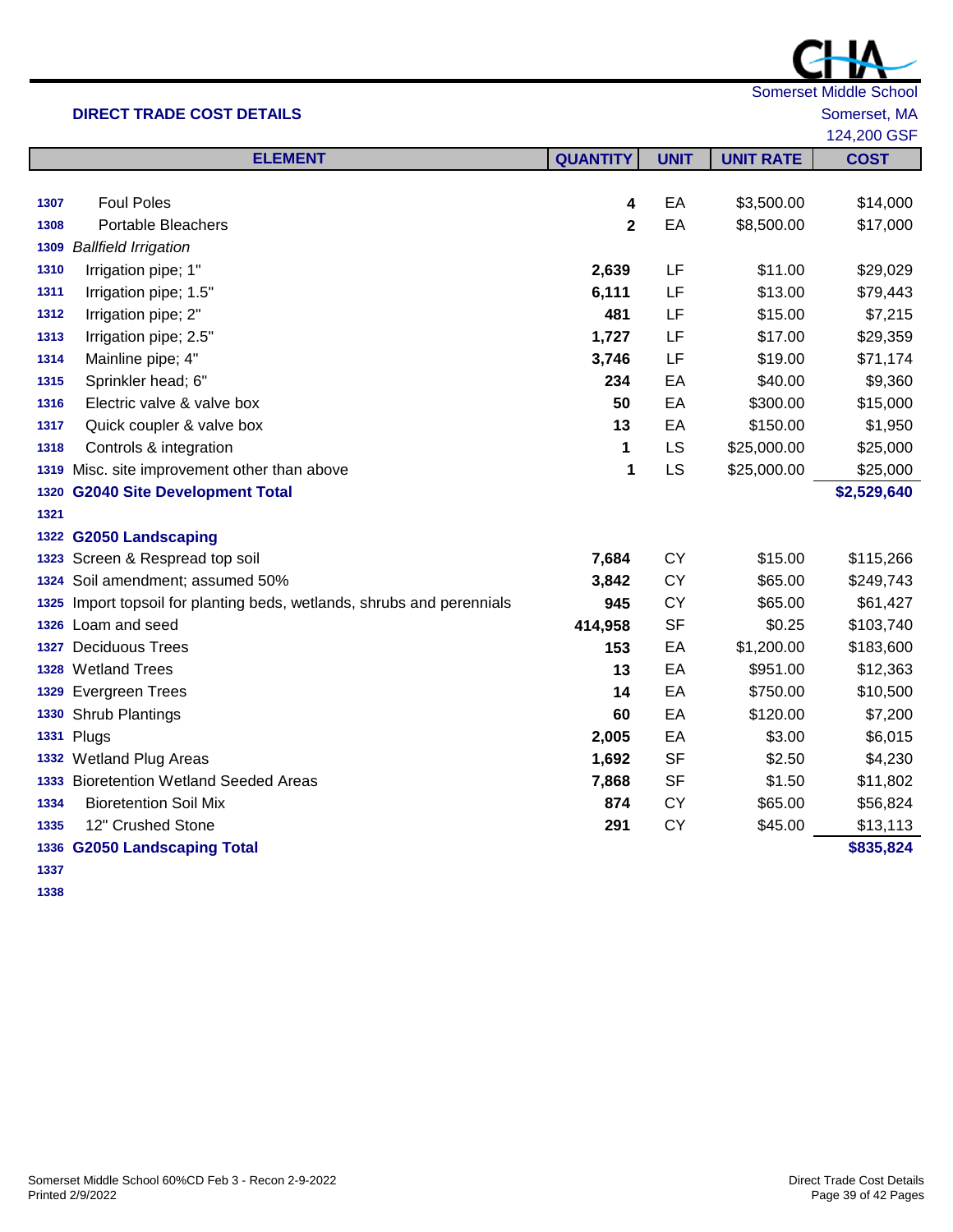|      |                                                              |                 |             |                  | <b>Somerset Middle School</b> |
|------|--------------------------------------------------------------|-----------------|-------------|------------------|-------------------------------|
|      | <b>DIRECT TRADE COST DETAILS</b>                             |                 |             |                  | Somerset, MA                  |
|      |                                                              |                 |             |                  | 124,200 GSF                   |
|      | <b>ELEMENT</b>                                               | <b>QUANTITY</b> | <b>UNIT</b> | <b>UNIT RATE</b> | <b>COST</b>                   |
| 1339 | <b>G30 SITE MECHANICAL UTILITIES</b>                         |                 |             |                  |                               |
| 1340 |                                                              |                 |             |                  |                               |
|      | 1341 G3010 Water Supply                                      |                 |             |                  |                               |
|      | 1342 Hydrant and 6" gate valve                               | 4               | EA          | \$4,200.00       | \$16,800                      |
|      | 1343 6" DI Water Main                                        | 150             | LF          | \$95.00          | \$14,250                      |
|      | 1344 8" DI Water Main                                        | 2,883           | LF          | \$105.00         | \$302,715                     |
|      | 1345 8" DI bends                                             | 29              | EA          | \$185.00         | \$5,365                       |
|      | 1346 8" Fire Main                                            | 22              | LF          | \$110.00         | \$2,420                       |
|      | 1347 4" Water Service Main                                   | 173             | LF          | \$85.00          | \$14,705                      |
|      | 1348 Gate valve; 8"                                          | 28              | EA          | \$3,200.00       | \$89,600                      |
|      | 1349 Gate valve; 4"                                          | $\mathbf{2}$    | EA          | \$2,800.00       | \$5,600                       |
|      | 1350 Connection To Existing                                  | 2               | EA          | \$12,500.00      | \$25,000                      |
|      | 1351 Thrust blocks                                           | 1               | LS          | \$2,500.00       | \$2,500                       |
|      | 1352 G3010 Water Supply Total                                |                 |             |                  | \$478,955                     |
| 1353 |                                                              |                 |             |                  |                               |
|      | 1354 G3020 Sanitary Sewer                                    |                 |             |                  |                               |
|      | 1355 New sanitary sewer service connect to the 8" sewer main | 1,159           | LF          | \$75.00          | \$86,925                      |
|      | 1356 Grease Trap (inc in plumbing)                           |                 |             |                  |                               |
|      | 1357 Sanitary Manhole                                        | 12              | EA          | \$4,200.00       | \$50,400                      |
|      | 1358 Connection To Existing                                  | 1               | EA          | \$7,500.00       | \$7,500                       |
|      | 1359 G3020 Sanitary Sewer Total                              |                 |             |                  | \$144,825                     |
| 1360 |                                                              |                 |             |                  |                               |
|      | 1361 G3030 Storm Sewer                                       |                 |             |                  |                               |
|      | 1362 06" HDPE                                                | 3,638           | LF          | \$55.00          | \$200,090                     |
|      | 1363 12" HDPE                                                | 1,224           | LF          | \$65.00          | \$79,560                      |
|      | 1364 18" HDPE                                                | 19              | LF          | \$75.00          | \$1,425                       |
|      | 1365 12" RCP                                                 | 4,230           | LF          | \$80.00          | \$338,400                     |
|      | 1366 15" RCP                                                 | 1,310           | LF          | \$90.00          | \$117,900                     |
|      | 1367 18" RCP                                                 | 230             | LF          | \$100.00         | \$23,000                      |
|      | 1368 12" FES                                                 | 4               | EA          | \$650.00         | \$2,600                       |
|      | 1369 18" FES                                                 | 1               | EA          | \$950.00         | \$950                         |
|      | 1370 Trench Drain                                            | 41              | EA          | \$1,275.00       | \$52,275                      |
|      | 1371 Area Drain                                              | 45              | EA          | \$1,275.00       | \$57,375                      |
|      | 1372 Catch Basin                                             | 29              | EA          | \$3,800.00       | \$110,200                     |
|      | 1373 Connect to Existing                                     | $\mathbf 2$     | EA          | \$6,500.00       | \$13,000                      |
|      | 1374 Hydrodynamic Separator                                  | 6               | EA          | \$13,250.00      | \$79,500                      |
|      | 1375 Manhole                                                 | 29              | EA          | \$4,580.00       | \$132,820                     |
| 1376 | Manhole 5'                                                   | $\mathbf 2$     | EA          | \$4,850.00       | \$9,700                       |
| 1377 | Manhole; 6'                                                  | 7               | EA          | \$5,120.00       | \$35,840                      |
| 1378 | <b>Outlet Control Structure</b>                              | 3               | EA          | \$6,840.00       | \$20,520                      |
| 1379 | <b>Technology Vault Drain</b>                                | 4               | EA          | \$5,500.00       | \$22,000                      |
| 1380 | Stone Check Dam                                              | 2               | EA          | \$1,250.00       | \$2,500                       |
|      | 1381 Bioretention Areas                                      | 4,945           | <b>SF</b>   | \$8.00           | \$39,560                      |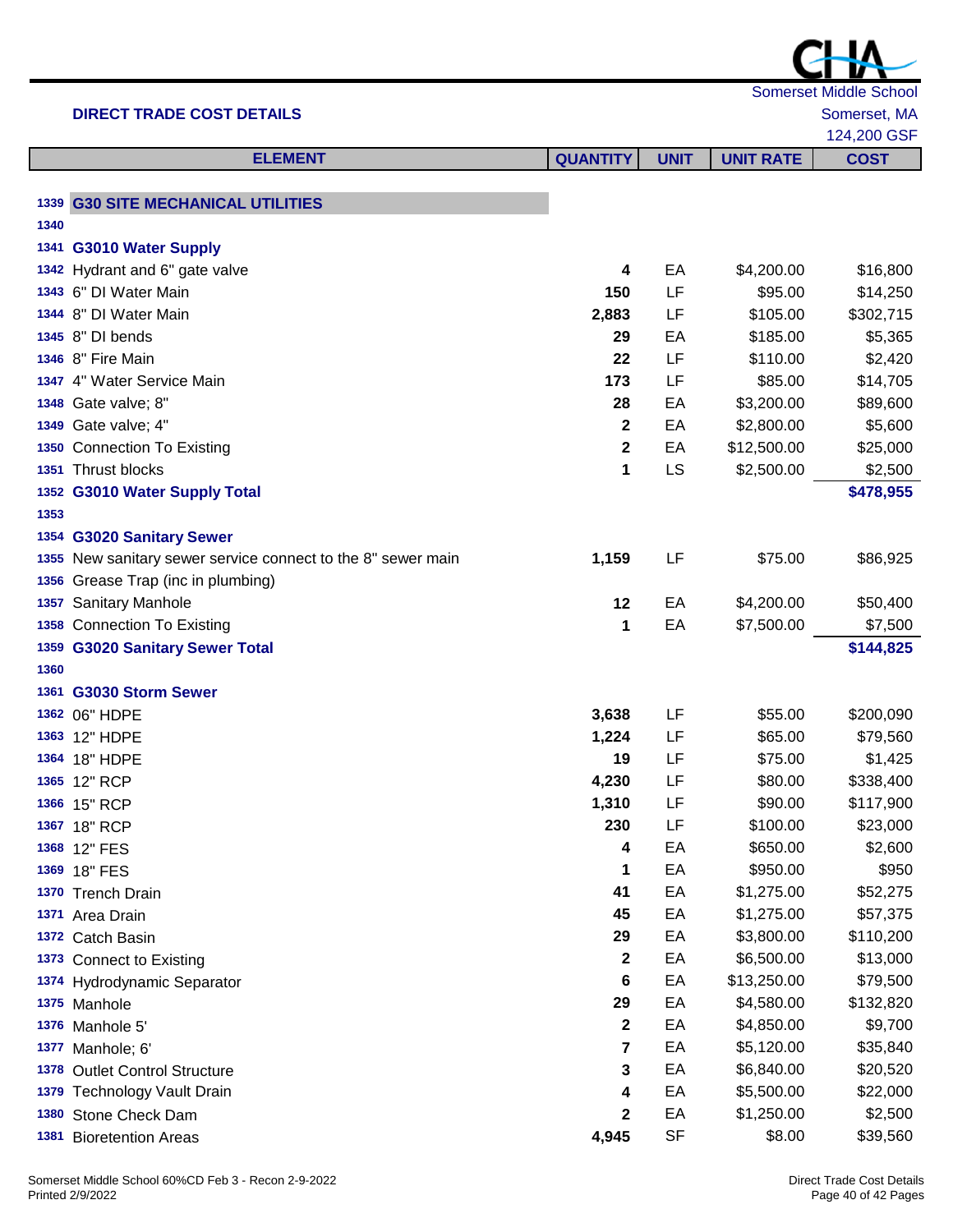

| <b>DIRECT TRADE COST DETAILS</b>                        |                 |             |                  | Somerset, MA |
|---------------------------------------------------------|-----------------|-------------|------------------|--------------|
|                                                         |                 |             |                  | 124,200 GSF  |
| <b>ELEMENT</b>                                          | <b>QUANTITY</b> | <b>UNIT</b> | <b>UNIT RATE</b> | <b>COST</b>  |
|                                                         |                 |             |                  |              |
| 1382 Underground Detention Vault 1; 136.5 X 40.5 X 4.5  | 5,528           | <b>SF</b>   | \$50.00          | \$276,413    |
| 1383 Underground Detention Vault 2; 136.5 X 40.5 X 4.5  | 5,528           | <b>SF</b>   | \$50.00          | \$276,413    |
| 1384 Underground Infiltration Chamber - 89 x 55 x 3.21  | 4,895           | <b>SF</b>   | \$35.00          | \$171,325    |
| 1385 Footing Drain; assumed                             | 1,800           | LF          | \$18.00          | \$32,400     |
| 1386 Ballfield 2" sand drains                           | 18,509          | LF          | \$12.00          | \$222,108    |
| 1387 G3030 Storm Sewer Total                            |                 |             |                  | \$2,317,873  |
| 1388                                                    |                 |             |                  |              |
| 1389 G3060 Fuel Distribution                            |                 |             |                  |              |
| 1390 Gas pipe trench (excavation & backfill only)       | 505             | LF          | \$35.00          | \$17,675     |
| 1391 G3060 Fuel Distribution Total                      |                 |             |                  | \$17,675     |
| 1392                                                    |                 |             |                  |              |
| 1393 G40 Site Electrical Utilities                      |                 |             |                  |              |
| 1394 G4010 Electrical Distribution                      |                 |             |                  |              |
| 1395 G4020 Site Lighting                                |                 |             |                  |              |
| <b>G4030 Site Communications &amp; Security</b><br>1396 |                 |             |                  |              |
| <b>Site Utilities</b><br>1397                           |                 |             |                  |              |
| 1398<br>Primary pole riser 2-4" GRC                     | 1               | EA          | 4,723.33         | \$4,723      |
| 1399<br>Primary service 2x 4" PVC duct banks            | 289             | LF          | 24.10            | \$6,965      |
| 1400<br>Transformer pad grounding                       | 1               | EA          | 2,145.08         | \$2,145      |
| 1401<br>Secondary service (9) 4" PVC                    | 253             | LF          | 1,071.18         | \$271,007    |

| 1397 | <b>Site Utilities</b>                        |              |           |            |           |
|------|----------------------------------------------|--------------|-----------|------------|-----------|
| 1398 | Primary pole riser 2-4" GRC                  | 1            | EA        | 4,723.33   | \$4,723   |
| 1399 | Primary service 2x 4" PVC duct banks         | 289          | LF        | 24.10      | \$6,965   |
| 1400 | Transformer pad grounding                    | 1            | EA        | 2,145.08   | \$2,145   |
| 1401 | Secondary service (9) 4" PVC                 | 253          | LF        | 1,071.18   | \$271,007 |
| 1402 | Generator feeder 4-4" PVC                    | 250          | LF        | 448.00     | \$112,000 |
| 1403 | Generator to ATS #2 2" PVC                   | 250          | LF        | 23.22      | \$5,805   |
| 1404 | Generator controls and unit systems 3-1" PVC | 250          | LF        | 16.79      | \$4,198   |
| 1405 | Generator to gen annunciator 2"PVC           | 250          | LF        | 22.09      | \$5,523   |
| 1406 | Generator pad grounding                      | 1            | EA        | 3,553.53   | \$3,554   |
| 1407 | Type SL1 Site pole single head 20' pole      | 41           | EA        | 1,960.00   | \$80,360  |
| 1408 | Type SL2 Sidewalk pole single head 12' pole  | 14           | EA        | 1,880.00   | \$26,320  |
| 1409 | Type SL4 LED Flag pole top flood             | $\mathbf{2}$ | EA        | 900.00     | \$1,800   |
| 1410 | Type SL3 Site pole dual head 20' pole        | $\mathbf{2}$ | EA        | 3,200.30   | \$6,401   |
| 1411 | Precast site lighting pole base              | 59           | EA        | 825.00     | \$48,675  |
| 1412 | Site lighting branch 1 1/4" PVC 4#8          | 5,810        | LF        | 14.38      | \$83,544  |
| 1413 | Communication pole riser 4-4" GRC            | 1            | EA        | 8,842.69   | \$8,843   |
| 1414 | Comm service 4x 4" PVC                       | 320          | LF        | 73.10      | \$23,392  |
| 1415 | <b>Electric Vehicle Charging Station</b>     | 2            | EA        | 15,000.00  | \$30,000  |
| 1416 | Secuirty Cameras at Exterior Site Parking    | 1            | <b>LS</b> | 100,000.00 | \$100,000 |
| 1417 | Secuirty Cameras at Exterior Site Field      | 1            | LS        | 100,000.00 | \$100,000 |
|      | 1418 G4010 Electrical Distribution Total     |              |           |            | \$925,253 |